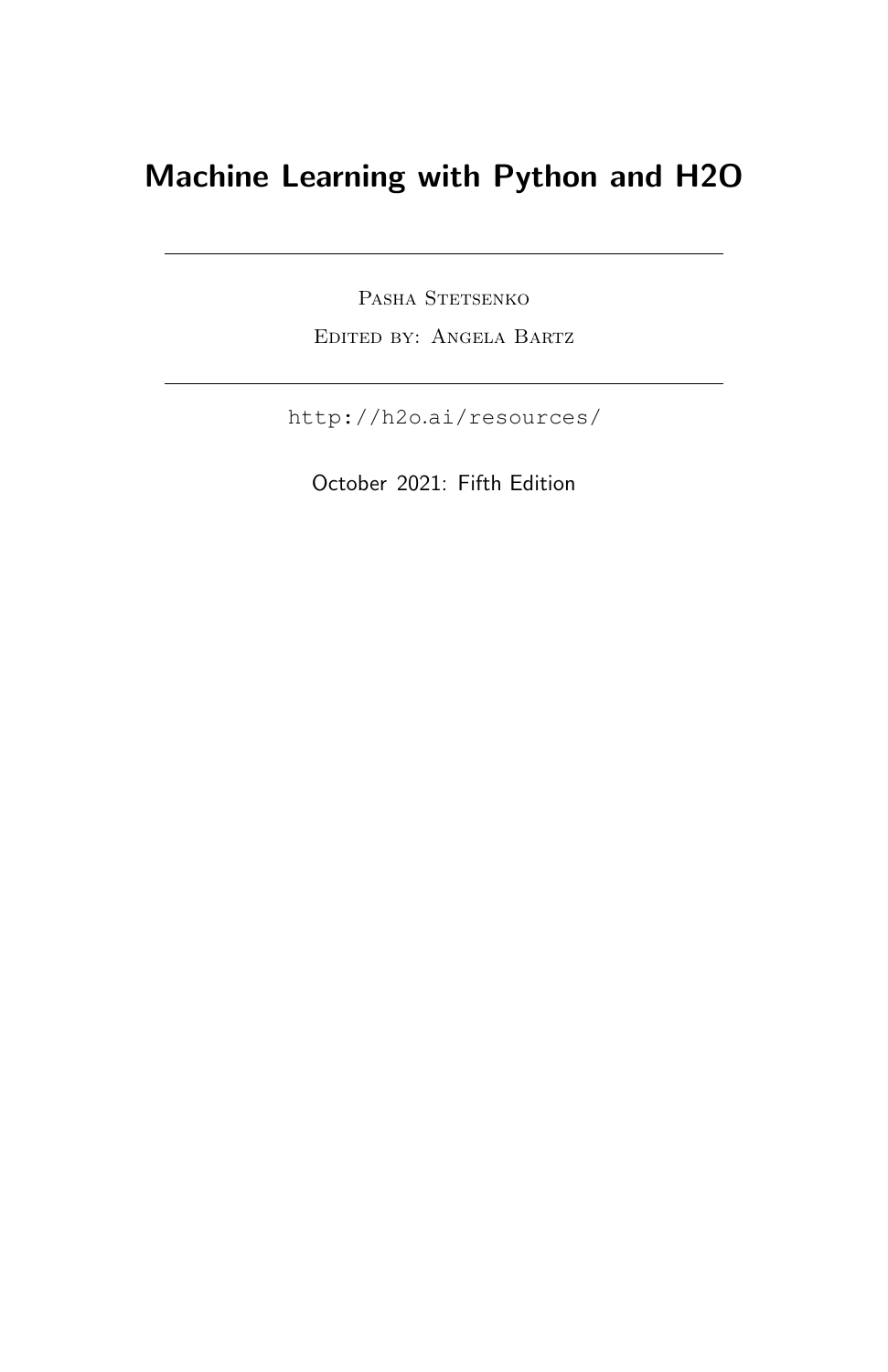Machine Learning with Python and H2O by Pasha Stetsenko with assistance from Spencer Aiello, Cliff Click, Hank Roark, & Ludi Rehak Edited by: Angela Bartz

Published by H2O.ai, Inc. 2307 Leghorn St. Mountain View, CA 94043

©2016-2021 H2O.ai, Inc. All Rights Reserved.

October 2021: Fifth Edition

Photos by ©H2O.ai, Inc.

All copyrights belong to their respective owners. While every precaution has been taken in the preparation of this book, the publisher and authors assume no responsibility for errors or omissions, or for damages resulting from the use of the information contained herein.

Printed in the United States of America.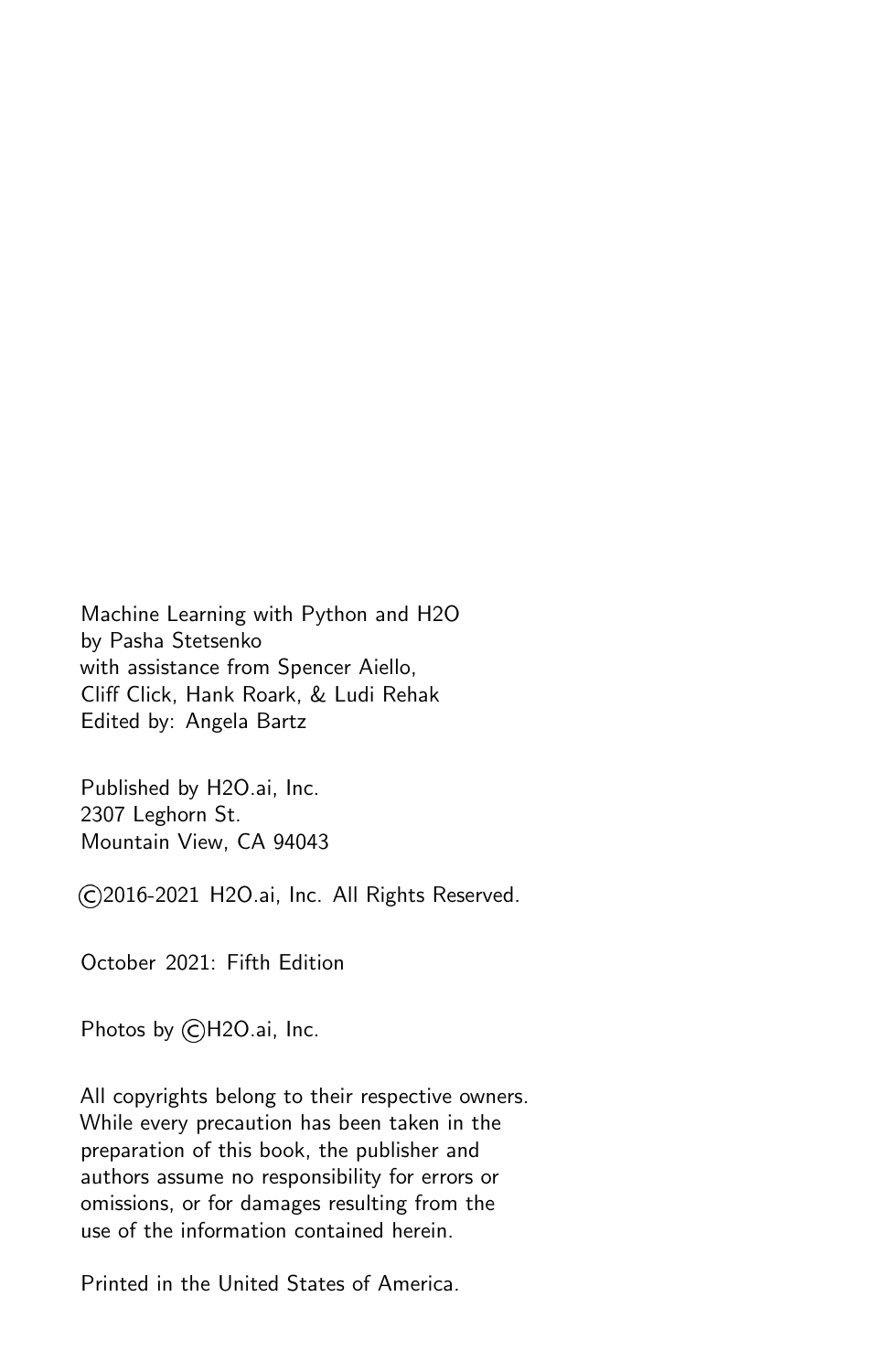# **Contents**

| 1              | Introduction                                                                                                                                                                                                                                                                                         | 4                                                                                |
|----------------|------------------------------------------------------------------------------------------------------------------------------------------------------------------------------------------------------------------------------------------------------------------------------------------------------|----------------------------------------------------------------------------------|
| $\overline{2}$ | What is H2O?<br>2.1<br>2.2<br>Citation                                                                                                                                                                                                                                                               | 5<br>6<br>6                                                                      |
| 3              | <b>Installation</b><br>3.1                                                                                                                                                                                                                                                                           | 6<br>$\overline{7}$                                                              |
| 4              | <b>Data Preparation</b><br>4.1<br>4.2<br>4.3<br>4.4<br>4.5<br>4.6<br>4.7<br>4.8<br>4.9                                                                                                                                                                                                               | $\overline{7}$<br>$\mathsf{Q}$<br>10<br>12<br>13<br>16<br>17<br>18<br>19<br>21   |
| 5              | <b>Machine Learning</b><br>5.1<br>5.1.1<br>5.1.2<br>Unsupervised Learning<br>5.1.3<br>5.2<br>Gradient Boosting Machine (GBM)<br>5.2.1<br>Generalized Linear Models (GLM)<br>5.2.2<br>5.2.3<br>Principal Components Analysis (PCA)<br>5.2.4<br>5.3<br>5.4<br>5.4.1<br>Randomized Grid Search<br>5.4.2 | 21<br>21<br>22<br>23<br>23<br>23<br>24<br>27<br>30<br>32<br>33<br>34<br>34<br>36 |
| 6              | <b>Acknowledgments</b>                                                                                                                                                                                                                                                                               | 38                                                                               |
| 7              | <b>References</b>                                                                                                                                                                                                                                                                                    | 38                                                                               |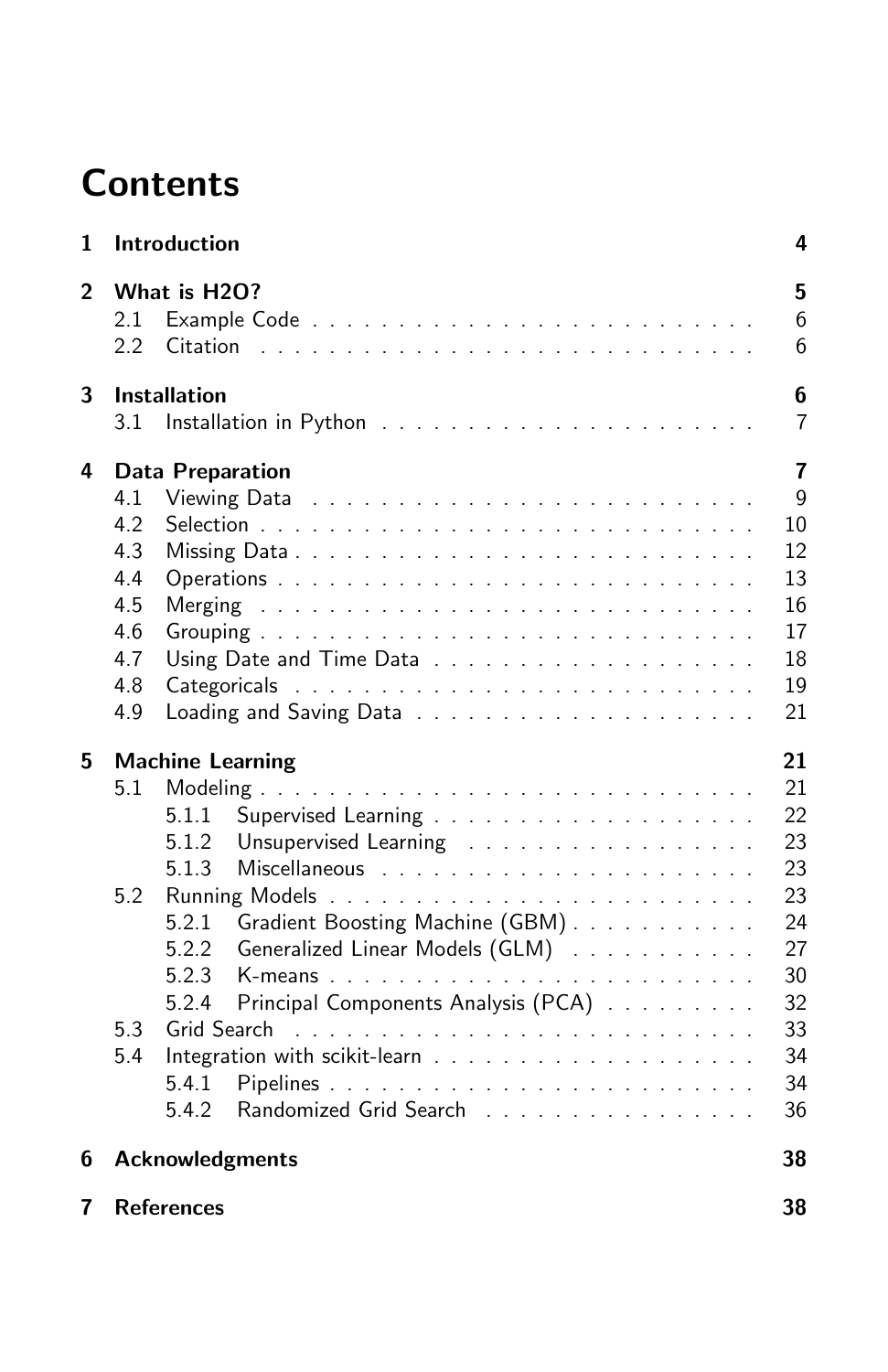## <span id="page-3-0"></span>Introduction

This documentation describes how to use H2O from Python. More information on H2O's system and algorithms (as well as complete Python user documentation) is available at the H2O website at [http://docs](http://docs.h2o.ai).h2o.ai.

H2O Python uses a REST API to connect to H2O. To use H2O in Python or launch H2O from Python, specify the IP address and port number of the H2O instance in the Python environment. Datasets are not directly transmitted through the REST API. Instead, commands (for example, importing a dataset at specified HDFS location) are sent either through the browser or the REST API to perform the specified task.

The dataset is then assigned an identifier that is used as a reference in commands to the web server. After one prepares the dataset for modeling by defining significant data and removing insignificant data, H2O is used to create a model representing the results of the data analysis. These models are assigned IDs that are used as references in commands.

Depending on the size of your data, H2O can run on your desktop or scale using multiple nodes with Hadoop, an EC2 cluster, or Spark. Hadoop is a scalable open-source file system that uses clusters for distributed storage and dataset processing. H2O nodes run as JVM invocations on Hadoop nodes. For performance reasons, we recommend that you do not run an H2O node on the same hardware as the Hadoop NameNode.

H2O helps Python users make the leap from single machine based processing to large-scale distributed environments. Hadoop lets H2O users scale their data processing capabilities based on their current needs. Using H2O, Python, and Hadoop, you can create a complete end-to-end data analysis solution.

This document describes the four steps of data analysis with H2O:

- 1. installing H2O
- 2. preparing your data for modeling
- 3. creating a model using simple but powerful machine learning algorithms
- 4. scoring your models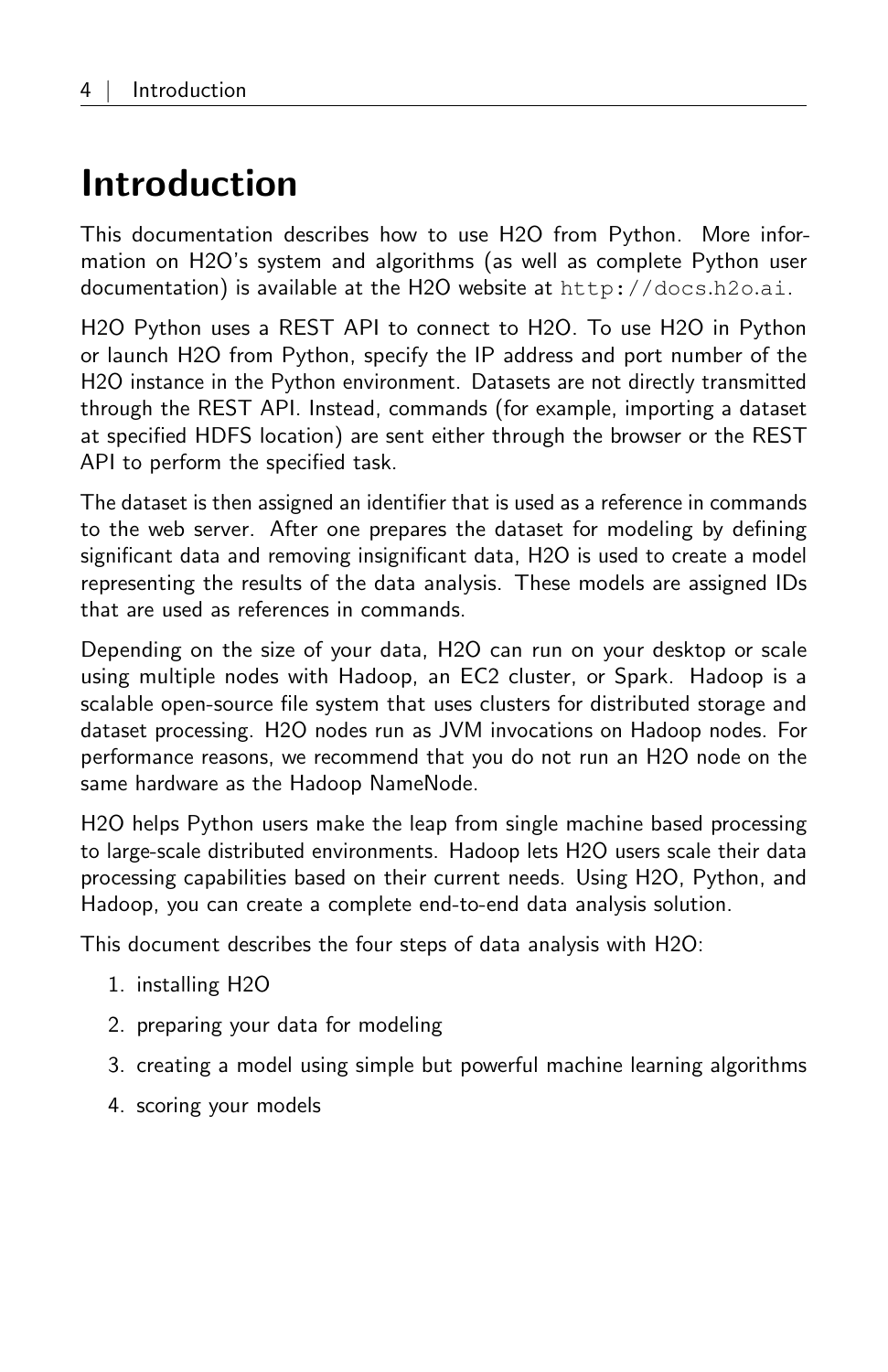# <span id="page-4-0"></span>What is H2O?

H2O.ai is focused on bringing AI to businesses through software. Its flagship product is H2O, the leading open source platform that makes it easy for financial services, insurance companies, and healthcare companies to deploy AI and deep learning to solve complex problems. More than 9,000 organizations and 80,000+ data scientists depend on H2O for critical applications like predictive maintenance and operational intelligence. The company – which was recently named to the CB Insights AI 100 – is used by 169 Fortune 500 enterprises, including 8 of the world's 10 largest banks, 7 of the 10 largest insurance companies, and 4 of the top 10 healthcare companies. Notable customers include Capital One, Progressive Insurance, Transamerica, Comcast, Nielsen Catalina Solutions, Macy's, Walgreens, and Kaiser Permanente.

Using in-memory compression, H2O handles billions of data rows in-memory, even with a small cluster. To make it easier for non-engineers to create complete analytic workflows, H2O's platform includes interfaces for R, Python, Scala, Java, JSON, and CoffeeScript/JavaScript, as well as a built-in web interface, Flow. H2O is designed to run in standalone mode, on Hadoop, or within a Spark Cluster, and typically deploys within minutes.

H2O includes many common machine learning algorithms, such as generalized linear modeling (linear regression, logistic regression, etc.), Na¨ıve Bayes, principal components analysis, k-means clustering, and word2vec. H2O implements bestin-class algorithms at scale, such as distributed random forest, gradient boosting, and deep learning. H2O also includes a Stacked Ensembles method, which finds the optimal combination of a collection of prediction algorithms using a process known as "stacking." With H2O, customers can build thousands of models and compare the results to get the best predictions.

H2O is nurturing a grassroots movement of physicists, mathematicians, and computer scientists to herald the new wave of discovery with data science by collaborating closely with academic researchers and industrial data scientists. Stanford university giants Stephen Boyd, Trevor Hastie, and Rob Tibshirani advise the H2O team on building scalable machine learning algorithms. And with hundreds of meetups over the past several years, H2O continues to remain a word-of-mouth phenomenon.

#### Try it out

- Download H2O directly at http://h2o.[ai/download](http://h2o.ai/download).
- Install H2O's R package from CRAN at [https://cran](https://cran.r-project.org/web/packages/h2o/).r-project.org/ [web/packages/h2o/](https://cran.r-project.org/web/packages/h2o/).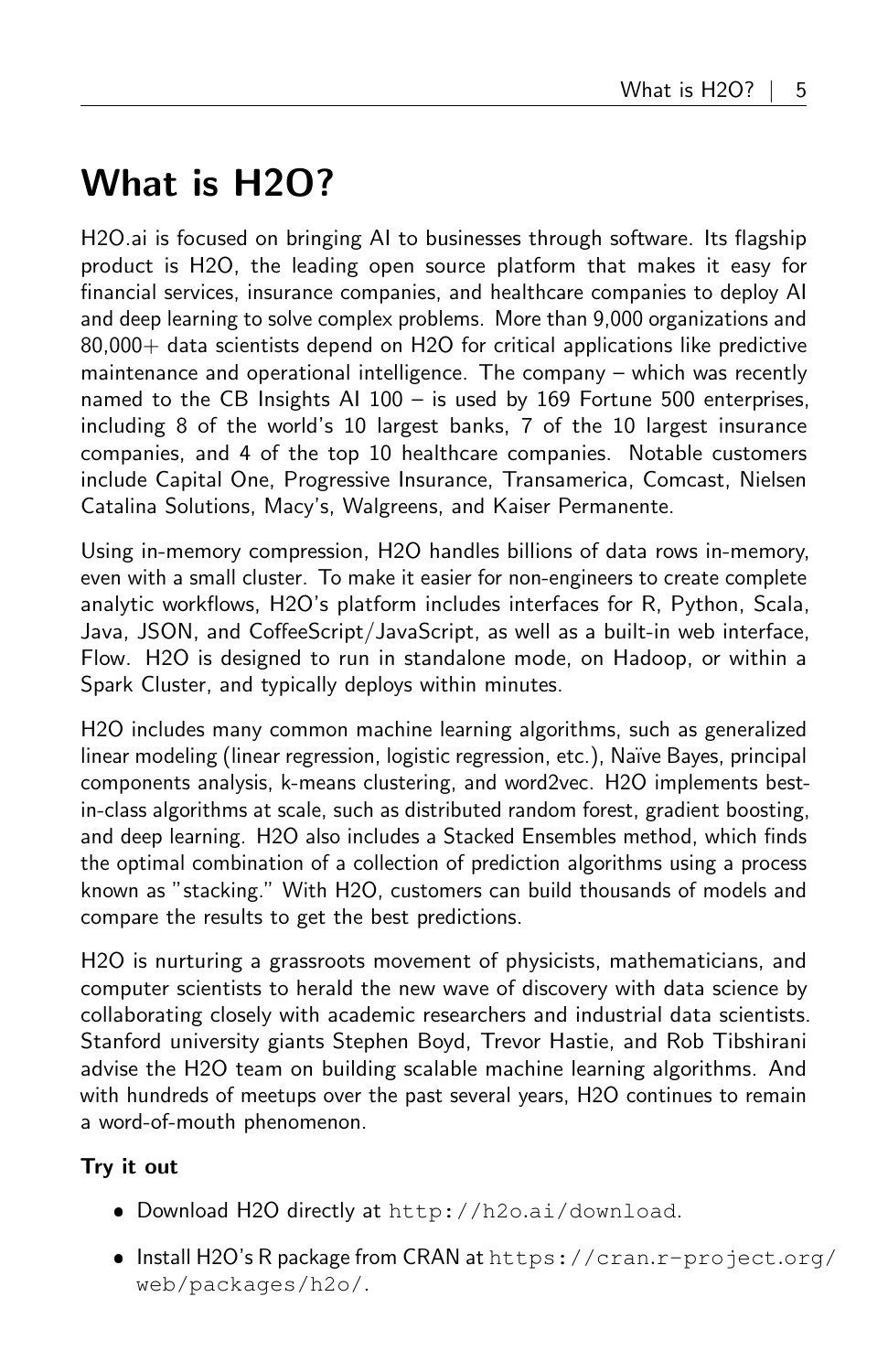• Install the Python package from PyPI at [https://pypi](https://pypi.python.org/pypi/h2o/).python.org/ [pypi/h2o/](https://pypi.python.org/pypi/h2o/).

#### Join the community

- To learn about our training sessions, hackathons, and product updates, visit [http://h2o](http://h2o.ai).ai.
- To learn about our meetups, visit [https://www](https://www.meetup.com/topics/h2o/all/).meetup.com/ [topics/h2o/all/](https://www.meetup.com/topics/h2o/all/).
- Have questions? Post them on Stack Overflow using the h2o tag at http://stackoverflow.[com/questions/tagged/h2o](http://stackoverflow.com/questions/tagged/h2o).
- $\bullet$  Have a Google account (such as Gmail or Google+)? Join the open source community forum at [https://groups](https://groups.google.com/d/forum/h2ostream).google.com/d/forum/ [h2ostream](https://groups.google.com/d/forum/h2ostream).
- <span id="page-5-0"></span>Join the chat at https://gitter.[im/h2oai/h2o-3](https://gitter.im/h2oai/h2o-3).

### Example Code

Python code for the examples in this document is located here:

<span id="page-5-1"></span>https://github.[com/h2oai/h2o-3/tree/master/h2o-docs/src](https://github.com/h2oai/h2o-3/tree/master/h2o-docs/src/booklets/v2_2015/source/Python_Vignette_code_examples)/ [booklets/v2\\_2015/source/Python\\_Vignette\\_code\\_examples](https://github.com/h2oai/h2o-3/tree/master/h2o-docs/src/booklets/v2_2015/source/Python_Vignette_code_examples)

### **Citation**

To cite this booklet, use the following:

<span id="page-5-2"></span>Aiello, S., Cliff, C., Roark, H., Rehak, L., Stetsenko, P., and Bartz, A. (Oct 2021). Machine Learning with Python and H2O. http://h2o.[ai/resources/](http://h2o.ai/resources/).

## Installation

H2O requires Java; if you do not already have Java installed, install it from https://java.[com/en/download/](https://java.com/en/download/) before installing H2O.

<span id="page-5-3"></span>The easiest way to directly install H2O is via a Python package.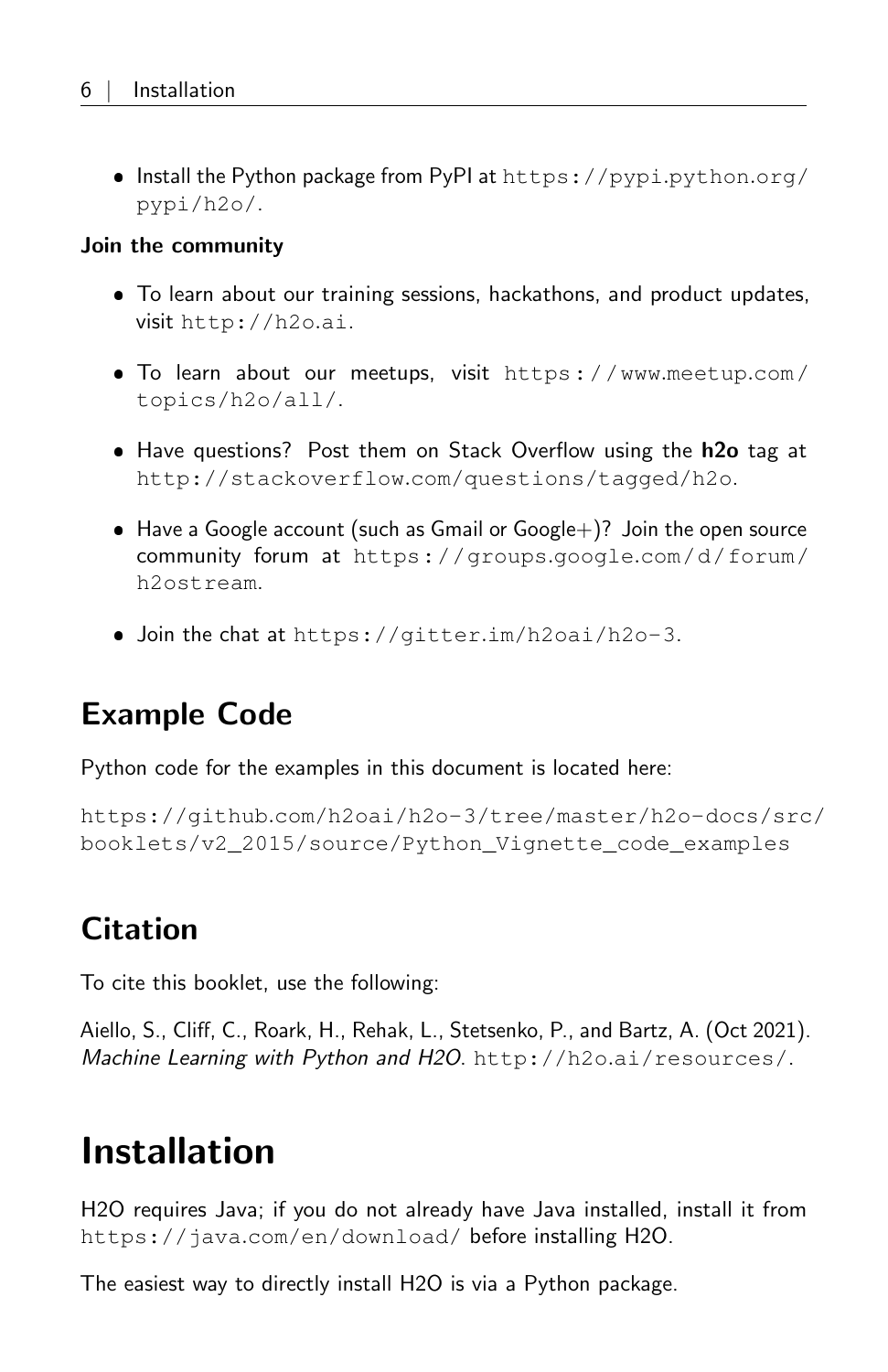### Installation in Python

To load a recent H2O package from PyPI, run:

pip install h2o

To download the latest stable H2O-3 build from the H2O download page:

- 1. Go to http://h2o.[ai/download](http://h2o.ai/download).
- 2. Choose the latest stable H2O-3 build.
- 3. Click the "Install in Python" tab.
- 4. Copy and paste the commands into your Python session.

After H2O is installed, verify the installation:

```
1 import h<sub>20</sub>
    # Start H2O on your local machine
 4 \ln 20. init()
 6 # Get help
7 help(h2o.estimators.glm.H2OGeneralizedLinearEstimator)
8 help(h2o.estimators.gbm.H2OGradientBoostingEstimator)
10 # Show a demo
11 h2o.demo("glm")
12 h2o.demo("gbm")
```
## <span id="page-6-0"></span>Data Preparation

The next sections of the booklet demonstrate the Python interface using examples, which include short snippets of code and the resulting output.

In H2O, these operations all occur distributed and in parallel and can be used on very large datasets. More information about the Python interface to H2O can be found at docs.h2o.ai.

Typically, we import and start H2O on the same machine as the running Python process:

```
\frac{1}{2} | import h2o<br>2 | h2o.init()
       h2o.init()
```
To connect to an established H2O cluster (in a multi-node Hadoop environment, for example):

1 h2o.init(ip="123.45.67.89", port=54321)

```
\frac{2}{3}5
9
```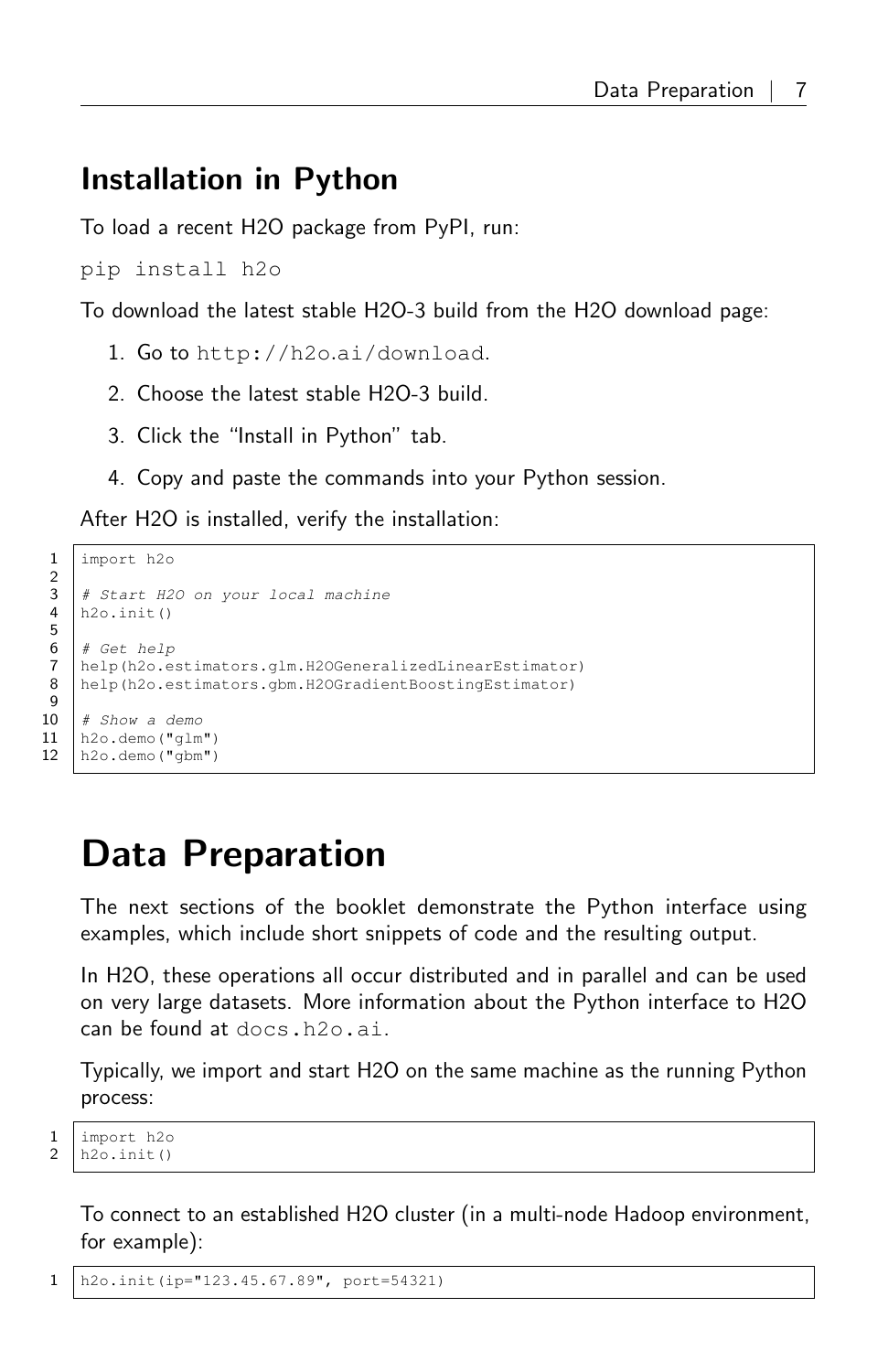To create an H2OFrame object from a Python tuple:

```
1 df = h2o.H2OFrame(zip(*((1, 2, 3), ('a', 'b', 'c'), (0.1, 0.2, 0.3))))
 \frac{2}{3}# View the H2OFrame
 4 df
 5
      6 # C1 C2 C3
 \begin{array}{c|cccc}\n7 & # &--- &--- &--- \\
8 & # & 1 & a\n\end{array}\begin{array}{c|ccccc}\n8 & # & 1 & a & 0.1 \\
9 & # & 2 & b & 0.2\n\end{array}\begin{array}{c|cc} 9 & # & 2 & b \\ 10 & # & 3 & c \end{array}# 3 c 0.311 #
12 \mid # \text{ [3 rows x 3 columns]}
```
To create an H2OFrame object from a Python list:

```
1 \left[ df = h2o.H20Frame(zip(\star[[1, 2, 3], ['a', 'b', 'c'], [0.1, 0.2, 0.3]])))\frac{2}{3}\begin{array}{c|c} 3 & \# \text{ View the H20} \end{array} Here \begin{array}{c} 3 & \text{if } 4 \end{array}4 df
 5
 6 \mid # \quad C1 \quad C2 \quad C37 \mid # \ \--- \ \8 \# 1 a 0.19 \mid \# 2 b 0.2
10 \# 3 c 0.311 #
12 \mid # \text{ } [3 \text{ rows } x \text{ } 3 \text{ columns}]
```
To create an H2OFrame object from collections.OrderedDict or a Python dict:

```
1 df = h2o.H2OFrame({'A': [1, 2, 3],'B': ['a', 'b', 'c'],'C': [0.1, 0.2, 0.3]})
 \frac{2}{3}# View the H2OFrame
 4 df
 5
      # A C B<br>
# --- --- --
 7 \# --- --- ---8 # 1 0.1 a
\begin{array}{c|cccc}\n9 & # & 2 & 0.2 & b \\
10 & # & 3 & 0.3 & c\n\end{array}# 3 0.3 c11 #
12 \mid # \text{ } [3 \text{ rows } x \text{ } 3 \text{ columns}]
```
To create an H2OFrame object from a Python dict and specify the column types:

```
1 df2 = h2o.H2OFrame.from_python({'A': [1, 2, 3],<br>'B': ['a', 'a',
2 'B': ['a', 'a', 'b'],
3 'C': ['hello', 'all', 'world'],
4 'D': ['12MAR2015:11:00:00', '13MAR2015
                                 :12:00:00', '14MAR2015:13:00:00']},
5 column_types=['numeric', 'enum', 'string', '
                                  time'])
6<br>7
```
View the H2OFrame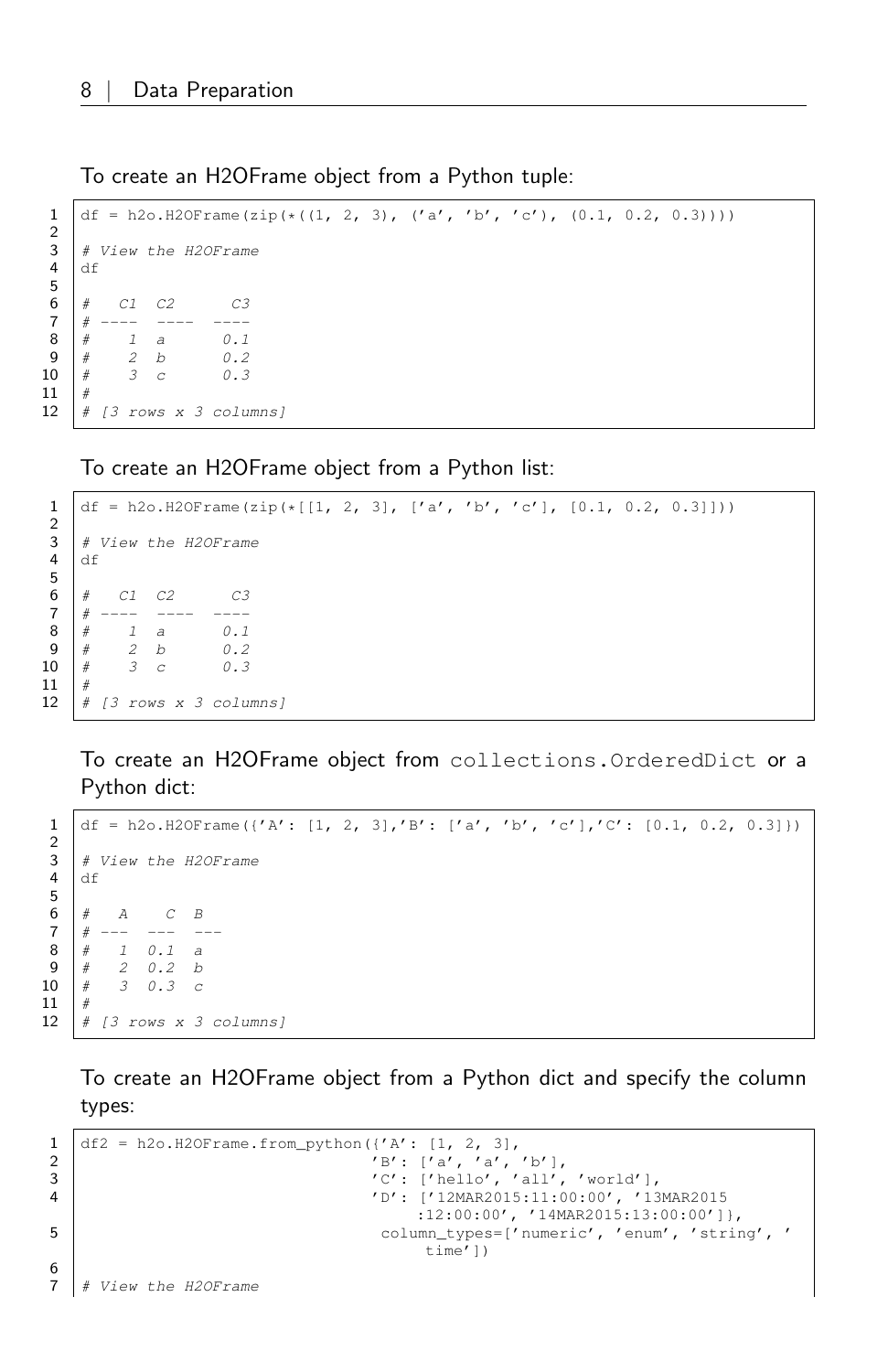| $\frac{8}{9}$ | df2 |                |                   |                |                |
|---------------|-----|----------------|-------------------|----------------|----------------|
|               |     |                |                   |                |                |
| 10            |     | А              |                   |                |                |
| 11            |     |                |                   |                |                |
| 12            |     |                | hello             | $\overline{a}$ | 1.42618e+12    |
| 13            | #   | $\overline{2}$ | all               | $\overline{a}$ | $1.42627 + 12$ |
| 14            | #   |                | 3 world           | h              | 1.42636e+12    |
| 15            |     |                |                   |                |                |
| 16            |     | Г3             | rows x 4 columns] |                |                |

To display the column types:

```
1 df2.types
2 \mid # \{u'A': u'numeric', u'B': u'sstring', u'C': u'enum', u'D': u'time'\}\
```
### <span id="page-8-0"></span>Viewing Data

To display the top and bottom of an H2OFrame:

```
1 import numpy as np<br>2 df = h20.H20Frame.
       2 df = h2o.H2OFrame.from_python(np.random.randn(100,4).tolist(), column_names=
               list('ABCD'))
 3
  4 | # View top 10 rows of the H2OFrame
 5 df.head()
 6
  7 \mid \# A B C D
 \begin{array}{cccc} 8 & # & \text{---} \ -9 & # & -0.613035 & -0.425327 & -1.92774 & -2.1201 \end{array}# -0.613035 -0.425327 -1.9277410 \# -1.26552 -0.241526 -0.0445104 1.90628
11 \begin{array}{cccc} 11 \ \# & 0.763851 & 0.0391609 & -0.500049 & 0.355561 \end{array}<br>12 \begin{array}{cccc} 1 & -1.24842 & 0.912686 & -0.61146 & 1.94607 \end{array}12 # -1.24842 0.912686 -0.61146 1.94607
13 # 2.1058 -1.83995 0.453875 -1.69911
14 \mid # \quad 1.7635 \qquad 0.573736 \qquad -0.309663 \qquad -1.5113115 # -0.781973 0.051883 -0.403075 0.569406
16 # 1.40085 1.91999 0.514212 -1.47146
17 # -0.746025 -0.632182 1.27455 -1.35006
18 \mid # -1.12065 0.374212 0.232229 -0.602646
\begin{array}{c|c} 19 & \# \\ 20 & \# \end{array}\# [10 rows x 4 columns]
21
22 \# View bottom 5 rows of the H2OFrame<br>23 df.tail(5)
      df.tail(5)\frac{24}{25}25 \begin{array}{cccc} 25 & \# & A & B & C & D \\ \# & \text{---} & \text{---} & \text{---} & \text{---} & \text{---} & \text{---} & \end{array}# --------- ----------- ---------<br># 1.00098 -1.43183 -0.322068
\begin{array}{ccccccccc}\n\textbf{27} & \# & 1.00098 & -1.43183 & -0.322068 & 0.374401 \\
\# & 1.16553 & -1.23383 & -1.71742 & 1.01035\n\end{array}28 # 1.16553 -1.23383 -1.71742 1.01035
29 # -1.62351 -1.13907 2.1242 -0.275453
30 \begin{array}{cccc} 30 \end{array} \begin{array}{cccc} \# & -0.479005 & -0.0048988 & 0.224583 & 0.219037 \end{array}<br>31 \begin{array}{cccc} \# & -0.74103 & 1.13485 & 0.732951 & 1.70306 \end{array}\sharp -0.74103 1.13485
\begin{array}{c|c} 32 & \# \\ 33 & \# \end{array}\# \{5 \text{ rows } x \text{ 4 columns}\}
```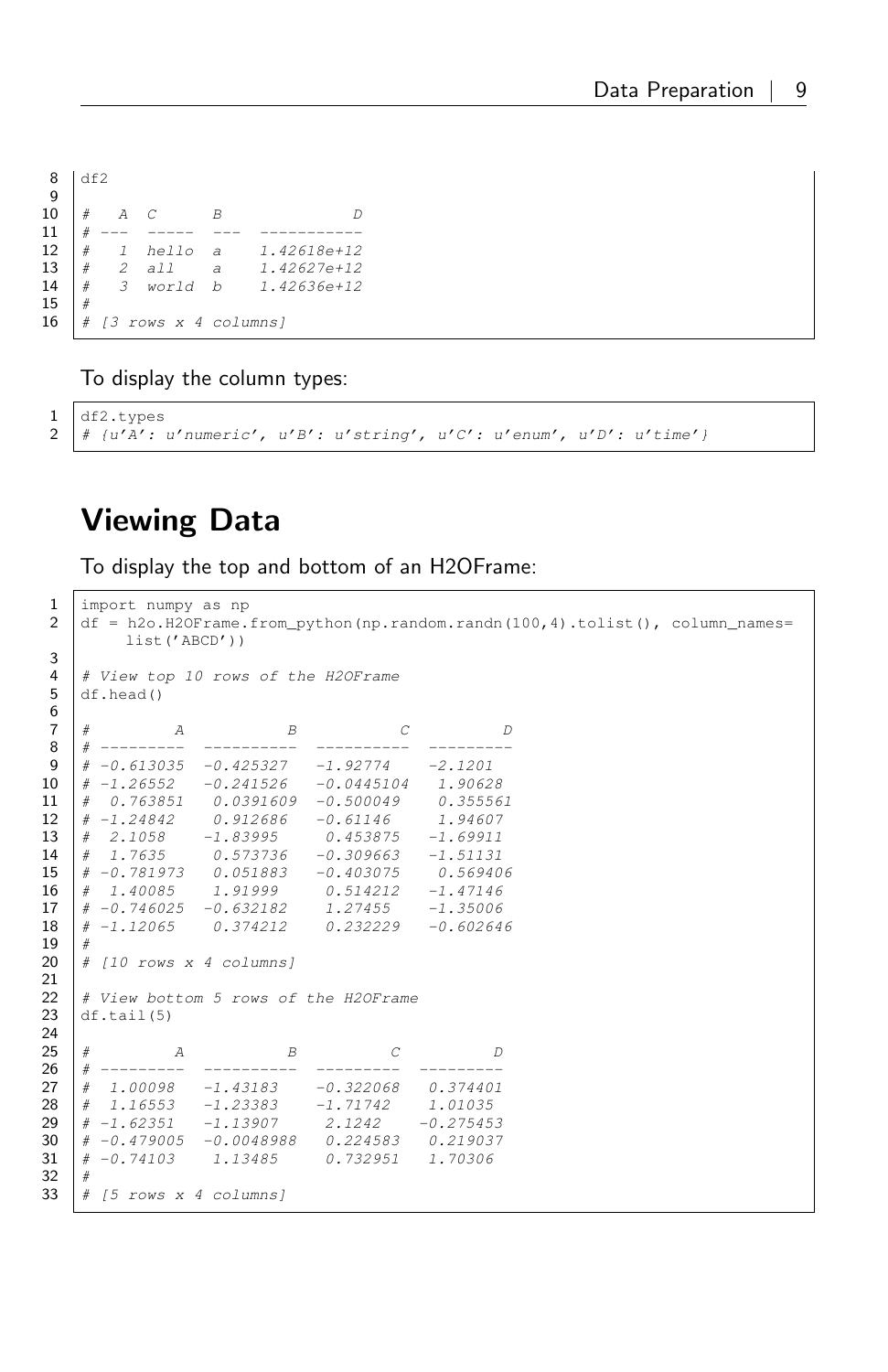To display the column names:

1 df.columns  $2 \mid # \text{ [u'A', u'B', u'C', u'D']}$ 

> To display compression information, distribution (in multi-machine clusters), and summary statistics of your data:

```
1 df.describe()
  2
 3 # Rows: 100 Cols: 4
 4 \#5 | # Chunk compression summary:
  6 # chunk_type chunkname count count_% size size_%
7 # ------------ --------- ----- ------- ---- ------
 8 # 64-bit Reals C8D 4 100 3.4 KB 100
\begin{array}{c|c}\n 9 & \# \\
 10 & \# \n\end{array}# Frame distribution summary:<br># size  # i11 # size #_rows #_chunks_per_col #_chunks
12 # --------------- ------ ------ --------------- --------
13 \begin{array}{c|cccccc}\n13 & \# & 127.0.0.1:54321 & 3.4 KB & 100 & 1 & 4 \\
\hline\n14 & \# & mean & 3.4 KB & 100 & 1 & 4\n\end{array}14 | # mean 3.4 KB 100 1 4
15 \begin{array}{c|cccc}\n\text{# min} \\
\text{# max} \\
\text{3.4 KB } 100 \\
\text{10} \\
\text{11} \\
\text{22} \\
\text{33.4 KB } 100 \\
\text{12} \\
\text{44} \\
\text{55} \\
\text{16} \\
\text{17} \\
\text{18} \\
\text{19} \\
\text{10} \\
\text{10} \\
\text{11} \\
\text{12} \\
\text{13} \\
\text{14} \\
\text{15} \\
\text{16} \\
\text{17} \\
\text{18} \\
\text{19} \\
\text{19} \\
\text{10} \\
\text{16 \# max 3.4 KB 100 1
17 \begin{array}{c|cccc} 17 & \# \; \text{stddev} & 0 & B & 0 & 0 & 0 \\ \# \; \text{total} & .3.4 & KB & 100 & 1 & 4 \end{array}3.4 KB 100 1 4
\begin{array}{c|c} 19 & \# \\ 20 & \# \end{array}20 \# A B C D
21 # ------- -------- -------- -------- --------
22 # type real real real real
23 # mins -2.49822 -2.37446 -2.45977 -3.48247
24 # mean -0.01062 -0.23159 0.11423 -0.16228
25 # maxs 2.59380 1.91998 3.13014 2.39057
26 # sigma 1.04354 0.90576 0.96133 1.02608
27 # zeros 0 0 0 0
27 # 22005<br>28 # missing 0 0 0 0 0<br>28 # missing 0 0 0 0
```
#### <span id="page-9-0"></span>**Selection**

To select a single column by name, resulting in an H2OFrame:

 $1$  df['A']  $\frac{2}{3}$ 3  $\begin{array}{c} 3 \\ 4 \end{array}$   $\begin{array}{c} 4 \\ 4 \end{array}$  --------- $5 \mid # -0.613035$ 6  $\#$  -1.265520 7 # 0.763851  $\begin{array}{c|cc} 8 & # & -1.248425 \\ 9 & # & 2.105805 \end{array}$  $\begin{array}{c|cc}\n\textbf{9} & \# & 2.105805 \\
\textbf{10} & \# & 1.763502\n\end{array}$  $\#$  1.763502  $\begin{array}{c|cc}\n\mathbf{11} & \# & -0.781973 \\
\hline\n\textbf{12} & \# & 1.400853\n\end{array}$  $\begin{array}{c|cc}\n 12 & \# & 1.400853 \\
 \hline\n 13 & \# & -0.746025\n \end{array}$  $# -0.746025$ 14  $\begin{array}{|c|c|} \hline +& -1.120648 \ \hline \end{array}$ **15** 16 # [100 rows x 1 column]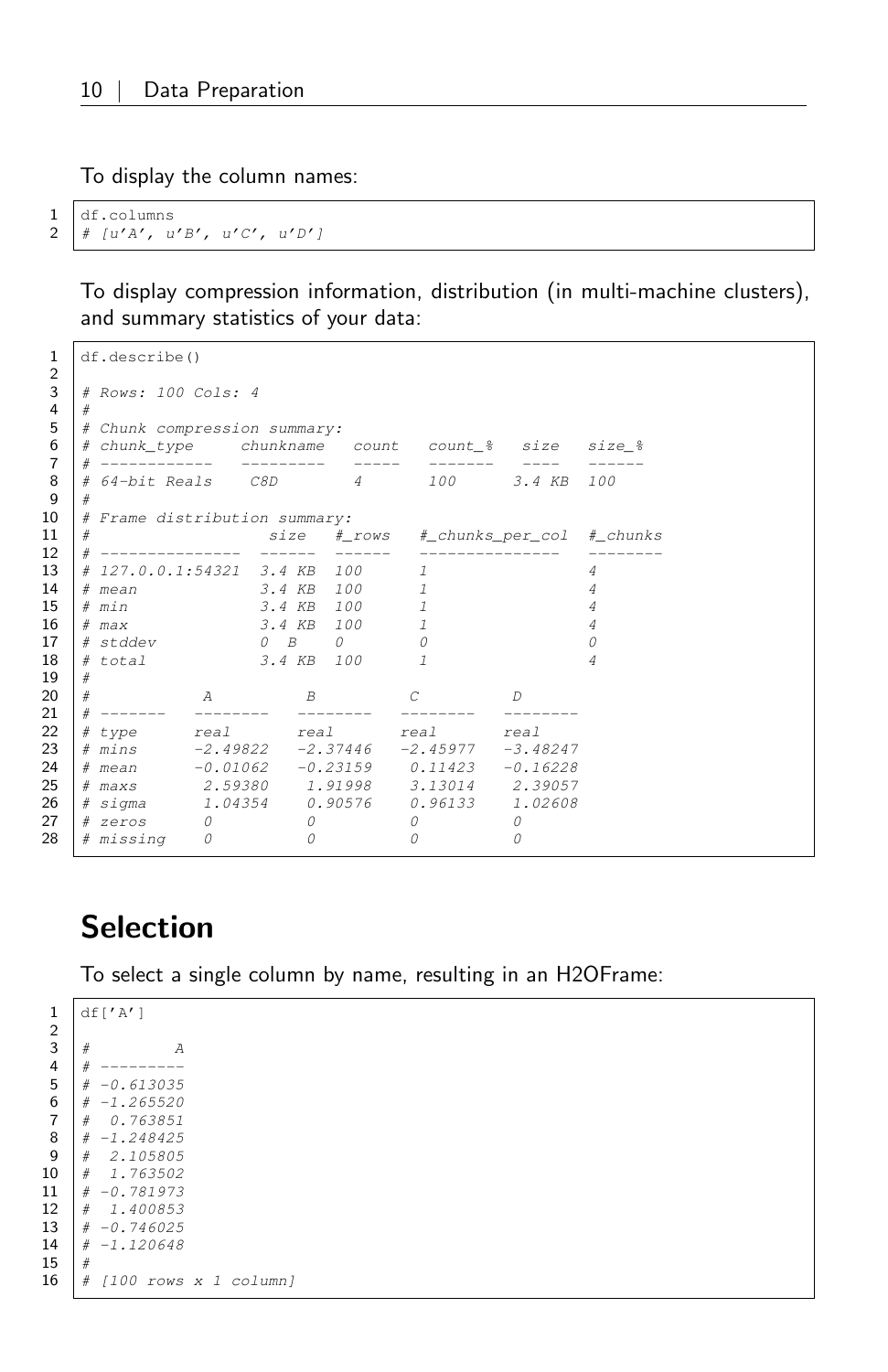To select a single column by index, resulting in an H2OFrame:

| 1              |   | df[1]                     |  |  |
|----------------|---|---------------------------|--|--|
| $\overline{2}$ |   |                           |  |  |
| $\overline{3}$ | # | $\overline{B}$            |  |  |
| 4              | # |                           |  |  |
| 5              | # | $-0.425327$               |  |  |
| 6              | # | $-0.241526$               |  |  |
| $\overline{7}$ | # | 0.039161                  |  |  |
| 8              | # | 0.912686                  |  |  |
| 9              | # | $-1.839950$               |  |  |
| 10             | # | 0.573736                  |  |  |
| 11             | # | 0.051883                  |  |  |
| 12             | # | 1.919987                  |  |  |
| 13             | # | $-0.632182$               |  |  |
| 14             | # | 0.374212                  |  |  |
| 15             | # |                           |  |  |
| 16             | # | $1100$ rows $x$ 1 column] |  |  |
|                |   |                           |  |  |

To select multiple columns by name, resulting in an H2OFrame:

| 1              |   | df[['B','C']]  |                        |
|----------------|---|----------------|------------------------|
| $\overline{c}$ |   |                |                        |
| $\overline{3}$ | # | $\overline{B}$ | C                      |
| 4              | # |                |                        |
| 5              | # | -0.425327      | $-1.927737$            |
| 6              | # | $-0.241526$    | $-0.044510$            |
| $\overline{7}$ | # | 0.039161       | $-0.500049$            |
| 8              | # | 0.912686       | $-0.611460$            |
| 9              | # | $-1.839950$    | 0.453875               |
| 10             | # | 0.573736       | $-0.309663$            |
| 11             | # | 0.051883       | $-0.403075$            |
| 12             | # | 1.919987       | 0.514212               |
| 13             | # | $-0.632182$    | 1.274552               |
| 14             | # | 0.374212       | 0.232229               |
| 15             | # |                |                        |
| 16             | # |                | [100 rows x 2 columns] |

#### To select multiple columns by index, resulting in an H2OFrame:

| 1              | df[0:2]                         |   |
|----------------|---------------------------------|---|
| $\overline{2}$ |                                 |   |
| $\overline{3}$ | #<br>А                          | B |
| $\overline{4}$ | #                               |   |
| 5              | $-0.613035$<br>$-0.425327$<br># |   |
| 6              | $-1.265520$<br>-0.241526<br>#   |   |
| $\overline{7}$ | 0.763851<br>0.039161<br>#       |   |
| 8              | $-1.248425$<br>0.912686<br>#    |   |
| 9              | 2.105805<br>$-1.839950$<br>#    |   |
| 10             | 1.763502<br>0.573736<br>#       |   |
| 11             | 0.051883<br>$-0.781973$<br>#    |   |
| 12             | 1.919987<br>1.400853<br>#       |   |
| 13             | #<br>$-0.746025$<br>$-0.632182$ |   |
| 14             | $-1.120648$<br>0.374212<br>#    |   |
| 15             | #                               |   |
| 16             | #<br>[100 rows x 2 columns]     |   |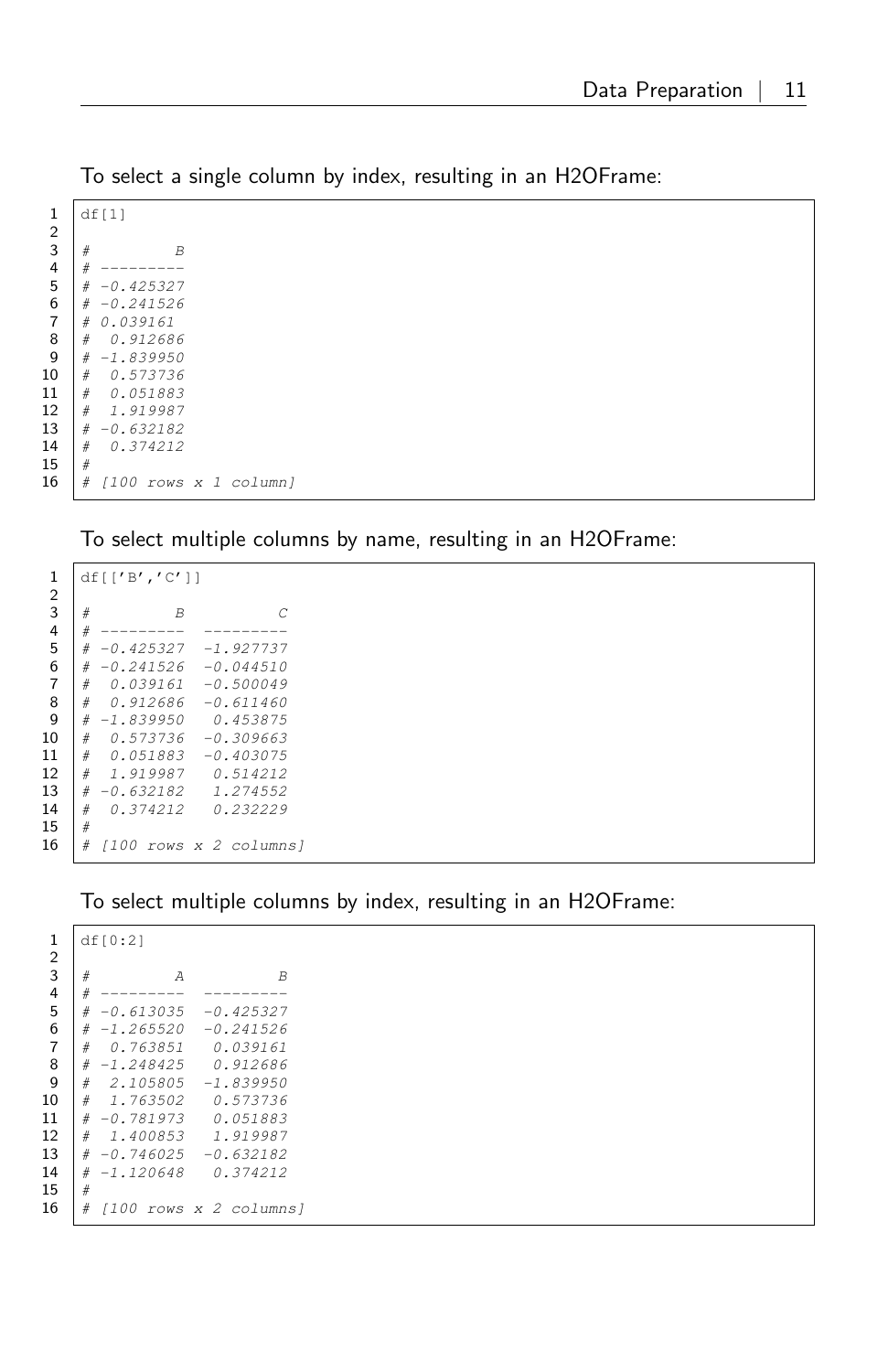To select multiple rows by slicing, resulting in an H2OFrame:

Note By default, H2OFrame selection is for columns, so to slice by rows and get all columns, be explicit about selecting all columns:

```
1 df[2:7, :]
 \frac{2}{3}3 \mid # A B C D
  4 # --------- --------- --------- ----------
5 # 1.31828 0.316926 0.970535 0.218061
6 # -0.18547 0.207064 1.3229 -0.432614
 \begin{array}{ccccccccc}\n7 & # & -0.424018 & -1.72759 & & 0.356871 & & 0.206214 \\
8 & # & 1.3377 & & 1.10761 & -0.280443 & & 0.096419\n\end{array}\begin{array}{cccc} 8 & \# & 1.3377 & 1.10761 & -0.280443 & 0.0964197 \\ 9 & \# & -0.385682 & 0.190449 & 0.760816 & 1.92447 \end{array}9 # -0.385682 0.190449 0.760816 1.92447
10 #
11 \# [5 rows x 4 columns]
```
To select rows based on specific criteria, use Boolean masking:

1 df2[ df2["B"] == "a", :]  $3 \#$  A C B D  $\begin{array}{|c|c|c|c|c|}\n4 & # & -- & -- & -- & -- \\
5 & # & 1 & held & a\n\end{array}$ 5 # 1 hello a 1.42618e+12 6 # 2 all a 1.42627e+12 8 # [2 rows x 4 columns]

### <span id="page-11-0"></span>Missing Data

2

 $\frac{7}{8}$ 

The H2O parser can handle many different representations of missing data types, including '' (blank), 'NA', and None (Python). They are all displayed as nan in Python.

To create an H2OFrame from Python with missing elements:

```
1 df3 = h2o.H2OFrame.from_python(<br>
\binom{1}{2} \binom{1}{2}: [1, 2, 3, None,''],
2 {'A': [1, 2, 3,None,''],
3 'B': ['a', 'a', 'b', 'NA', 'NA'],
4 'C': ['hello', 'all', 'world', None, None],
5 'D': ['12MAR2015:11:00:00',None,
6 '13MAR2015:12:00:00',None,
7 | '14MAR2015:13:00:00']},
8 column_types=['numeric', 'enum', 'string', 'time'])
```
To determine which rows are missing data for a given column ('1' indicates missing):

```
1 \mid df3["A"].isna()
\frac{2}{3}3 # C1
4 # ---\begin{array}{c|cc} 5 & # & 0 \\ 6 & # & 0 \end{array}#
```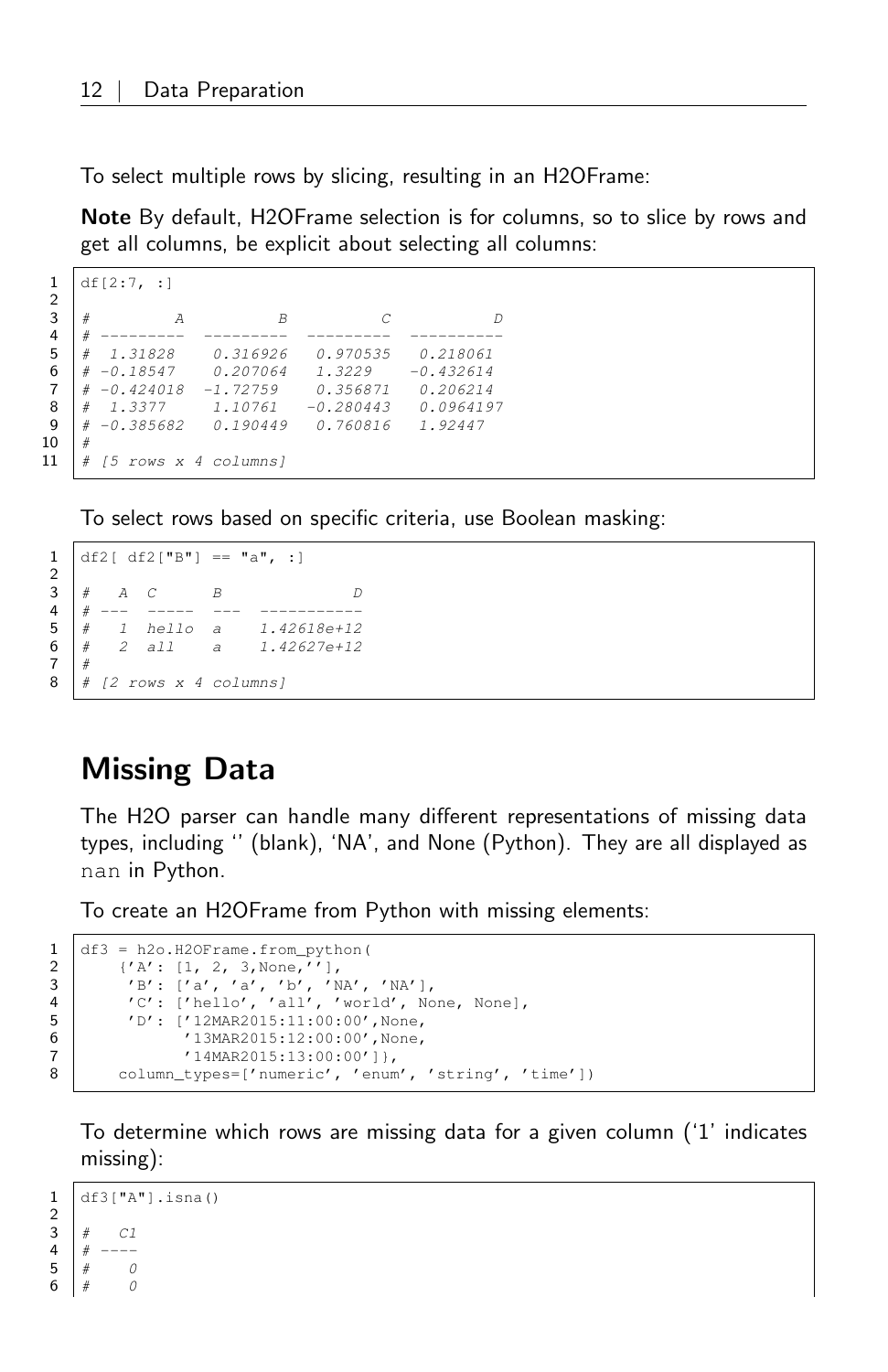$7 \mid # \qquad 0$ 8 # 1  $9 \# 1$  $10 \mid #$ 11  $\#$  [5 rows x 1 column]

To change all missing values in a column to a different value:

 $1 \mid df3[ df3[ "A" ] .isna(), "A" ] = 5$ 

To determine the location of all missing data in an H2OFrame:

```
1 | df3.isna()2
3 \mid # C1 C2 C3 C44 # ---- ---- ---- ----
5 # 0 0 0 0
6 | # 0 0 0 1
7 # 0 0 0 0
8 # 0 0 0 1
9 | # 0 0 0 0 0
10 \mid #11 | # [5 rows x 4 columns]
```
### <span id="page-12-0"></span>**Operations**

When performing a descriptive statistic on an entire H2OFrame, missing data is generally excluded and the operation is only performed on the columns of the appropriate data type:

```
\frac{9}{10}
```
3

 $\frac{1}{2}$  df4 = h2o.H2OFrame.from\_python(<br>{'A': [1, 2, 3, None,''], 2 {'A': [1, 2, 3,None,''], 3 'B': ['a', 'a', 'b', 'NA', 'NA'], 4 'C': ['hello', 'all', 'world', None, None], 5 'D': ['12MAR2015:11:00:00',None, 6  $'13MAR2015:12:00:00', None, 7$ <br>'14MAR2015:13:00:00']}, 7 '14MAR2015:13:00:00']}, 8 | column\_types=['numeric', 'enum', 'string', 'time']) df4.mean(na\_rm=True)  $11 \mid # \n2.0, \n\text{nan}, \n\text{nan}, \n\text{nan}$ 

When performing a descriptive statistic on a single column of an H2OFrame, missing data is generally not excluded:

```
\frac{1}{2} df4["A"].mean()
      # [nan]
4 \left| \frac{df4}{m} \right| mean (na_rm=True)<br>5 \left| \frac{df4}{f} \right| /2.01
      # [2.0]
```
In both examples, a native Python object is returned (list and float respectively in these examples).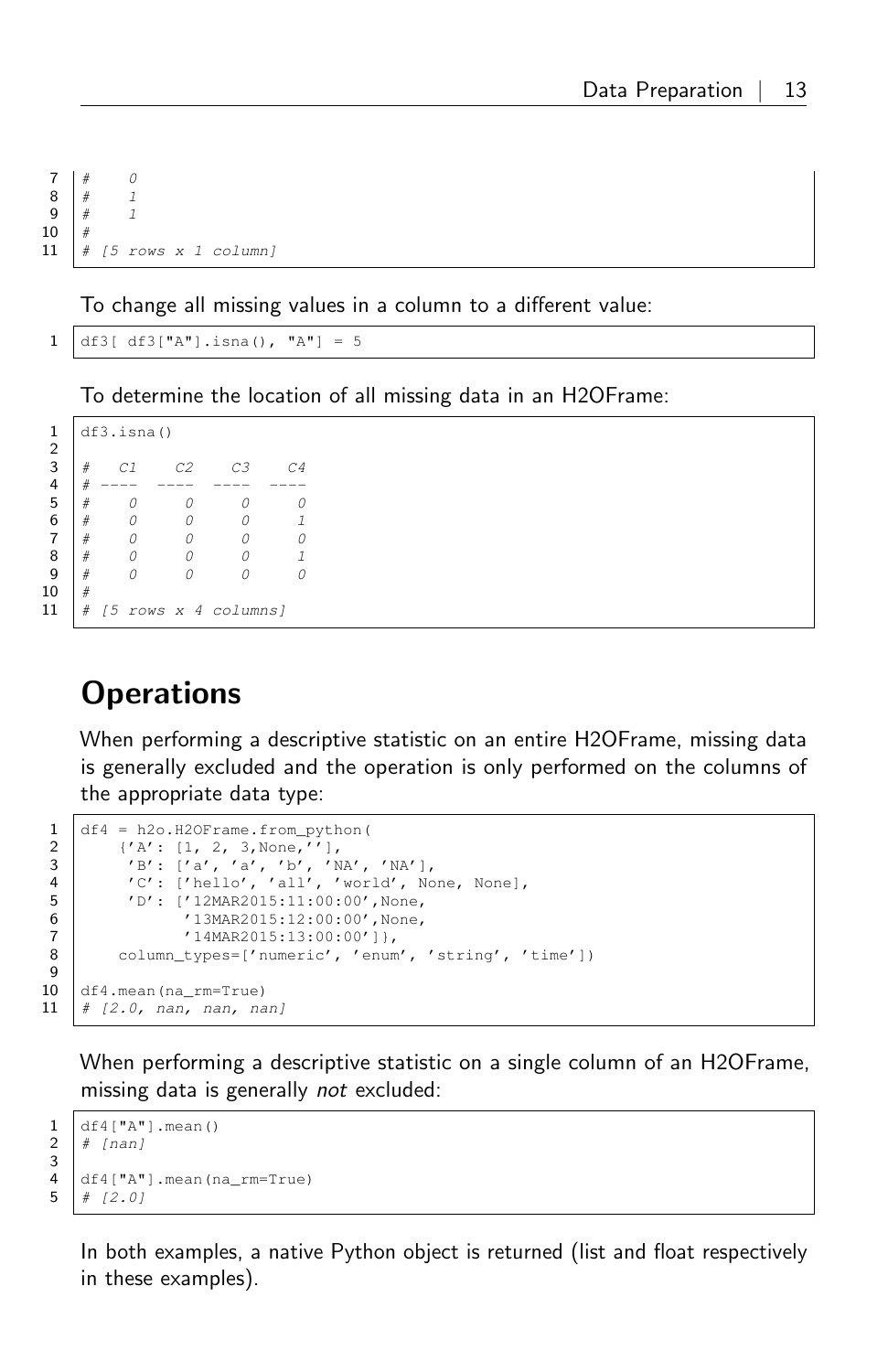When applying functions to each column of the data, an H2OFrame containing the means of each column is returned:

```
1 df5 = h2o.H2OFrame.from python(np.random.randn(100,4).tolist(), column names=
           list('ABCD'))
 \frac{2}{3}df5.apply(lambda x: x.mean(na_rm=True))
 4
 5 \# H2OFrame:
 6 \begin{array}{cc} 6 & \# & A & B & C & D \\ \# & \text{---} & \text{---} & \text{---} & \text{---} & \text{---} & \end{array}7 # --------- --------- ---------- ---------
 8 # 0.0304506 0.0334168 -0.0374976 0.0520486
 9
10 | # [1 row x 4 columns]
```
When applying functions to each row of the data, an H2OFrame containing the sum of all columns is returned:

```
1 df5.apply(lambda row: row.sum(), axis=1)
  \frac{2}{3}# H2OFrame:4 \mid # C15 \mid # \ \ \text{-} \text{-} \text{-} \text{-} \text{-} \text{-}6 \# -0.388512
  7 # 1.67669
  8 \# -2.56216\begin{array}{c|cc} 9 & # & -0.277616 \\ 10 & # & 1.13655 \end{array}\begin{array}{c|cc}\n\textbf{10} & # & 1.13655 \\
\textbf{11} & # & -0.57599\n\end{array}# -0.575992\begin{array}{c|cc} 12 & # & -3.49258 \\ 13 & # & 0.77688 \end{array}\begin{array}{c|cc}\n\mathbf{13} & \# & 0.776883 \\
\mathbf{14} & \# & -0.778604\n\end{array}# -0.77860415 # 2.30617
16 \mid #17 \mid # \mid 100 \text{rows} x 1 \text{ column}
```
H2O provides many methods for histogramming and discretizing data. Here is an example using the hist method on a single data frame:

```
1 df6 = h2o.H2OFrame.from python(np.random.randn(100,1).tolist())
 2
 3 df6.hist(plot=False)
 4
 5 # Parse Progress: [###############################] 100%
  6 # breaks counts mids_true mids density
 7 # --------- -------- ----------- ----------- ---------
 \begin{array}{c|cccc}\n8 & # & -1.51121 & & \text{nan} & \text{nan} & \text{nan} & 0 \\
9 & # & -0.868339 & & 9 & -1.07704 & -1.18977 & 0.\n\end{array}\begin{array}{ccccccccc} 9 & # & -0.868339 & & 9 & -1.07704 & -1.18977 & 0.139997 \ 10 & # & -0.225468 & & & 12 & -0.73561 & -0.546904 & 0.186663 \end{array}\begin{array}{c|cccccc} \textbf{10} & \texttt{\#} & -0.225468 & & & 12 & -0.73561 & -0.546904 & 0.186663 \\ \textbf{11} & \texttt{\#} & 0.417403 & & & 18 & -0.413093 & 0.0959675 & 0.279994 \end{array}11 # 0.417403 18 -0.413093 0.0959675 0.279994
\begin{array}{c|cccccc} 12 & # & 1.06027 & & 26 & -0.10108 & & 0.738839 & 0.404436 \\ 13 & # & 1.70315 & & 22 & 0.214337 & 1.38171 & 0.342215 \end{array}\begin{array}{c|cccccc} \textbf{13} & \# & \textbf{1.70315} & \textbf{22} & \textbf{0.214337} & \textbf{1.38171} & \textbf{0.342215} \\ \textbf{14} & \# & \textbf{2.34602} & \textbf{7} & \textbf{0.607727} & \textbf{2.02458} & \textbf{0.108887} \end{array}14 # 2.34602 7 0.607727 2.02458 0.108887
15 # 2.98889 6 0.860969 2.66745 0.0933313
16 \mid #17 \mid # \text{ [8 rows x 5 columns]}
```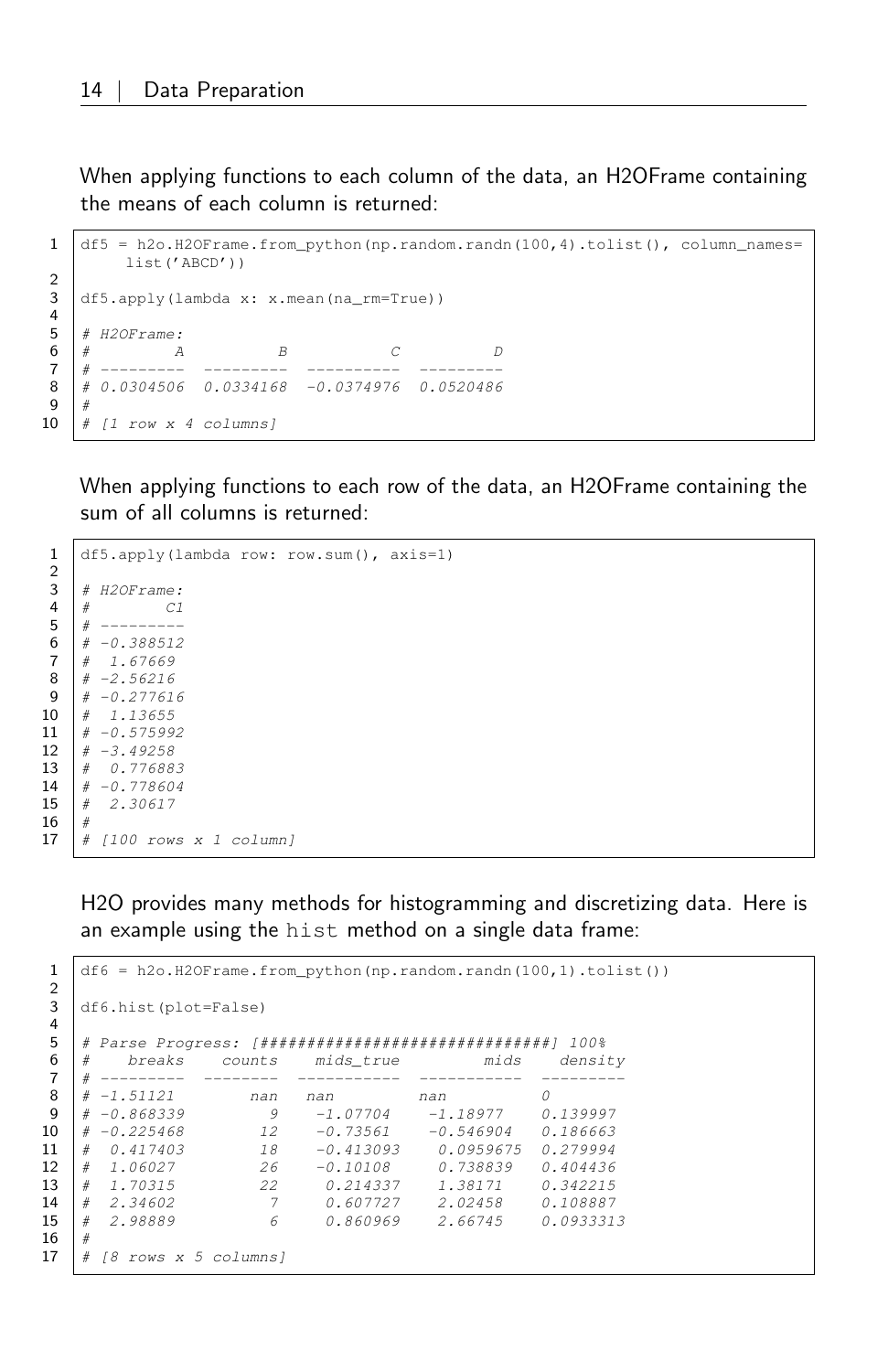H2O includes a set of string processing methods in the H2OFrame class that make it easy to operate on each element in an H2OFrame.

To determine the number of times a string is contained in each element:

```
1 df7 = h2o.H2OFrame.from_python(['Hello', 'World', 'Welcome', 'To', 'H2O', '
           World'])
    3 # View the H2OFrame
 4 df7
 6 # C1 C2 C3 C4 C5 C6
 7 # ----- ----- ------- ---- ---- -----
 8 # Hello World Welcome To H2O World
     # [1 row x 6 columns]
12 \# Find how many times "1" appears in each string
13 df7.countmatches('l')
15 | # C1 C2 C3 C4 C5 C6<br>16 | # ---- ---- ---- ---- ---- ----
15 \begin{array}{cccccc} 15 & \# & C1 & C2 & C3 & C4 & C5 \\ \# & ---- & ---- & ---- & ---- & ---- & ---- \\ 17 & \# & 2 & 1 & 1 & 0 & 0 \end{array}17 \mid # \quad 2 \quad 1 \quad 1 \quad 0 \quad 0 \quad 118 \mid #19 \mid # \text{ [}1 \text{ row } x \text{ 6 columns} \text{]}
```
To replace the first occurrence of 'l' (lower case letter) with 'x' and return a new H2OFrame:

 $1 | df7.sub('1', 'x')$ 3 # C1 C2 C3 C4 C5 C6  $\begin{array}{ccccccccc}\n3 & # & C1 & C2 & C3 & C4 & C5 & C6 \\
4 & # & ----- & ----- & ----- & ----- & ----- & ----- & ----\n\end{array}$ 5 # Hexlo Worxd Wexcome To H2O Worxd

For global substitution, use gsub. Both sub and gsub support regular expressions.

To split strings based on a regular expression:

|                | $1   df7.strsplit(' (1) +')$ |                 |                        |       |    |    |      |    |     |       |     |
|----------------|------------------------------|-----------------|------------------------|-------|----|----|------|----|-----|-------|-----|
| $\overline{2}$ |                              |                 |                        |       |    |    |      |    |     |       |     |
| 3 <sup>1</sup> |                              | $\#$ C1         | C2                     | C3    | C4 | C5 | C6   | C7 | C8  | C9    | C10 |
| 4              |                              |                 |                        |       |    |    |      |    |     |       |     |
| 5 <sup>1</sup> |                              | # He<br>$\circ$ |                        | Wor d |    | We | come | To | H2O | Wor d |     |
| 6              |                              |                 |                        |       |    |    |      |    |     |       |     |
| $7^{\circ}$    |                              |                 | # [1 row x 10 columns] |       |    |    |      |    |     |       |     |

 $\frac{2}{3}$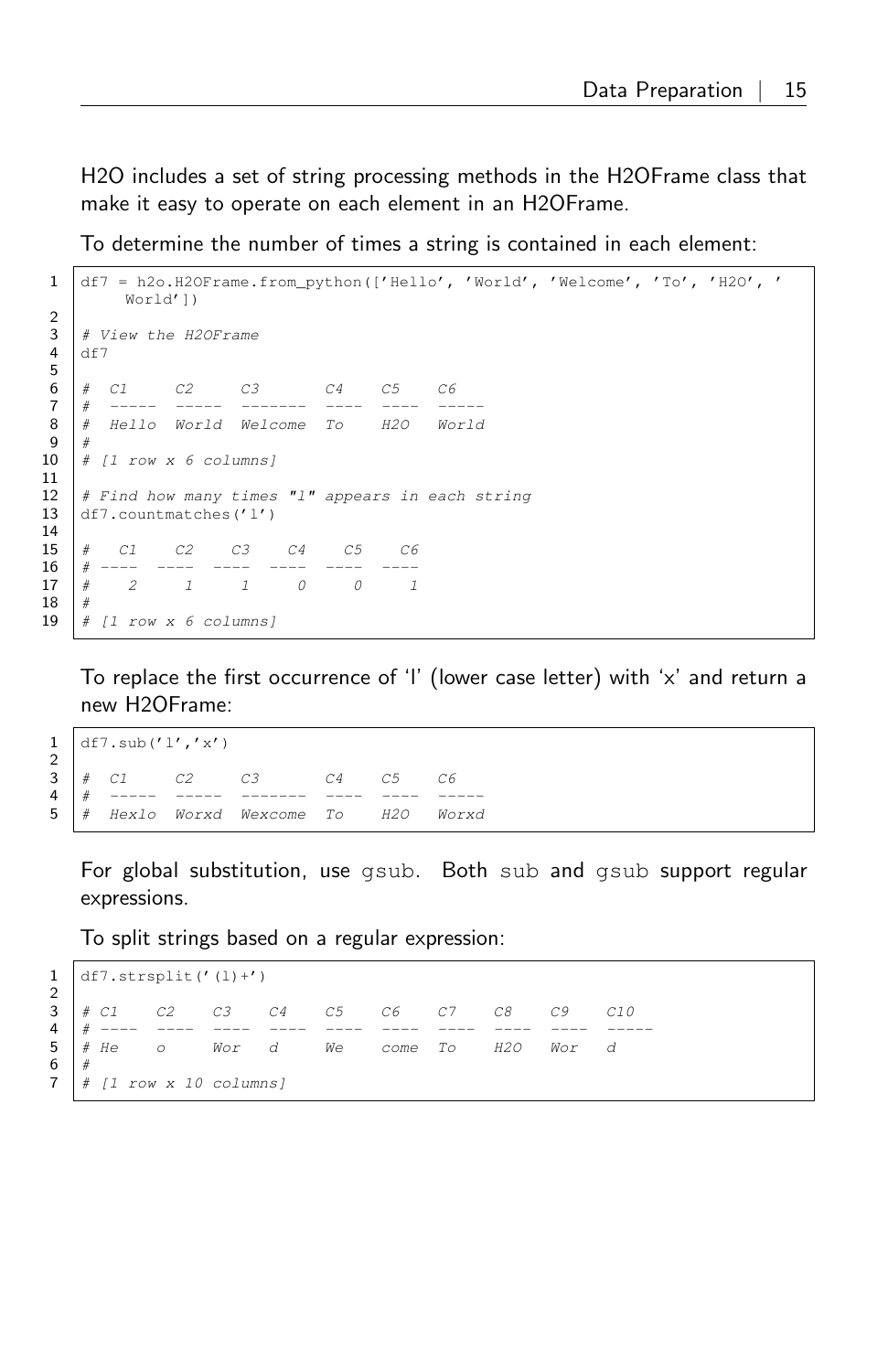### <span id="page-15-0"></span>Merging

To combine two H2OFrames together by appending one as rows and return a new H2OFrame:

```
1 \# Create a frame of random numbers w/100 rows<br>2 df8 = h2o.H2OFrame.from python (np.random.randn)
     d df8 = h2o.H2OFrame.from_python(np.random.randn(100,4).tolist(), column_names=
                list('ABCD'))
 3
 4 \# Create a second frame of random numbers w/100 rows<br>5 df9 = h2o.H2OFrame.from python(np.random.randn(100.4)
     df9 = h2o.H2OFrame.frompython(np.random.randn(100,4).tolist(), column_names=
               list('ABCD'))
 6
 7 \mid \# Combine the two frames, adding the rows from df9 to df8
 8 df8.rbind(df9)
 9
10 \# A B C D
\begin{array}{c|cccccc} 11 & \# & \text{---} & \text{---} & \text{---} & \text{---} & \text{---} & \text{---} & \text{---} & \text{---} \\ 12 & \# & 1.11442 & & 1.31272 & & 0.250418 & & 1.73182 \end{array}# 1.11442 1.31272<br>
# -1.61876 0.428622
\begin{array}{c|cccc}\n\textbf{13} & \textbf{\#} & -1.61876 & \textbf{0.428622} & -1.16684 & -0.032936 \\
\textbf{14} & \textbf{\#} & 0.637249 & -0.48904 & 1.55848 & 0.669266\n\end{array}-0.48904 1.55848<br>-0.40736 -0.97922215 # 0.00355574 -0.40736 -0.979222 -0.395017
16 # 0.218243 -0.154004 -0.219537 -0.750664
17 \mid # -0.047789 0.306318 0.557441 -0.319108
18 \begin{array}{cccc} \# & -1.45013 & -0.614564 & 0.472257 & -0.456181 \end{array}<br>19 \begin{array}{cccc} \# & -0.594333 & -0.435832 & -0.0257311 & 0.548708 \end{array}19 \begin{array}{cccc} \# -0.594333 & -0.435832 & -0.0257311 & 0.548708 \\ \# & 0.571215 & -1.22759 & -2.01855 & -0.491638 \end{array}20 \begin{array}{cccc} \# & 0.571215 & -1.22759 & -2.01855 \\ \# & -0.697252 & -0.864301 & -0.542508 \end{array}-0.864301 -0.542508 -0.152953\begin{array}{c|c}\n22 & # \\
23 & # \\
\end{array}\# [200 rows x 4 columns]
```
For successful row binding, the column names and column types between the two H2OFrames must match. To combine two H2O frames together by appending one as columns and return a new H2OFrame:

| 1<br>$\overline{2}$ |   |         | df8.cbind(df9)                                                   |                                 |                                         |                                      |         |               |               |
|---------------------|---|---------|------------------------------------------------------------------|---------------------------------|-----------------------------------------|--------------------------------------|---------|---------------|---------------|
| 3                   | # | A       | $\overline{B}$                                                   | C                               | D                                       | A0                                   | B0      | CO            | D0            |
| 4                   |   |         |                                                                  |                                 |                                         |                                      |         |               |               |
| 5                   | # | $-0.09$ | 0.944                                                            | 0.160                           |                                         | $0.271 - 0.351$ $1.66 - 2.32 - 0.86$ |         |               |               |
| 6                   | # | $-0.95$ | 0.669                                                            | 0.664                           | $1.535 - 0.633 - 1.78$                  |                                      |         | 0.32          | 1.27          |
|                     | # | 0.17    | 0.657                                                            |                                 | $0.970 - 0.419 - 1.413 - 0.51$          |                                      |         | 0.64 -1.25    |               |
| 8                   | # |         | $0.58 - 0.516 - 1.598 - 1.346$ $0.711$ $1.09$                    |                                 |                                         |                                      |         | 0.05          | 0.63          |
| 9                   | # |         | $1.04 - 0.281 - 0.411$ $0.959 - 0.009 - 0.47$                    |                                 |                                         |                                      |         |               | $0.41 - 0.52$ |
| 10                  | # | 0.49    | 0.170                                                            |                                 | $0.124$ -0.170 -0.722 -0.79 -0.91 -2.09 |                                      |         |               |               |
| 11                  | # |         | $1.42 - 0.409 - 0.525$                                           |                                 | 2.155 -0.841                            |                                      | $-0.19$ | 0.13          | 0.63          |
| 12                  | # | 0.94    |                                                                  | $1.192 - 1.075$                 | 0.017                                   | 0.167                                | 0.54    | 0.52          | 1.42          |
| 13                  | # | $-0.53$ |                                                                  | $0.777 - 1.090 - 2.237 - 0.693$ |                                         |                                      |         | $0.24 - 0.56$ | 7.45          |
| 14                  | # |         | $0.34$ $-0.456$ $-1.220$ $-0.456$ $-0.315$ $1.10$ $1.38$ $-0.05$ |                                 |                                         |                                      |         |               |               |
| 15                  | # |         |                                                                  |                                 |                                         |                                      |         |               |               |
| 16                  | # |         | [100 rows x 8 columns]                                           |                                 |                                         |                                      |         |               |               |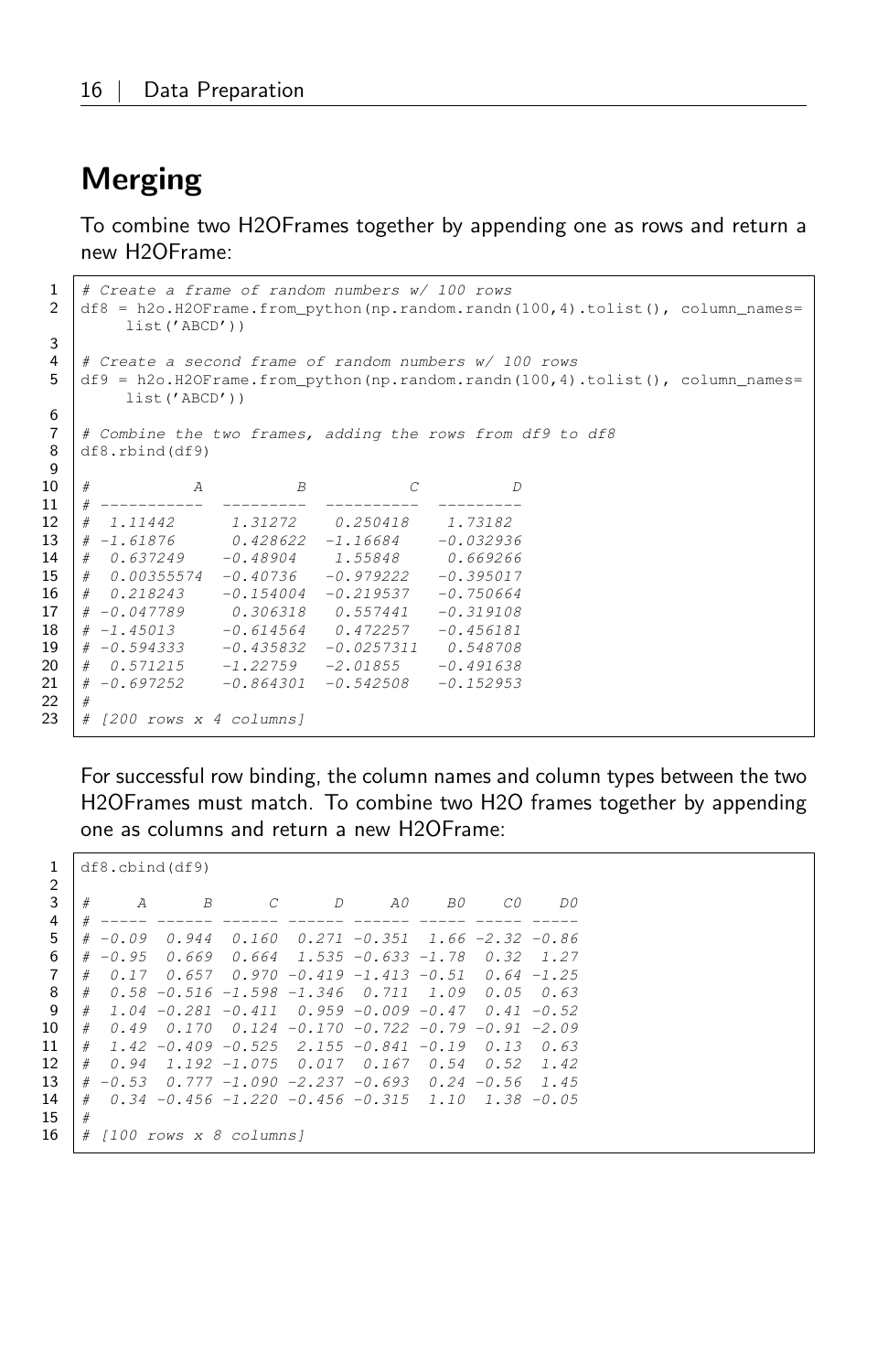H2O also supports merging two frames together by matching column names:

```
1 \mid df10 = h2o.H20Frame.Frompython(2 'A': ['Hello', 'World', 'Welcome', 'To', 'H2O', 'World'],
 \left\{ \n\begin{array}{ccc}\n1 & 1 \\
1 & 2 \\
1 & 3\n\end{array}\n\right\}4
 5 | # Create a single-column, 100-row frame
 6 \# Include random integers from 0-5
 7 df11 = h2o.H2OFrame.from_python(np.random.randint(0,6,(100,1)), column_names=
            list('n'))
 8
9 \# Combine column "n" from both datasets<br>10 dfl1.merge(dfl0)
     df11.merge(df10)
11
12 \quad # \quad n \quad A13 \mid # \quad--- \quad---14 # 2 Welcome
15 \# 5 World
16 \mid # \qquad 4 \quad H2O17 \# 2 Welcome
\begin{array}{c|cc} 18 & # & 3 & To \\ 19 & # & 3 & To \end{array}# 3 To
\begin{array}{ccc} 20 & # & 1 & World \\ 21 & # & 1 & World \end{array}\begin{array}{ccc} 21 & # & 1 & World \\ 22 & # & 3 & To \end{array}\begin{array}{ccc} 22 & # & 3 & To \\ 23 & # & 1 & Wo \end{array}1 World
24 \#25 # [100 rows x 2 columns]
```
### <span id="page-16-0"></span>Grouping

"Grouping" refers to the following process:

- splitting the data into groups based on some criteria
- applying a function to each group independently
- combining the results into an H2OFrame

To group and then apply a function to the results:

```
1 df12 = h2o.H2OFrame(
 2 {'A' : ['foo', 'bar', 'foo', 'bar', 'foo', 'bar', 'foo', 'foo'],
3 'B' : ['one', 'one', 'two', 'three', 'two', 'two', 'one', 'three'],
 4 'C': np.random.randn(8).tolist(),
 5 /D': np.random.randn(8).tolist()})
 6<br>7
     # View the H2OFrame
 8 df12
\begin{array}{c} 9 \\ 10 \end{array}# A C B D<br># --- ---------- ----- ------------
11 \parallel \# --- ---------- ----- ---------<br>12 \parallel \# foo -0.710095 one 0.253189
12 # foo -0.710095 one 0.253189
13 # bar -0.165891 one -0.433233
14 # foo -1.51996 two 1.12321
                2.25083 three 0.51244.<br>-0.618324 two 1.35158
16 # f \circ \circ -0.618324 two 1.35158<br>17 # bar 0.0817828 two 0.00830419
17 \# bar 0.0817828 two
```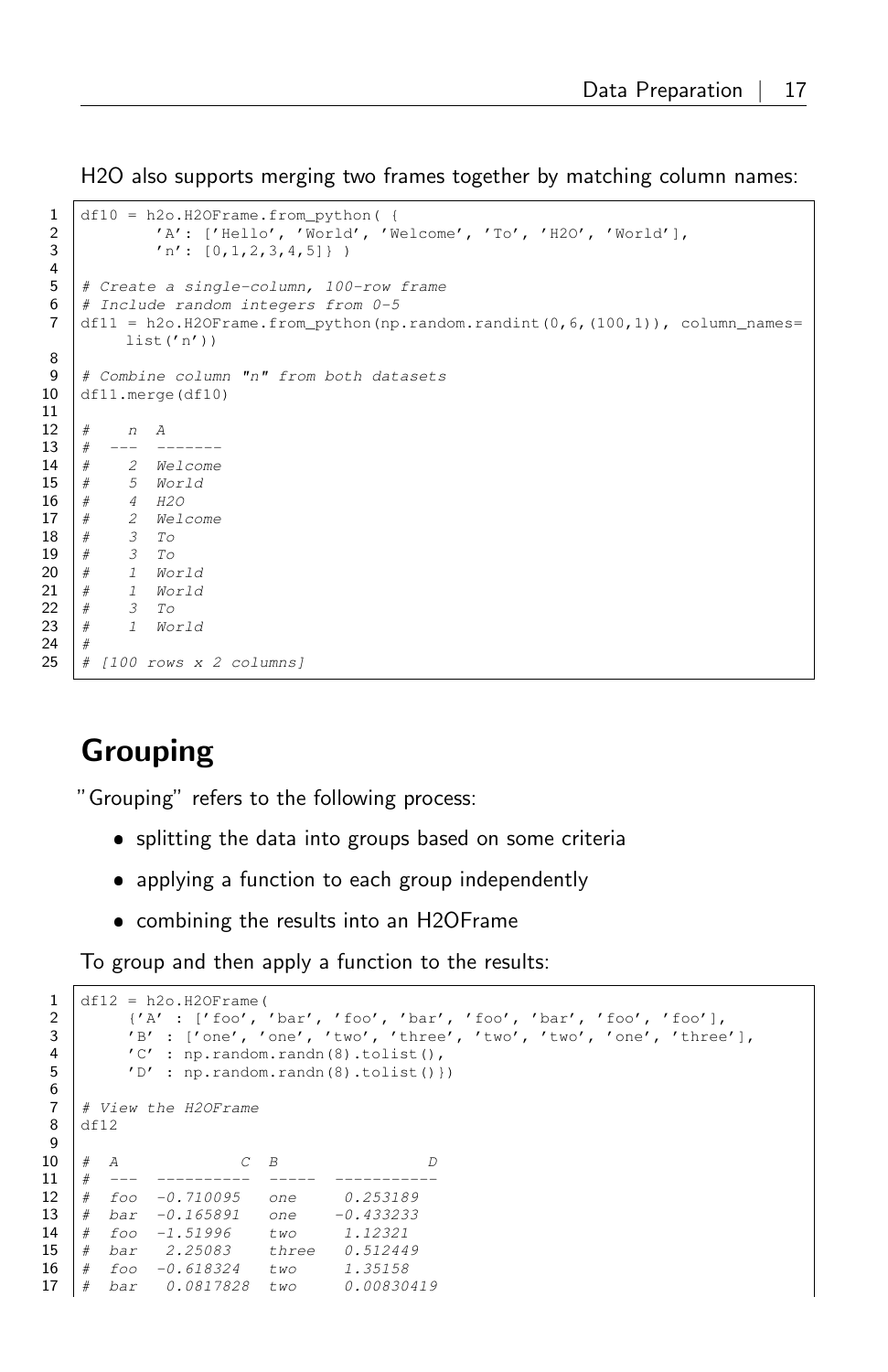18 # foo 0.634827 one 1.25897<br>19 # foo 0.879319 three 1.48051 19 # foo 0.879319 three 1.48051  $\begin{array}{c|c} 20 & \# \\ 21 & \# \end{array}$  $\#$  [8 rows x 4 columns] 23 df12.group\_by('A').sum().frame 25 # A sum\_C sum\_B sum\_D 26 # --- -------- ------- --------<br>27 # bar 2.16672 3 0.0875206 27 # bar 2.16672 3 0.0875206 28 # foo -1.33424 5 5.46746  $\begin{array}{c|c} 29 & \# \\ 30 & \# \end{array}$  $\#$  [2 rows x 4 columns]

To group by multiple columns and then apply a function:

```
1 df13 = df12.group_by(['A', 'B']).sum().frame
 2
 3 | # View the H2OFrame
 4 df13
 6 \begin{array}{cccc} 6 & \# & A & B & sum\_C & sum\_D \\ \hline 7 & \# & \text{---} & \text{---} & \text{---} & \text{---} & \text{---} & \end{array}7 # --- ----- ---------- -----------
8 # bar one -0.165891 -0.433233
9 # bar three 2.25083 0.512449
10 # bar two 0.0817828 0.00830419
11 \frac{1}{4} foo one -0.0752683 1.51216
12 \# foo three 0.879319 1.48051<br>13 \# foo two -2.13829 2.47479
13 \# foo two -2.13829
15 \# [6 rows x 4 columns]
```
Use merge to join the results into the original H2OFrame:

| 1              |   |     | $df12.$ merge $(df13)$ |                    |             |              |             |
|----------------|---|-----|------------------------|--------------------|-------------|--------------|-------------|
| 2<br>3         | # | A   | $\boldsymbol{B}$       |                    | D           | sum C        | sum D       |
| $\overline{4}$ | # |     |                        |                    |             |              |             |
| 5              | # | foo | one                    | $-0.710095$        | 0.253189    | $-0.0752683$ | 1.51216     |
| 6              |   | bar | one                    | $-0.165891$        | $-0.433233$ | $-0.165891$  | $-0.433233$ |
|                | # | foo | two                    | $-1.51996$         | 1.12321     | $-2.13829$   | 2.47479     |
| 8              | # | bar | three                  | 2.25083            | 0.512449    | 2.25083      | 0.512449    |
| 9              | # | foo | t wo                   | $-0.618324$        | 1.35158     | $-2.13829$   | 2.47479     |
| 10             | # | bar | two                    | 0.0817828          | 0.00830419  | 0.0817828    | 0.00830419  |
| 11             | # | foo | one                    | 0.634827           | 1.25897     | $-0.0752683$ | 1.51216     |
| 12             | # | foo | three                  | 0.879319           | 1.48051     | 0.879319     | 1.48051     |
| 13             | # |     |                        |                    |             |              |             |
| 14             |   | -8  |                        | rows by 6 columns] |             |              |             |

### <span id="page-17-0"></span>Using Date and Time Data

H2O has powerful features for ingesting and feature engineering using time data. Internally, H2O stores time information as an integer of the number of milliseconds since the epoch.

To ingest time data natively, use one of the supported time input formats:

22  $\frac{24}{25}$ 

5  $14\,$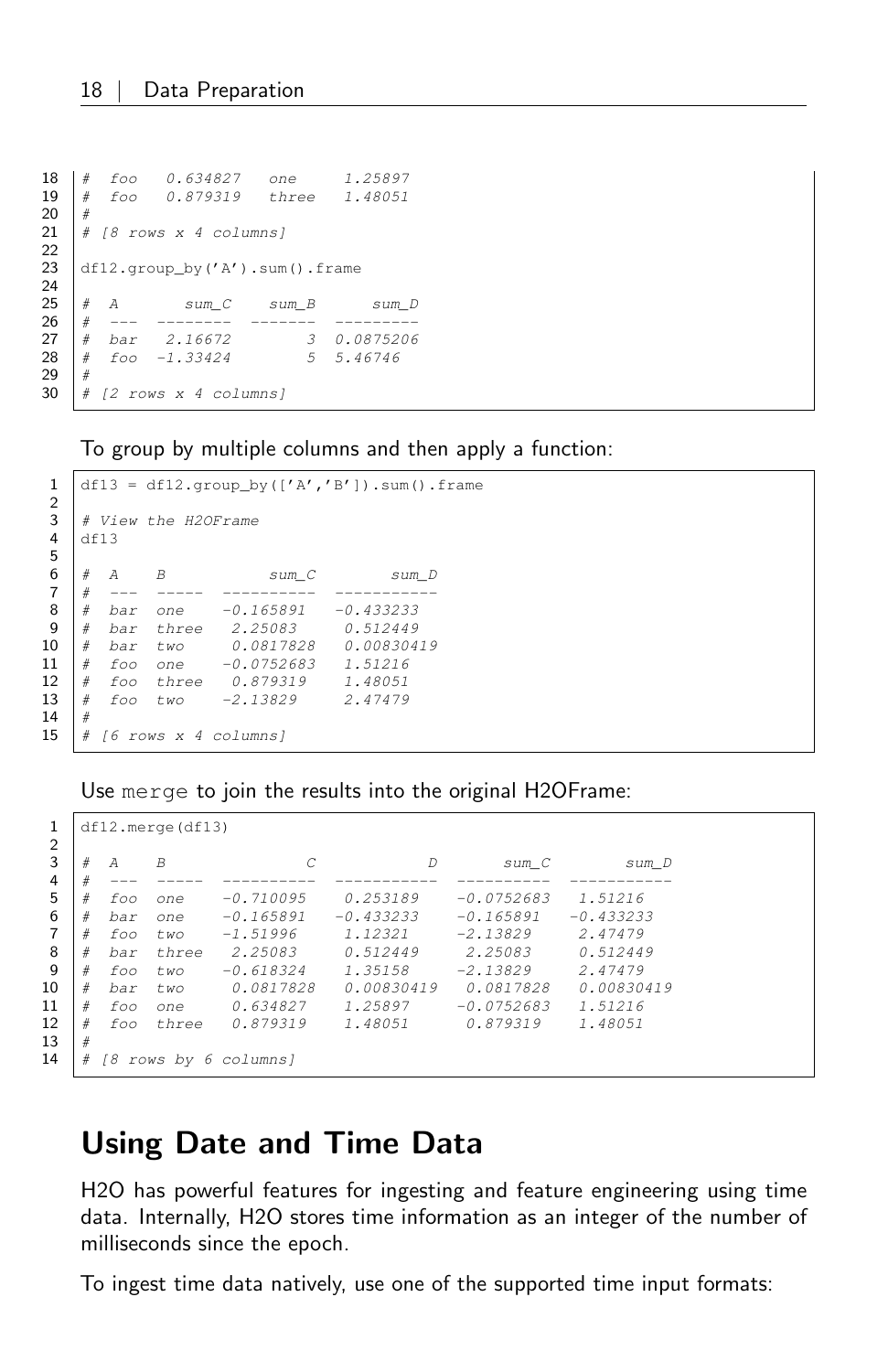```
1 \text{ df14} = \text{h2o.H20Frame}.from_python(<br>2 \text{ f/D'}: 1180072015:11:00:02 {'D': ['18OCT2015:11:00:00',<br>3 '19OCT2015:12:00:00',
                  3 '19OCT2015:12:00:00',
4 (200 \text{CT} 2015:13:00:00')<br>5 \text{column types} = ['time']5 column_types=['time'])
\begin{array}{c} 7 \ 8 \ \end{array} df14.types
      # {u'D' : u'time' }
```
To display the day of the month:

1 df14['D'].day()  $\begin{array}{c|cc} 3 & # & D \\ 4 & # &--- \end{array}$  $\begin{array}{c|c}\n4 & # & -- \\
5 & # & 18\n\end{array}$  $\begin{array}{c|cc} 5 & \# & 18 \\ 6 & \# & 19 \end{array}$  $\begin{array}{c|cc} 6 & \# & 19 \\ 7 & \# & 20 \end{array}$ 20

To display the day of the week:

```
1 df14['D'].dayOfWeek()
       # D4 # ---
\begin{array}{c|c}\n5 & \# \quad Sun \\
6 & \# \quad Mon\n\end{array}6 # Mon
7 \mid # \text{ The}
```
### <span id="page-18-0"></span>**Categoricals**

H2O handles categorical (also known as enumerated or factor) values in an H2OFrame. This is significant because categorical columns have specific treatments in each of the machine learning algorithms.

Using 'df12' from above, H2O imports columns A and B as categorical/enumerated/factor types:

```
\frac{1}{2} df12.types
   2 # {u'A': u'enum', u'C': u'real', u'B': u'enum', u'D': u'real'}
```
To determine if any column is a categorical/enumerated/factor type:

 $\frac{1}{2}$  df12.anyfactor() # True

To view the categorical levels in a single column:

```
\frac{1}{2} df12["A"].levels()
    2 # ['bar', 'foo']
```
 $\frac{6}{7}$ 

 $\frac{2}{3}$ 

```
\frac{2}{3}
```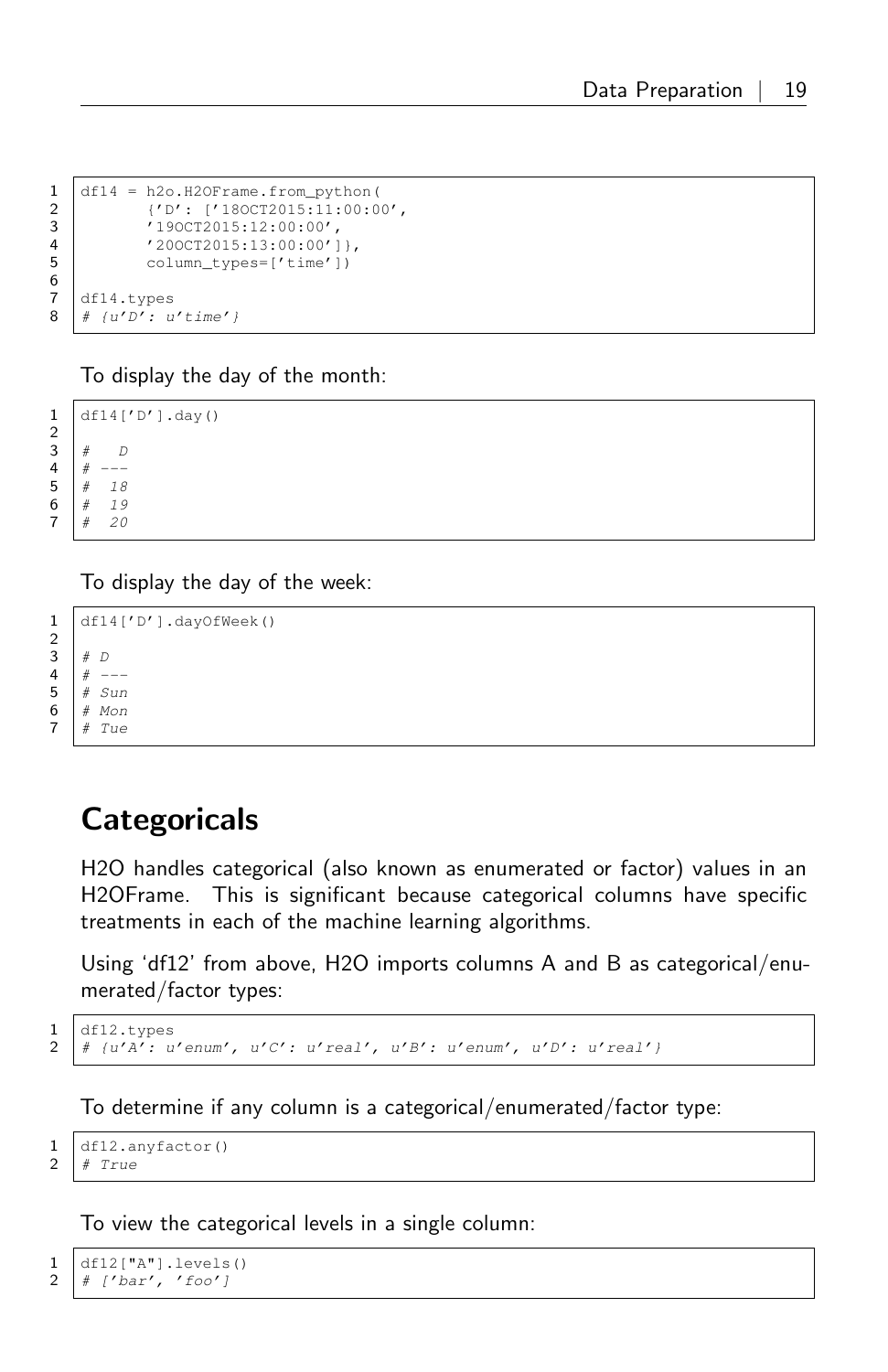To create categorical interaction features:

```
1 df12.interaction(['A','B'], pairwise=False, max_factors=3, min_occurrence=1)
\frac{2}{3}# A_B4 \# \quad -- ---5 \mid # \text{foo\_one}6 # bar\_one7 # foo_two8 # other
9 # foo\_two10 # other
11 # foo_one
12 # other
13 #
14 \# [8 rows x 1 column]
```
To retain the most common categories and set the remaining categories to a common 'Other' category and create an interaction of a categorical column with itself:

```
1 \vertbb_df = df12.interaction(['B','B'], pairwise=False, max_factors=2,
             min_occurrence=1)
 2
 3 # View H2OFrame
 4 bb_df
 5
 6 # B<sub>B</sub>
 7 \t# \t---\begin{array}{c|cc} 8 & \# & \text{one} \\ 9 & \# & \text{one} \end{array}# one
10 # two11 \begin{array}{cc} \n# & \text{other} \\
12 & \# & \text{two}\n\end{array}12 # two
13 # two
14 # one
15 # other
16 \t#17 \mid # \mid 8 \text{ rows } x \text{ 1 column}
```
These can then be added as a new column on the original dataframe:

```
1 \text{ df15} = df12 \text{.} \text{cbind} \text{ (bb_d f)}\frac{2}{3}3 # View H2OFrame
 4 df15
 5
 6 # A C B D B B
 7 \# ---8 # foo -0.809171 one 1.79059 one
 9 # bar 0.216644 one 2.88524 one
10 # foo -0.033664 two 0.61205 two
11 # bar 0.985545 three 0.357742 other
12 # foo -2.15563 two 0.0456449 two<br>13 # bar -0.0170454 two -1.33625 two
13 # bar -0.0170454 two -1.33625 two<br>14 # foo 1.32524 one 0.308092 one
14 \# foo 1.32524 one 0.308092 one<br>15 \# foo -0.546305 three -0.92675 oth
    15 # foo -0.546305 three -0.92675 other
16 #
17 \# [8 rows x 5 columns]
```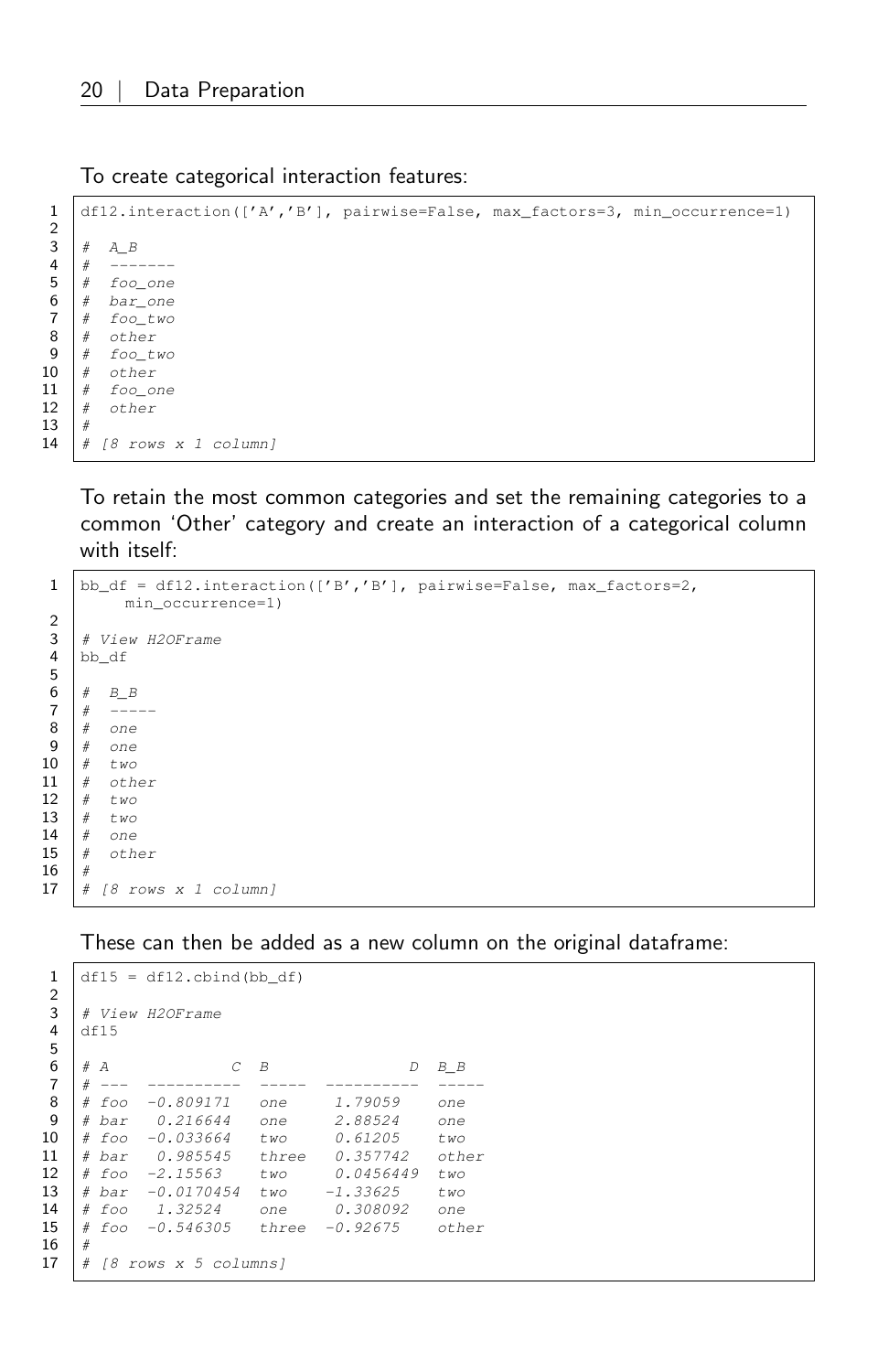### Loading and Saving Data

In addition to loading data from Python objects, H2O can load data directly from:

- disk
- network file systems (NFS, S3)
- distributed file systems (HDFS)
- HTTP addresses

H2O currently supports the following file types:

- CSV (delimited) files
- $\bullet$  ORC
- SVMLite
- Parquet
- ARFF XLS
- $\bullet$  XLSX
- AVRO

To load data from the same machine running H2O:

```
1 df = h2o.upload_file("/pathToFile/fileName")
```
To load data from the machine(s) running H2O to the machine running Python:

```
1 df = h2o.import_file("/pathToFile/fileName")
```
To save an H2OFrame on the machine running H2O:

```
1 | h2o.export_file(df, "/pathToFile/fileName")
```
To save an H2OFrame on the machine running Python:

```
1 h2o.download_csv(df,"/pathToFile/fileName")
```
# <span id="page-20-0"></span>Machine Learning

<span id="page-20-1"></span>The following sections describe some common model types and features.

### Modeling

The following section describes the features and functions of some common models available in H2O. For more information about running these models in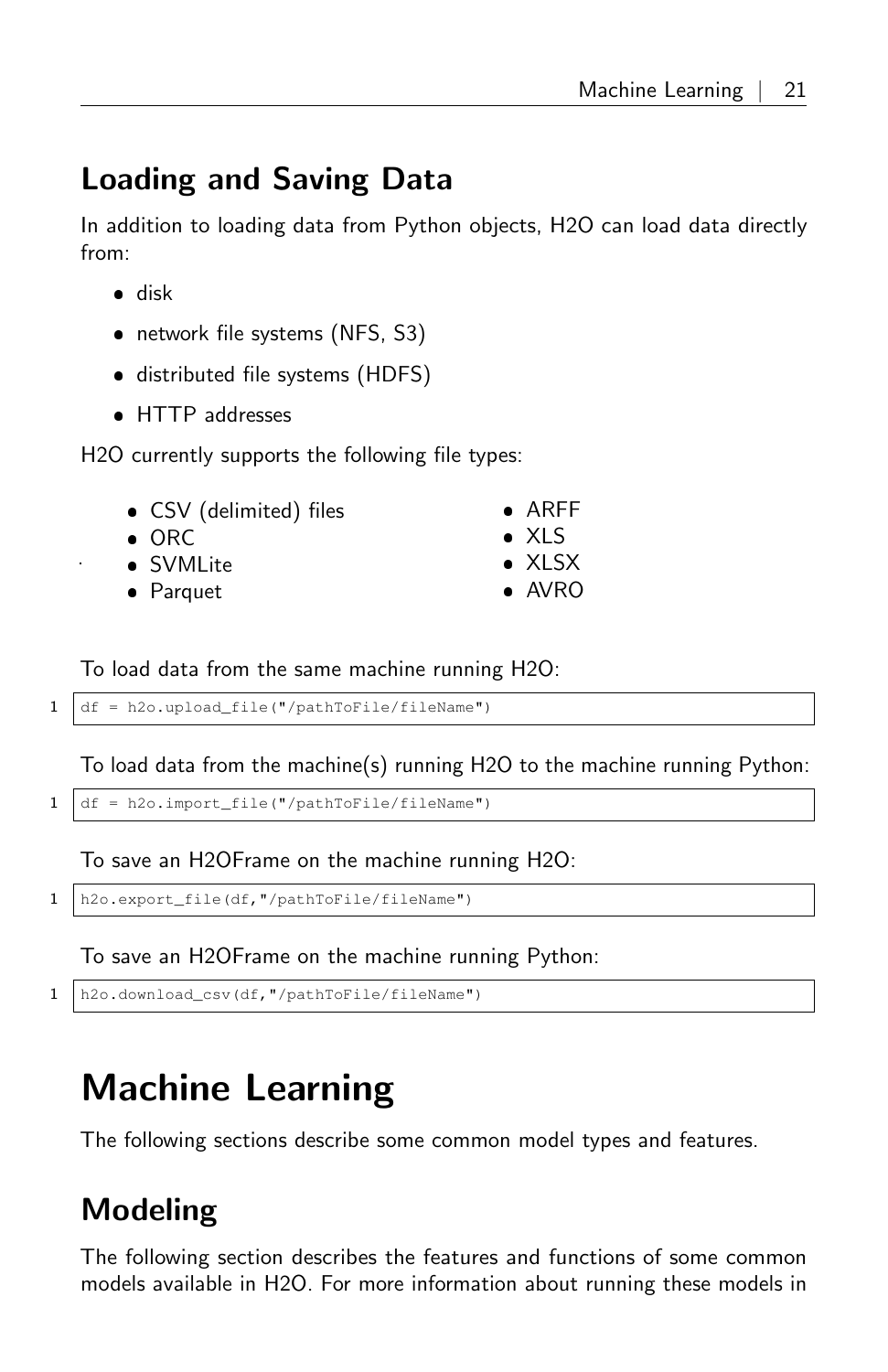Python using H2O, refer to the documentation on the H2O.ai website or to the booklets on specific models.

H2O supports the following models:

- Deep Learning
- Naïve Bayes
- Principal Components Analysis (PCA)
- K-means
- **Stacked Ensembles**
- Generalized Linear Models (GLM)
- Gradient Boosting Machine (GBM)
- Generalized Low Rank Model (GLRM)
- Distributed Random Forest (DRF)
- Word2vec

XGBoost

<span id="page-21-0"></span>The list continues to grow, so check [www](www.h2o.ai).h2o.ai to see the latest additions.

#### Supervised Learning

Generalized Linear Models (GLM): Provides flexible generalization of ordinary linear regression for response variables with error distribution models other than a Gaussian (normal) distribution. GLM unifies various other statistical models, including Poisson, linear, logistic, and others when using  $\ell_1$  and  $\ell_2$ regularization.

Distributed Random Forest: Averages multiple decision trees, each created on different random samples of rows and columns. It is easy to use, non-linear, and provides feedback on the importance of each predictor in the model, making it one of the most robust algorithms for noisy data.

Gradient Boosting Machine (GBM): Produces a prediction model in the form of an ensemble of weak prediction models. It builds the model in a stage-wise fashion and is generalized by allowing an arbitrary differentiable loss function. It is one of the most powerful methods available today.

Deep Learning: Models high-level abstractions in data by using non-linear transformations in a layer-by-layer method. Deep learning is an example of supervised learning, which can use unlabeled data that other algorithms cannot.

Naïve Bayes: Generates a probabilistic classifier that assumes the value of a particular feature is unrelated to the presence or absence of any other feature, given the class variable. It is often used in text categorization.

Stacked Ensembles: Using multiple models built from different algorithms, Stacked Ensembles finds the optimal combination of a collection of prediction algorithms using a process known as "stacking."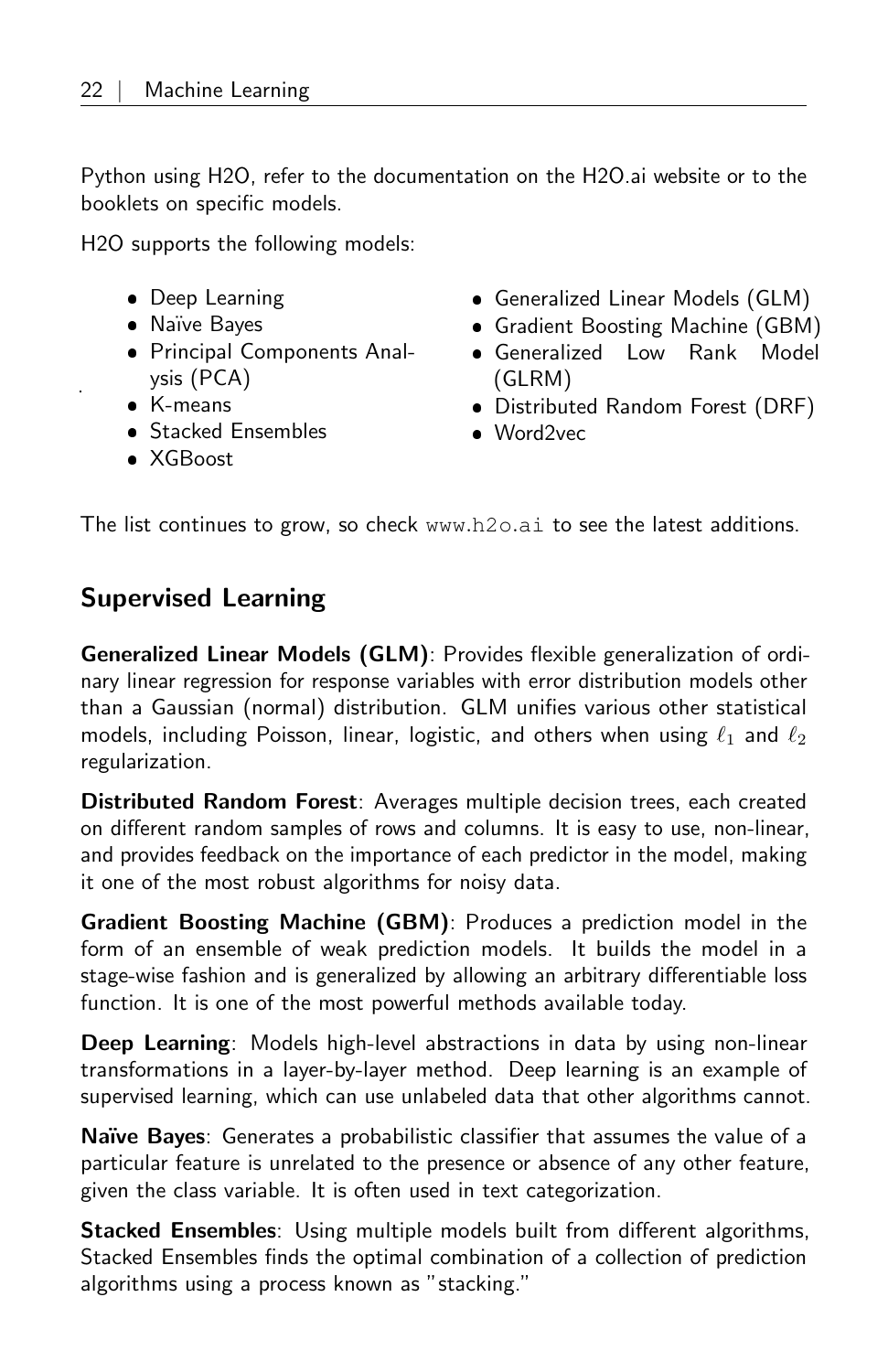**XGBoost**: XGBoost is an optimized gradient boosting library that implements machine learning algorithms under the Gradient Boosting Machine (GBM) framework. For many problems, XGBoost is the one of the best GBM frameworks today. In other cases, the H2O GBM algorithm comes out on top. Both implementations are available on the H2O platform.

#### <span id="page-22-0"></span>Unsupervised Learning

K-Means: Reveals groups or clusters of data points for segmentation. It clusters observations into  $k$ -number of points with the nearest mean.

Principal Component Analysis (PCA): The algorithm is carried out on a set of possibly collinear features and performs a transformation to produce a new set of uncorrelated features.

Generalized Low Rank Model (GLRM): The method reconstructs missing values and identifies important features in heterogeneous data. It also recognizes a number of interpretations of low rank factors, which allows clustering of examples or of features.

<span id="page-22-1"></span>Anomaly Detection: Identifies the outliers in your data by invoking the deep learning autoencoder, a powerful pattern recognition model.

#### Miscellaneous

Word2vec: Takes a text corpus as an input and produces the word vectors as output. The result is an H2O Word2vec model that can be exported as a binary model or as a MOJO.

### <span id="page-22-2"></span>Running Models

This section describes how to run the following model types:

- Gradient Boosting Machine (GBM)
- Generalized Linear Models (GLM)
- K-means
- Principal Components Analysis (PCA)

This section also shows how to generate predictions.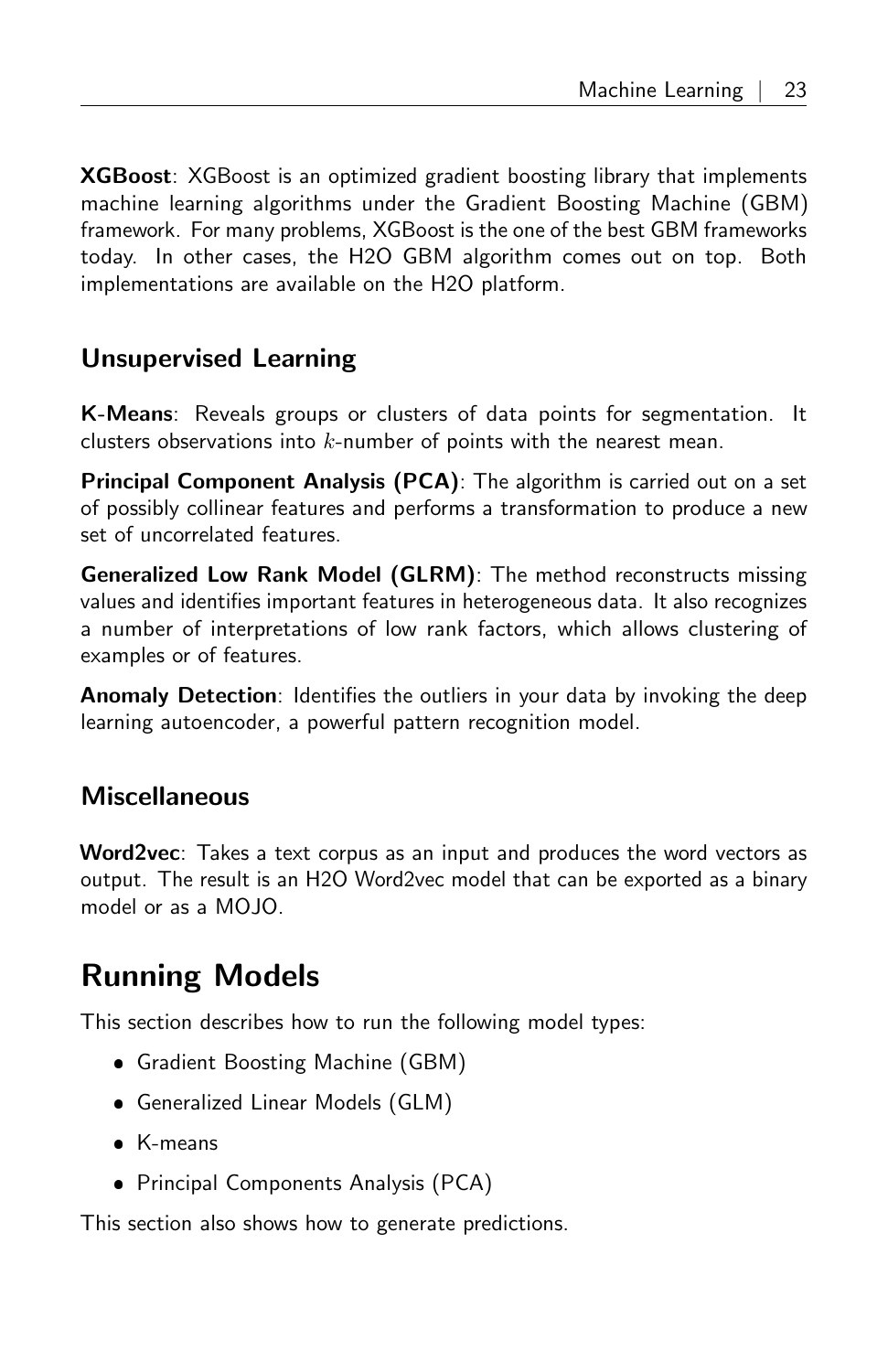#### <span id="page-23-0"></span>Gradient Boosting Machine (GBM)

To generate gradient boosting machine models for creating forward-learning ensembles, use H2OGradientBoostingEstimator.

The construction of the estimator defines the parameters of the estimator and the call to H2OGradientBoostingEstimator.train trains the estimator on the specified data. This pattern is common for each of the H2O algorithms.

```
1 In [1]: import h2o
 \frac{2}{3}3 In [2]: h2o.init()
 4
 5 Checking whether there is an H2O instance running at http://localhost:54321
      ..... not found.
 6 Attempting to start a local H2O server...<br>7 Java Version: java version "1.8.0 25":
     Java Version: java version "1.8.0_25"; Java (TM) SE Runtime Environment (
           build 1.8.0_25-b17); Java HotSpot(TM) 64-Bit Server VM (build 25.25-
           b02, mixed mode)
 8 Starting server from /usr/local/h2o_jar/h2o.jar
 9 | Ice root: /var/folders/yl/cq5nhky53hjcl9wrqxt39kz80000gn/T/tmpHpRzVe
10 JVM stdout: /var/folders/yl/cq5nhky53hjcl9wrqxt39kz80000gn/T/tmpHpRzVe/
           h2o_techwriter_started_from_python.out
11 JVM stderr: /var/folders/yl/cq5nhky53hjcl9wrqxt39kz80000gn/T/tmpHpRzVe/
           h2o_techwriter_started_from_python.err
12 Server is running at http://127.0.0.1:54321
13 Connecting to H2O server at http://127.0.0.1:54321 ... successful.
14
15 In [3]: from h2o.estimators.gbm import H2OGradientBoostingEstimator
\frac{16}{17}17 In [4]: iris_data_path = "http://h2o-public-test-data.s3.amazonaws.com/
         smalldata/iris/iris.csv" # load demonstration data
\begin{array}{c} 18 \\ 19 \end{array}19 In [5]: iris_df = h2o.import_file(path=iris_data_path)
\begin{array}{c} 20 \\ 21 \end{array}21 Parse Progress: [###################################] 100%
22
23 In [6]: iris_df.describe()<br>24 Rows:150 Cols:5
   Rows:150 Cols:5
25
26 Chunk compression summary:<br>27 chunktype chunkname count
   chunktype chunkname count count_% size size_%
28 --------- --------- ----- ------- ---- ------
29 1-\text{Byte Int} C1 1 20 218B 18.890<br>30 1-\text{Byte Flt} C2 4 80 936B 81.109
   30 1-Byte Flt C2 4 80 936B 81.109
31<br>32
   Frame distribution summary:
33 size rows chunks/col chunks
34 --------------- ---- ---- ---------- ------
35 127.0.0.1:54321 1.1KB 150 1 5<br>36 mean 1.1KB 150 1 5<br>37 min 1.1KB 150 1 5
39 127.0.0.1134321 1.1KB 150 1<br>
mean 1.1KB 150 1 5<br>
37 min 1.1KB 150 1 5<br>
38 max 1.1KB 150 1 5<br>
39 stddev 0 B 0 0 0
39 \frac{1}{30} stddev 0 B 0 0 0 0<br>40 \frac{1}{1} 1.1 KB 150 1 5
40 total 1.1 KB 150 1
41
42 C1 C2 C3 C4 C5
43 ------- -------------- -------------- ------------- --------------
         -----------
44 type real real real real real real real enum
```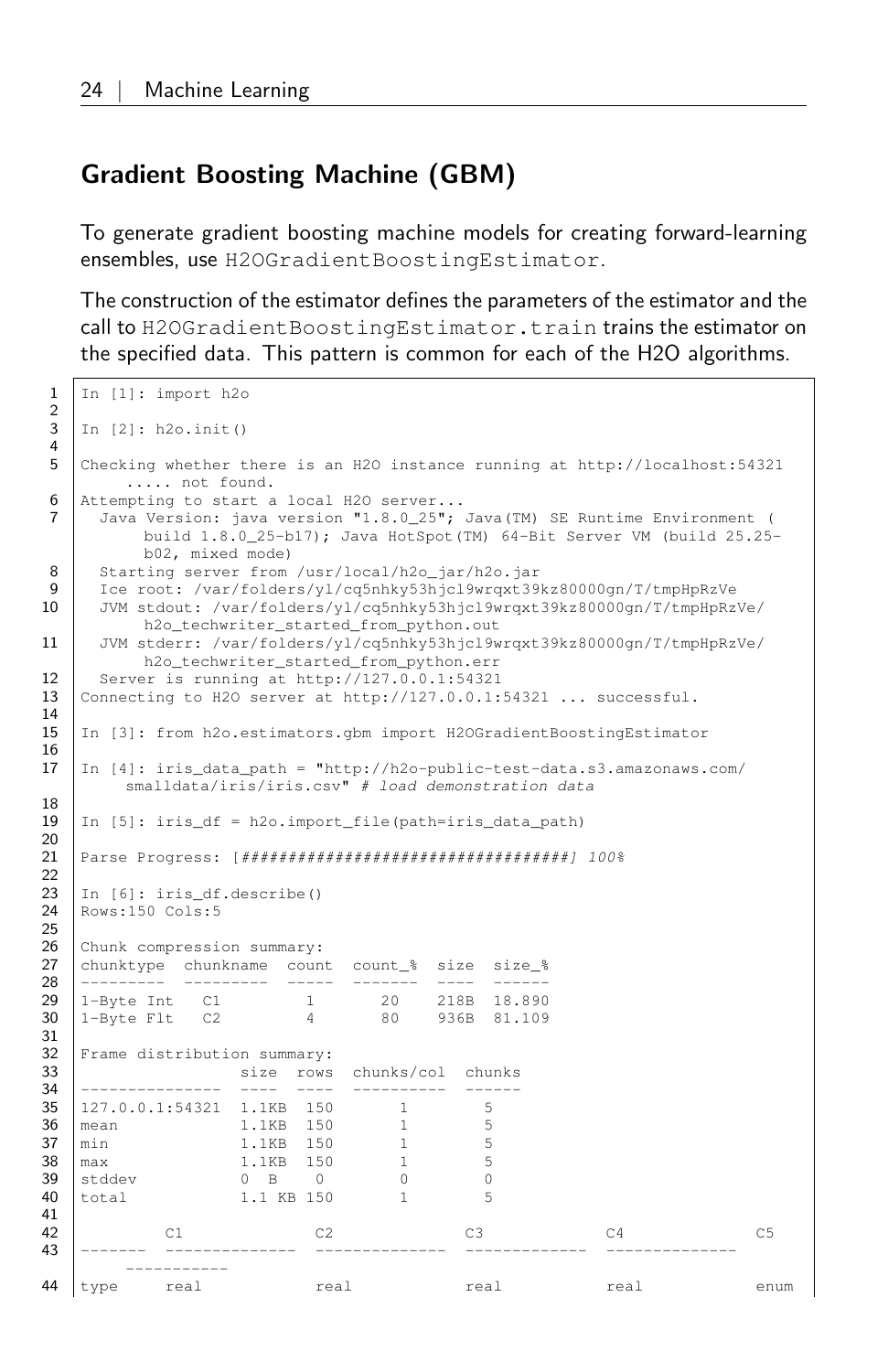```
45 mins 4.3 2.0 1.0 0.1 0.0
46 mean 5.84333333333 3.054 3.75866666667 1.19866666667 NaN
47 maxs 7.9 4.4 6.9 2.5 2.0
48 sigma 0.828066127978 0.433594311362 1.76442041995 0.763160741701 NaN
   \vert zeros 0 0 0 0 0 50
50 missing 0 0 0 0 0
51
52
53 | In [7]: gbm regressor = H2OGradientBoostingEstimator(distribution="gaussian",
       ntrees=10, max_depth=3, min_rows=2, learn_rate="0.2")
54
   In [8]: gbm_regressor.train(x=range(1,iris_df.ncol), y=0, training_frame=
       iris_df)
56
   57 gbm Model Build Progress: [#####################] 100%
58
59 In [9]: gbm_regressor<br>60 Out [9]: Model Details
   Out[9]: Model Details
61 =============
62 H2OGradientBoostingEstimator: Gradient Boosting Machine<br>63 Model Kev: GBM model python 1446220160417 2
   63 Model Key: GBM_model_python_1446220160417_2
64<br>65
65 Model Summary:<br>66 number of
66 number_of_trees | 10
67 model_size_in_bytes | 1535
68 min_depth 1 3
69 max_depth \begin{array}{ccc} 70 & \text{mean\_depth} \\ -3 & \text{mean\_depth} \\ \end{array}70 mean_depth | 3
71 min_leaves and the minutes of \vertT2 max_leaves | 8<br>T3 mean_leaves | 7.8
      mean_leaves | 7.88
74
75 | ModelMetricsRegression: gbm<br>76 | ** Reported on train data.
   ** Reported on train data. **
77
78 MSE: 0.0706936802293<br>79 RMSE: 0.265882831769
   RMSE: 0.265882831769
80 MAE: 0.219981056849<br>81 RMSLE: 0.0391855537
81 RMSLE: 0.0391855537448<br>82 Mean Residual Deviance:
   82 Mean Residual Deviance: 0.0706936802293
83
83<br>84 Scoring History:<br>85 timestamp
     timestamp duration number_of_trees training_MSE
           training_deviance
86 -- ------------------- ---------- ----------------- --------------
       -------------------
87 2015-10-30 08:50:00 0.121 sec 1 0.472445
           0.472445
88 2015-10-30 08:50:00 0.151 sec 2 0.334868
           0.334868
89 2015-10-30 08:50:00 0.162 sec 3 0.242847
           0.242847
90 2015-10-30 08:50:00 0.175 sec 4 0.184128
           0.184128
91 2015-10-30 08:50:00 0.187 sec 5 0.14365
           0.14365
92 2015-10-30 08:50:00 0.197 sec 6 0.116814
           0.116814
93 2015-10-30 08:50:00 0.208 sec 7 0.0992098
           0.0992098
94 2015-10-30 08:50:00 0.219 sec 8 0.0864125
           0.0864125
```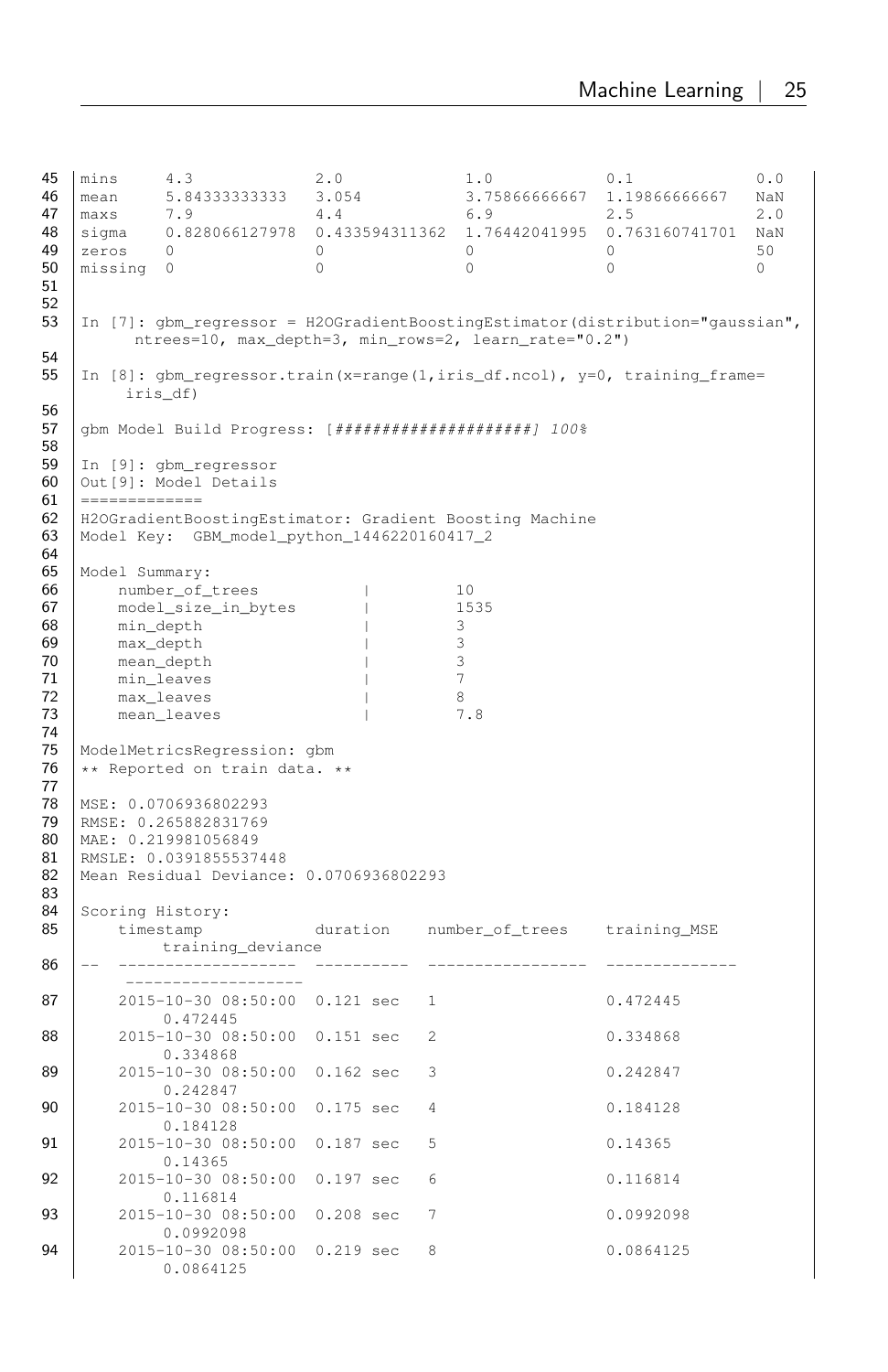```
95 2015-10-30 08:50:00 0.229 sec 9 0.077629
            0.077629
96 2015-10-30 08:50:00 0.238 sec 10 0.0706937
             0.0706937
97
98 Variable Importances:
99 variable relative_importance scaled_importance percentage
    100 ---------- --------------------- ------------------- ------------
\begin{array}{ccccccccc} 101 & \text{c3} & & 227.562 & & 1 & & 0.894699 \\ 102 & \text{c2} & & 15.1912 & & & 0.0667563 & & & 0.0597268 \end{array}15.1912 0.0667563<br>9.50362 0.0417627
103 C5 9.50362 0.0417627 0.037365
104 C4 2.08799 0.00917544 0.00820926
```
To generate a classification model that uses labels,

use distribution="multinomial":

```
1 \mid In [10]: qbm_{\text{classifier}} = H20GradientBoostingEstimator (distribution="multinomial", ntrees=10, max_depth=3, min_rows=2, learn_rate="0.2")
 2
 3 | In [11]: gbm classifier.train(x=range(0,iris df.ncol-1), y=iris df.ncol-1,
           training_frame=iris_df)
 4
 5 gbm Model Build Progress: [###################################] 100%
 6
 7 In [12]: gbm_classifier<br>8 Out [12]: Model Details
 \begin{array}{c|c} 8 & \text{Out} \{12\} : \text{Model Details} \\ \hline \end{array}\qquad \qquad \qquad 222222222222410 H2OGradientBoostingEstimator : Gradient Boosting Machine<br>11 Model Kev: GBM model python 1446220160417 4
     11 Model Key: GBM_model_python_1446220160417_4
12
13 Model Summary:<br>14 number of t
14 number_of_trees model_size_in_bytes min_depth max_depth
mean_depth min_leaves max_leaves mean_leaves
15 -- ----------------- --------------------- ----------- -----------
          ------------ ------------ ------------ -------------
16 30 3933 1 3<br>2.93333 2 8 5.86667
                  2.93333
17
18
     19 ModelMetricsMultinomial: gbm
20 ** Reported on train data. **
\frac{21}{22}MSE: 0.00976685303214
23 RMSE: 0.0988273900907<br>24 LogLoss: 0.0782480973
24 | LogLoss: 0.0782480973696<br>25 | Mean Per-Class Error: 0.
     Mean Per-Class Error: 0.00666666666667
26 | Confusion Matrix: vertical: actual; across: predicted
27
28 Iris-setosa Iris-versicolor Iris-virginica Error Rate
29 ------------- ----------------- ---------------- ---------- -------
30 50 0 0 0 0 / 50
31 0 49 1 0.02 1 / 50
32 0 0 50 0 0 / 50
33 50 49 51 0.00666667 1 / 150
34
35 Top-3 Hit Ratios:
\begin{array}{c|c}\n36 \\
37\n\end{array} k hit_ratio
\begin{array}{|c|c|c|c|c|}\n \hline\n 37 & \multicolumn{1}{|c|}{-} & \multicolumn{1}{|c|}{-} & \multicolumn{1}{|c|}{-} & \multicolumn{1}{|c|}{-} & \multicolumn{1}{|c|}{-} & \multicolumn{1}{|c|}{-} & \multicolumn{1}{|c|}{-} & \multicolumn{1}{|c|}{-} & \multicolumn{1}{|c|}{-} & \multicolumn{1}{|c|}{-} & \multicolumn{1}{|c|}{-} & \multicolumn{1}{|c|}{-} & \multicolumn{1}{|c|}{-} & \multicolumn{1}{|c|}{-38 \begin{vmatrix} 1 & 0.993333 \\ 2 & 1 \end{vmatrix}40 3 1
```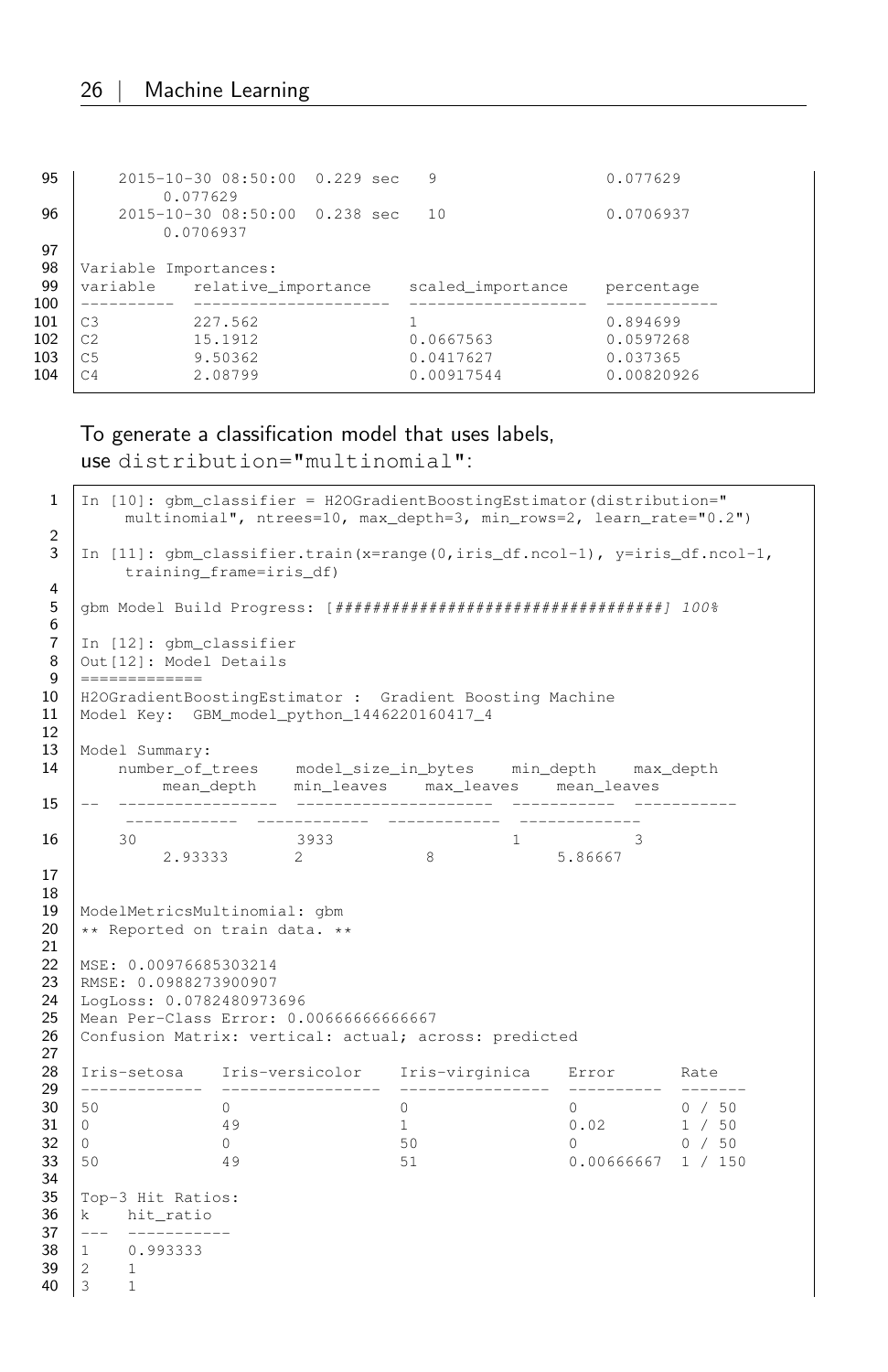|          | timestamp duration number_of_trees training_MSE            |          | training_logloss training_classification_error   |            |
|----------|------------------------------------------------------------|----------|--------------------------------------------------|------------|
|          |                                                            |          |                                                  |            |
|          | 2015-10-30 08:51:52 0.047 sec 1<br>0.758411 0.0266667      |          |                                                  | 0.282326   |
|          | 2015-10-30 08:51:52 0.068 sec 2<br>0.550506 0.0266667      |          |                                                  | 0.179214   |
|          | 2015-10-30 08:51:52 0.086 sec 3<br>0.412173 0.0266667      |          |                                                  | 0.114954   |
|          | 2015-10-30 08:51:52 0.100 sec 4<br>$0.313539$ $0.02$       |          |                                                  | 0.0744726  |
|          | 2015-10-30 08:51:52 0.112 sec 5<br>$0.243514$ 0.02         |          |                                                  | 0.0498319  |
|          | 2015-10-30 08:51:52 0.131 sec 6<br>0.19091 0.00666667      |          |                                                  | 0.0340885  |
|          | 2015-10-30 08:51:52 0.143 sec 7<br>0.151394 0.00666667     |          |                                                  | 0.0241071  |
|          | 2015-10-30 08:51:52 0.153 sec 8<br>$0.120882$ $0.00666667$ |          |                                                  | 0.017606   |
|          | 2015-10-30 08:51:52 0.165 sec 9<br>0.0975897 0.00666667    |          |                                                  | 0.0131024  |
|          | 2015-10-30 08:51:52 0.180 sec 10<br>0.0782481 0.00666667   |          |                                                  | 0.00976685 |
|          | Variable Importances:                                      |          |                                                  |            |
|          |                                                            |          |                                                  |            |
|          | C4 192.761<br>C3 54.0381                                   | $\sim$ 1 | 0.280338 0.217086                                | 0.774374   |
| C1<br>C2 | 1.35271<br>0.773032                                        |          | 0.00701757 0.00543422<br>$0.00401032$ 0.00310549 |            |

#### <span id="page-26-0"></span>Generalized Linear Models (GLM)

Generalized linear models (GLM) are some of the most commonly-used models for many types of data analysis use cases. While some data can be analyzed using linear models, linear models may not be as accurate if the variables are more complex. For example, if the dependent variable has a non-continuous distribution or if the effect of the predictors is not linear, generalized linear models will produce more accurate results than linear models.

Generalized Linear Models (GLM) estimate regression models for outcomes following exponential distributions in general. In addition to the Gaussian (i.e. normal) distribution, these include Poisson, binomial, gamma and Tweedie distributions. Each serves a different purpose and, depending on distribution and link function choice, it can be used either for prediction or classification.

H2O's GLM algorithm fits the generalized linear model with elastic net penalties. The model fitting computation is distributed, extremely fast,and scales extremely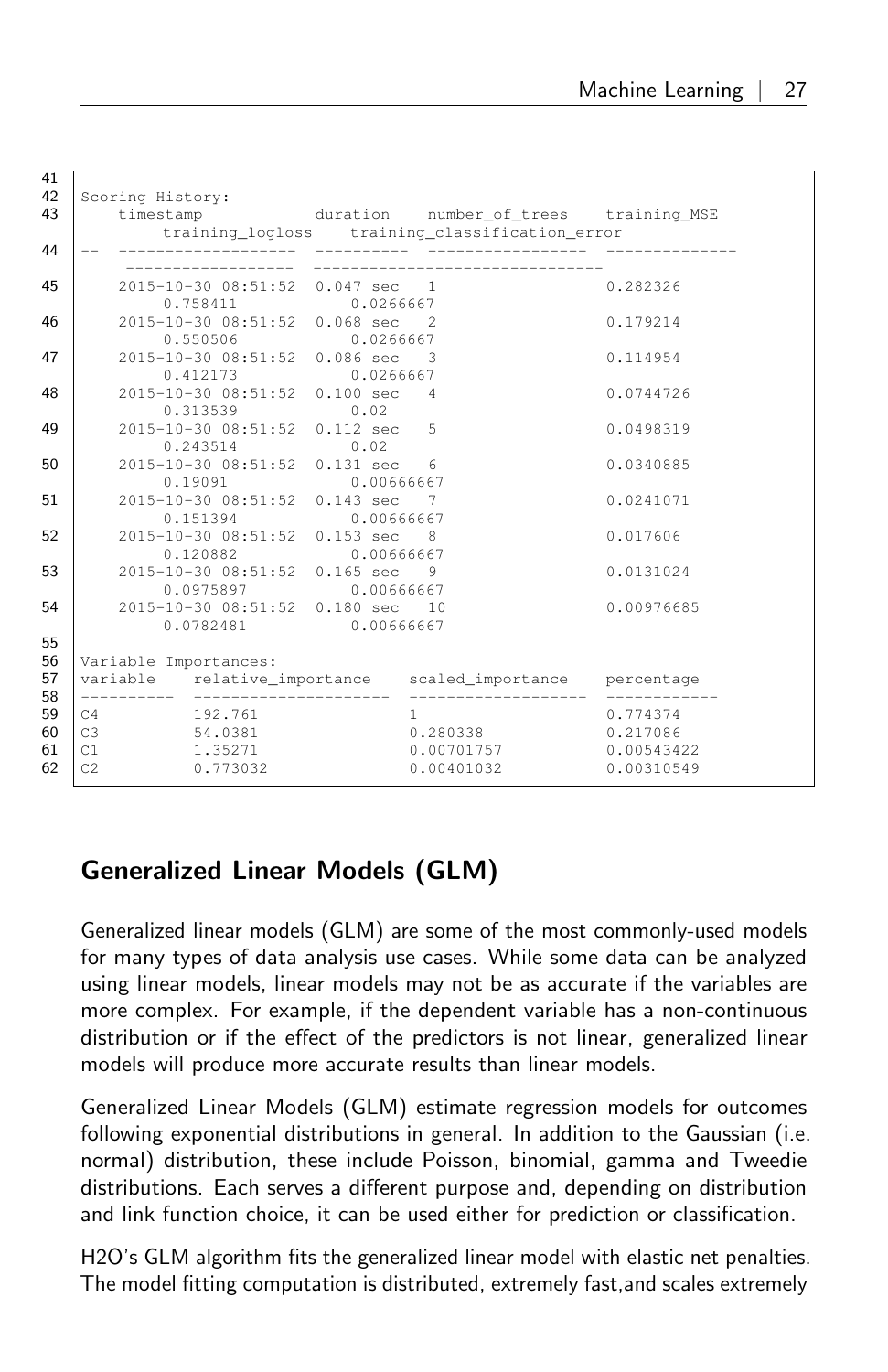well for models with a limited number (∼ low thousands) of predictors with non-zero coefficients.

The algorithm can compute models for a single value of a penalty argument or the full regularization path, similar to glmnet. It can compute Gaussian (linear), logistic, Poisson, and gamma regression models. To generate a generalized linear model for developing linear models for exponential distributions, use H2OGeneralizedLinearEstimator. You can apply regularization to the model by adjusting the lambda and alpha parameters.

```
1 In [13]: from h2o.estimators.glm import H2OGeneralizedLinearEstimator
 \mathfrak{D}3 In [14]: prostate_data_path = "http://h2o-public-test-data.s3.amazonaws.com/
       smalldata/prostate/prostate.csv"
\frac{4}{5}\boxed{\text{In [15]:} prostate_df = h2o.import_file(path=prostate_data_path)
6
7 Parse Progress: [###################################] 100%
8
9 | In [16]: prostate_df["RACE"] = prostate_df["RACE"].asfactor()
10
11 | In [17]: prostate_df.describe()
12 Rows:380 Cols:9
13
14 Chunk compression summary:
15 chunk_type chunk_name count count_percentage size
         size_percentage
16 ------------ ------------------------- ------- ------------------ ------
        -----------------
17 CBS Bits 1 11.1111 118 B
       1.39381
18 C1N 1-Byte Integers (w/o NAs) 5 55.5556 2.2 KB
       26.4588
19 C2 2-Byte Integers 1 11.1111 828 B
       9.7803
20 CUD Unique Reals 1 11.1111 2.1 KB
       25.6556
21 C8D 64-bit Reals 1 11.1111 3.0 KB
       36.7116
\begin{array}{c} 22 \\ 23 \end{array}Frame distribution summary:
24 size number of rows number of chunks per column
                    number_of_chunks
25 --------------- ------ ---------------- -----------------------------
       ------------------
26 | 127.0.0.1:54321 8.3 KB 380 1 9
27 mean 8.3 KB 380 1 9
28 min 8.3 KB 380 1<br>29 max 8.3 KB 380 1 9 9
   max 8.3 KB 380 1
30 stddev 0 B 0 0 0
   total 8.3 KB 380 1
32
33
34
35 | In [18]: glm classifier = H2OGeneralizedLinearEstimator(family="binomial",
       nfolds=10, alpha=0.5)
36
37 In [19]: glm_classifier.train(x=["AGE","RACE","PSA","DCAPS"], y="CAPSULE",
       training_frame=prostate_df)
```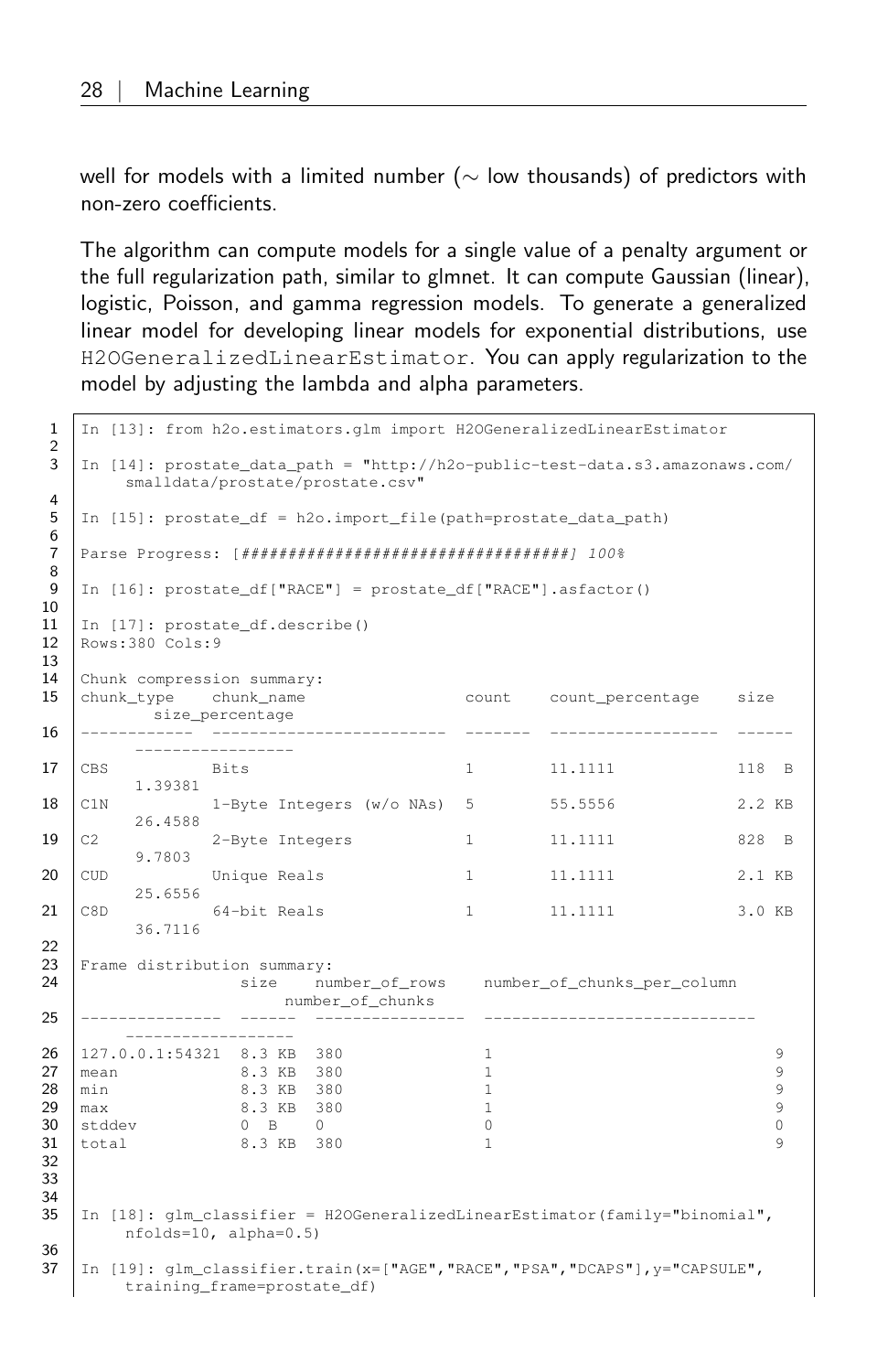```
38
    39 glm Model Build Progress: [###################################] 100%
40
41 In [20]: glm_classifier<br>42 Out [20]: Model Details
   42 Out[20]: Model Details
43 =============
44 | H2OGeneralizedLinearEstimator : Generalized Linear Model<br>45 | Model Key: GIM model python 1446220160417 6
    45 Model Key: GLM_model_python_1446220160417_6
46<br>47
    GLM Model: summary
48
49 family link regularization
              number_of_predictors_total number_of_active_predictors
              number_of_iterations training_frame
50 -- -------- ------ ---------------------------------------------
           ---------------------------- -----------------------------
          ---------------------- ----------------
51 binomial logit Elastic Net (alpha = 0.5, lambda = 3.251E-4 ) 6
                                                 6 6
                                         py_3
52
53
    ModelMetricsBinomialGLM: glm
55 \star\star Reported on train data. \star\star56
57 MSE: 0.202442565125
58 RMSE: 0.449936178947
59 LogLoss: 0.591121990582<br>60 Null degrees of freedom
    Null degrees of freedom: 379
61 Residual degrees of freedom: 374<br>62 Null deviance: 512.288840185
62 Null deviance: 512.288840185<br>63 Residual deviance: 449.25271
    63 Residual deviance: 449.252712842
64 AIC: 461.252712842<br>65 AUC: 0.71895424836
    65 AUC: 0.718954248366
66 Gini: 0.437908496732
67 | Confusion Matrix (Act/Pred) for max f1 @ threshold = 0.282384349078:
68 0 1 Error Rate<br>69 ----- --- --- ------- -----
69 ----- --- --- ------- -------------
    0 80 147 0.6476 (147.0/227.0)<br>1 19 134 0.1242 (19.0/153.0)
71 \begin{vmatrix} 1 & 19 & 134 & 0.1242 & (19.0/153.0) \end{vmatrix}72 Total 99 281 0.4368 (166.0/380.0)
73
    | Maximum Metrics: Maximum metrics at their respective thresholds
75
    netric threshold value idx
77 -------------------------- ----------- -------- -----
78 max f1 0.282384 0.617849 276
79 max f2 0.198777 0.77823 360
80 max f0point5 0.415125 0.636672 108
81 max accuracy 0.415125 0.705263 108
82 \begin{array}{|l|l|l|l|l|} \hline \text{83} & \text{max precision} & \text{0.998613} & \text{1} & \text{0} \\ \hline \text{83} & \text{max recall} & \text{0.198777} & \text{1} & \text{360} \\ \hline \end{array}83 | max recall 0.198777<br>84 | max specificity 0.998613
    84 max specificity 0.998613 1 0
85 max absolute_mcc 0.415125 0.369123 108
86 max min_per_class_accuracy 0.332648 0.656388 175
87 max mean_per_class_accuracy 0.377454 0.67326 123
88 Gains/Lift Table: Avg response rate: 40.26 %
89
\frac{90}{91}91 | ModelMetricsBinomialGLM: glm<br>92 | ** Reported on cross-validat
    ** Reported on cross-validation data. **
93
```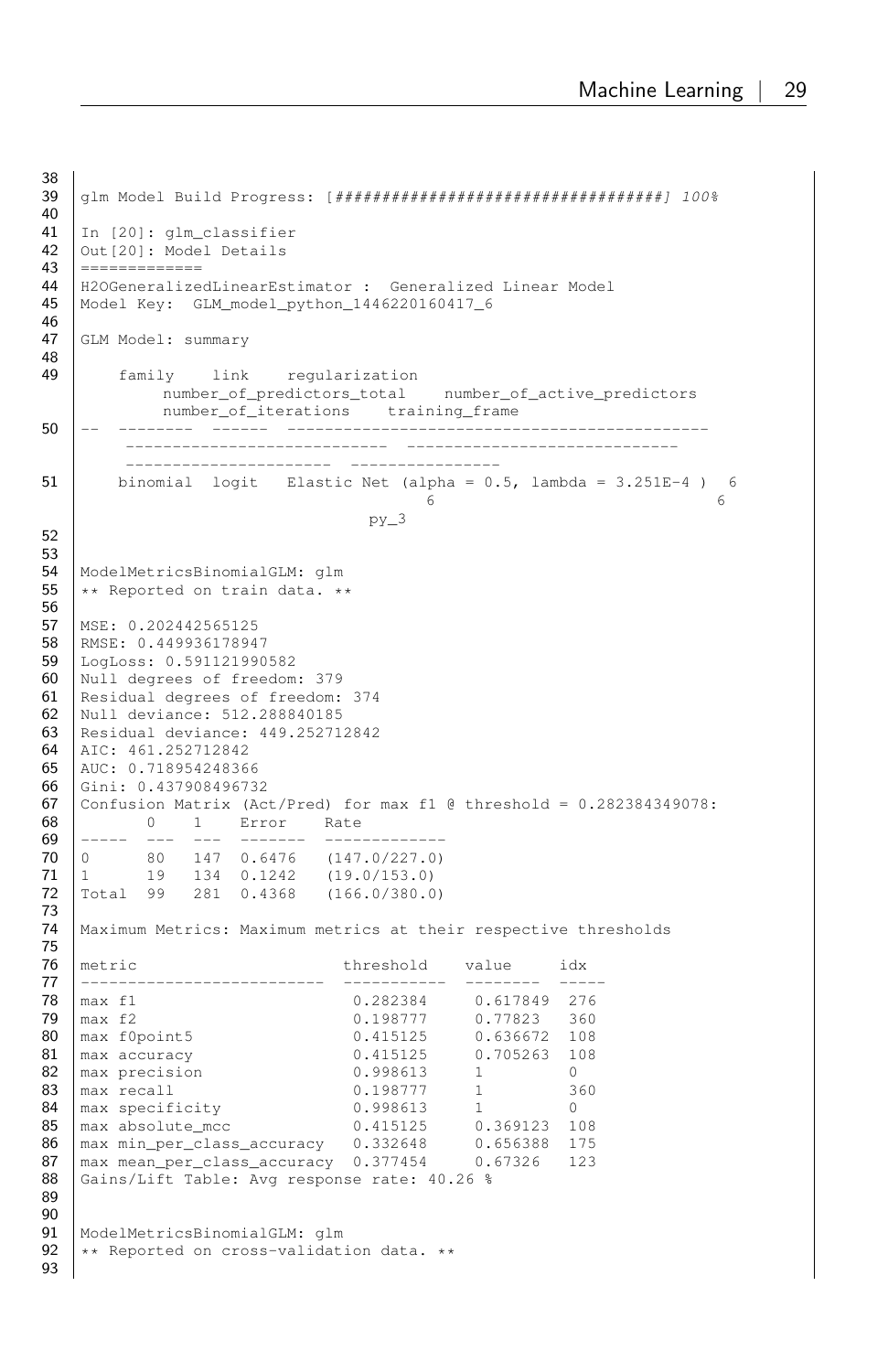```
94 | MSE: 0.209698776592<br>95 | RMSE: 0.45792878987
    RMSE: 0.457928789871
 96 LogLoss: 0.610086165597
97 Null degrees of freedom: 379
98 | Residual degrees of freedom: 374
99 Null deviance: 513.330704712<br>100 Residual deviance: 463.66548
100 Residual deviance: 463.665485854<br>101 AIC: 475.665485854
    AIC: 475.665485854
102 AUC: 0.688203622124<br>103 Gini: 0.37640724424
     Gini: 0.376407244249
104 Confusion Matrix (Act/Pred) for max f1 @ threshold = 0.339885371023:<br>105 0 1 Error Rate
105 0 1 Error Rate<br>106 ----- --- --- ------- -----
106 ----- --- --- ------- -------------<br>107 0 154 73 0.3216 (73.0/227.0)
108 1 53 100 0.3464 (53.0/153.0)
109 Total 207 173 0.3316 (126.0/380.0)
110 | Maximum Metrics: Maximum metrics at their respective thresholds
111
112 metric threshold value idx
113 -------------------------- ----------- -------- -----
                                 0.339885 0.613497 172
115 max f2 0.172551 0.773509 376
116 max f0point5 0.419649 0.615251 105
117 | max accuracy 0.447491 0.692105 93
118 | max precision 0.998767 1 0
119 | max recall 0.172551 1 376
120 max specificity 0.998767 1 0<br>121 max absolute_mcc 0.419649 0.338849 105
121 \vert max absolute_mcc<br>122 \vert max min per class
122 max min_per_class_accuracy 0.339885 0.653595 172
123 max mean_per_class_accuracy 0.339885 0.666004 172
124 Gains/Lift Table: Avg response rate: 40.26 %
125
126<br>127
     Scoring History:
128 timestamp duration iteration log_likelihood objective
129 -- ------------------- ---------- ----------- ----------------
          -----------
130 2016-08-25 12:54:20 0.000 sec 0 256.144
            0.674064
131 2016-08-25 12:54:20 0.055 sec 1 226.961
            0.597573
132 2016-08-25 12:54:20 0.092 sec 2 224.728
            0.591813
133 2016-08-25 12:54:20 0.125 sec 3 224.627
             0.591578
134 2016-08-25 12:54:20 0.157 sec 4 224.626
             0.591578
```
#### <span id="page-29-0"></span>K-means

To generate a K-means model for data characterization, use h2o.kmeans(). This algorithm does not require a dependent variable.

```
1 In [21]: from h2o.estimators.kmeans import H2OKMeansEstimator
\frac{2}{3}\ln [22]: cluster_estimator = H2OKMeansEstimator(k=3)
\frac{4}{5}In [23]: cluster_estimator.train(x=[0,1,2,3], training_frame=iris_df)
```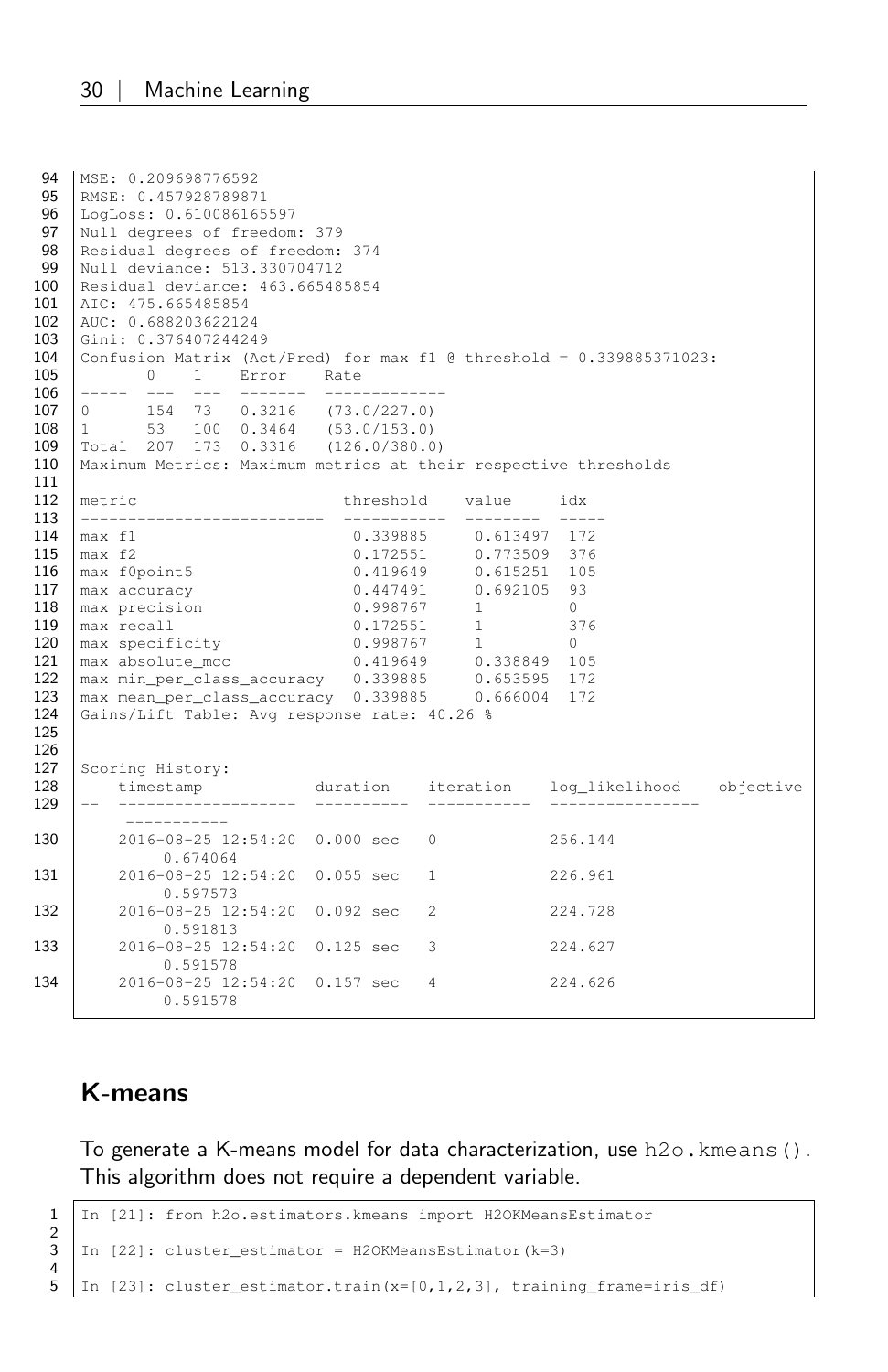```
6<br>7
   7 kmeans Model Build Progress: [###################################] 100%
 8
9 \begin{bmatrix} \text{In} & [24] \\ \text{Out} & [24] \end{bmatrix}: Model Details
   10 Out[24]: Model Details
11 =============
12 H2OKMeansEstimator : K-means
   13 Model Key: K-means_model_python_1446220160417_8
\begin{array}{c} 14 \\ 15 \end{array}Model Summary:
16 number_of_rows number_of_clusters number_of_categorical_columns
             number_of_iterations within_cluster_sum_of_squares
total_sum_of_squares between_cluster_sum_of_squares
17 -- ---------------- -------------------- -------------------------------
         ---------------------- -------------------------------
         ---------------------- --------------------------------
18 150 3 0
            4 190.757 596
                                 405.243
\frac{19}{20}ModelMetricsClustering: kmeans
21 ** Reported on train data. **
\frac{22}{23}MSE: NaN
24 RMSE: NaN<br>25 Total With
   25 Total Within Cluster Sum of Square Error: 190.756926265
26 Total Sum of Square Error to Grand Mean: 596.0<br>27 Between Cluster Sum of Square Error: 405.243073
   Between Cluster Sum of Square Error: 405.243073735
28
29 Centroid Statistics:<br>30 centroid size
30 centroid size within_cluster_sum_of_squares
       31 -- ---------- ------ -------------------------------
32 1 96 149.733
33 2 32 17.292
34 3 22 23.7318
35
36 Scoring History:
37 | timestamp duration iteration avg_change_of_std_centroids
              within_cluster_sum_of_squares
38 -- ------------------- ----------
                                        ----------------------------- -------------------------------
39 2016-08-25 13:03:36 0.005 sec 0 nan
                                        385.505
40 2016-08-25 13:03:36 0.029 sec 1 1.37093
                                    173.769
41 2016-08-25 13:03:36 0.029 sec 2 0.184617
                                  141.623
42 2016-08-25 13:03:36 0.030 sec 3 0.00705735
                                 140.355
43 2016-08-25 13:03:36 0.030 sec 4 0.00122272
                                 140.162
44 2016-08-25 13:03:36 0.031 sec 5 0.000263918
                                140.072
45 2016-08-25 13:03:36 0.031 sec 6 0.000306555
                              140.026
```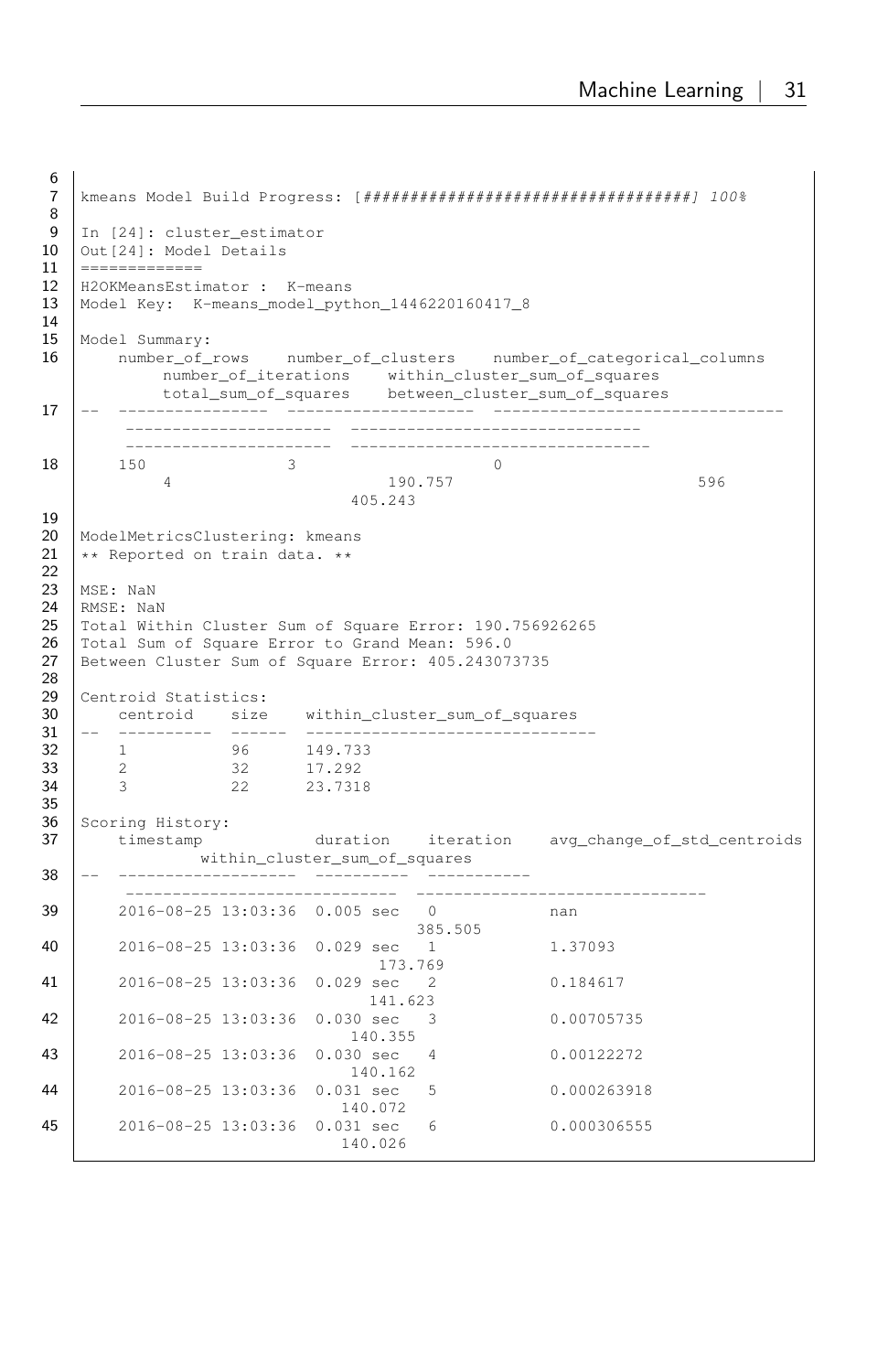#### Principal Components Analysis (PCA)

To map a set of variables onto a subspace using linear transformations, use H2OPrincipalComponentAnalysisEstimator. This is the first step in Principal Components Regression.

```
1 | In [25]: from h2o.estimators.pca import
          H2OPrincipalComponentAnalysisEstimator
 \frac{2}{3}In [26]: pca_decomp = H2OPrincipalComponentAnalysisEstimator(k=2, transform="
          NONE", pca_method="Power", impute_missing=True)
 4
 5 In [27]: pca_decomp.train(x=range(0,4), training_frame=iris_df)
 6
 7 pca Model Build Progress: [#######################################] 100%
 8
\begin{array}{|c|c|c|c|c|}\n 9 & \text{In} & \text{[28]: pca\_decomp} \\
 \hline\n 10 & \text{Out} & \text{[28]: Model Beta} \\
 \end{array}10 Out[28]: Model Details
11 ==============
12 H2OPCA : Principal Component Analysis
13 Model Key: PCA_model_python_1446220160417_10
14
15 ModelMetricsPCA: pca
16 | ** Reported on train data. **
\begin{array}{c} 17 \\ 18 \end{array}18 MSE: NaN<br>19 RMSE: Na
    RMSE: NaN
\frac{20}{21}Scoring History from Power SVD:
22 timestamp duration iterations err
            principal_component_
23 -- ------------------- ---------- ------------ -----------
24 2018-01-18 08:35:44 0.002 sec 0 29.6462 1
25 2018-01-18 08:35:44 0.002 sec 1 0.733806 1<br>26 2018-01-18 08:35:44 0.002 sec 2 0.0249718 1
26 2018-01-18 08:35:44 0.002 sec 2 0.0249718 1
        2018-01-18 08:35:44 0.002 sec 3
28 2018-01-18 08:35:44 0.002 sec 4 2.90753e-05 1
\begin{array}{c|cccccc}\n\textbf{29} & & 2018-01-18 & 08:35:44 & 0.002 & \text{sec} & 5 & 1.3487\text{e}-06 & 1 \\
\textbf{30} & & 2018-01-18 & 08:35:44 & 0.002 & \text{sec} & 6 & \text{nan} & 1\n\end{array}30 2018-01-18 08:35:44 0.002 sec 6 nan 1
31 2018-01-18 08:35:44 0.003 sec 7 1.02322<br>32 2018-01-18 08:35:44 0.003 sec 8 0.0445794
32 2018-01-18 08:35:44 0.003 sec 8 0.0445794 2
        33 2018-01-18 08:35:44 0.003 sec 9 0.00164307 2
34 2018-01-18 08:35:44 0.003 sec 10 6.27379e-05 2
         35 2018-01-18 08:35:44 0.003 sec 11 2.40329e-06 2
36 2018-01-18 08:35:44 0.003 sec 12 9.88431e-08 2
37 2018-01-18 08:35:44 0.003 sec 13 nan 2<br>38 <br/>Sound method H2OPrincipalComponentAnalysisEstimator.train of >
   38 <bound method H2OPrincipalComponentAnalysisEstimator.train of >
39
    40 In [29]: pred = pca_decomp.predict(iris_df)
41
42 pca prediction progress: [#######################################] 100%
43
44 | In [30]: pred.head() # Projection results
45 | Out [30]:
46 PC1 PC2
47 -------
48 -5.9122 2.30344
49 -5.57208 1.97383
50 -5.44648 2.09653
51 -5.43602 1.87168
```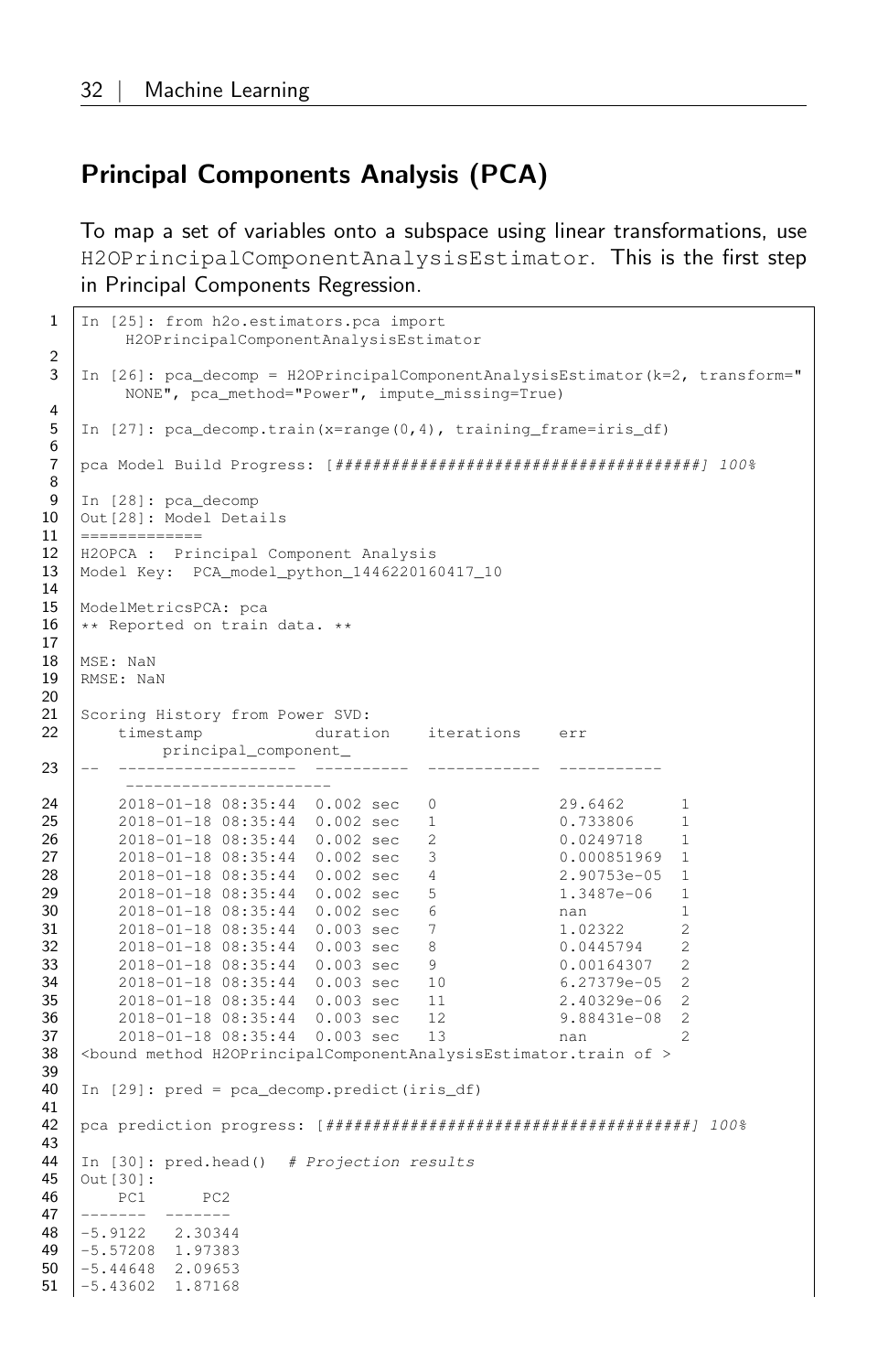| 52 | $-5.87507$ | 2.32935 |
|----|------------|---------|
| 53 | $-6.47699$ | 2.32553 |
| 54 | $-5.51543$ | 2.07156 |
| 55 | $-5.85042$ | 2.14948 |
| 56 | $-5.15851$ | 1.77643 |
| 57 | $-5.64458$ | 1.99191 |

#### <span id="page-32-0"></span>Grid Search

H2O supports grid search across hyperparameters:

```
1 | In [32]: ntrees_opt = [5, 10, 15]\frac{2}{3}In [33]: max_depth_opt = [2, 3, 4]\frac{4}{5}In [34]: learn_rate_opt = [0.1, 0.2]6
 7 In [35]: hyper parameters = {"ntrees": ntrees opt, "max depth":max depth opt,
          "learn_rate":learn_rate_opt}
8
9 | In [36]: from h2o.grid.grid_search import H2OGridSearch
10
11 In [37]: gs = H2OGridSearch(H2OGradientBoostingEstimator(distribution="
        multinomial"), hyper_params=hyper_parameters)
12
13 | In [38]: qs.train(x=range(0,iris df.ncol-1), y=iris df.ncol-1, training frame
        =iris_df, nfolds=10)
14
15 gbm Grid Build Progress: [########################################] 100%
16
17 | In [39]: print gs.sort by('logloss', increasing=True)
18
19 Grid Search Results:
20 Model Id Hyperparameters: ['learn_rate', 'ntrees', '
        max_depth'] logloss
21 -------------------------------
         -------------------------------------------------------- ---------
22 Grid_GBM_model_1446220160417_30 ['0.2, 15, 4']
                                                    0.05105
23 Grid_GBM_model_1446220160417_27 ['0.2, 15, 3']
                                                   0.0551088
24 Grid_GBM_model_1446220160417_24 ['0.2, 15, 2']
                                                   0.0697714
25 Grid_GBM_model_1446220160417_29 ['0.2, 10, 4']
                                                    0.103064
26 Grid_GBM_model_1446220160417_26 ['0.2, 10, 3']
                                                    0.106232
27 Grid_GBM_model_1446220160417_23 ['0.2, 10, 2']
                                                   0.120161
28 Grid_GBM_model_1446220160417_21 ['0.1, 15, 4']
                                                   0.170086
29 Grid_GBM_model_1446220160417_18 ['0.1, 15, 3']
                                                    0.171218
30 Grid_GBM_model_1446220160417_15 ['0.1, 15, 2']
                                                   0.181186
31 Grid_GBM_model_1446220160417_28 ['0.2, 5, 4']
                                                    0.275788
32 Grid_GBM_model_1446220160417_25 ['0.2, 5, 3']
                                                    0.27708
```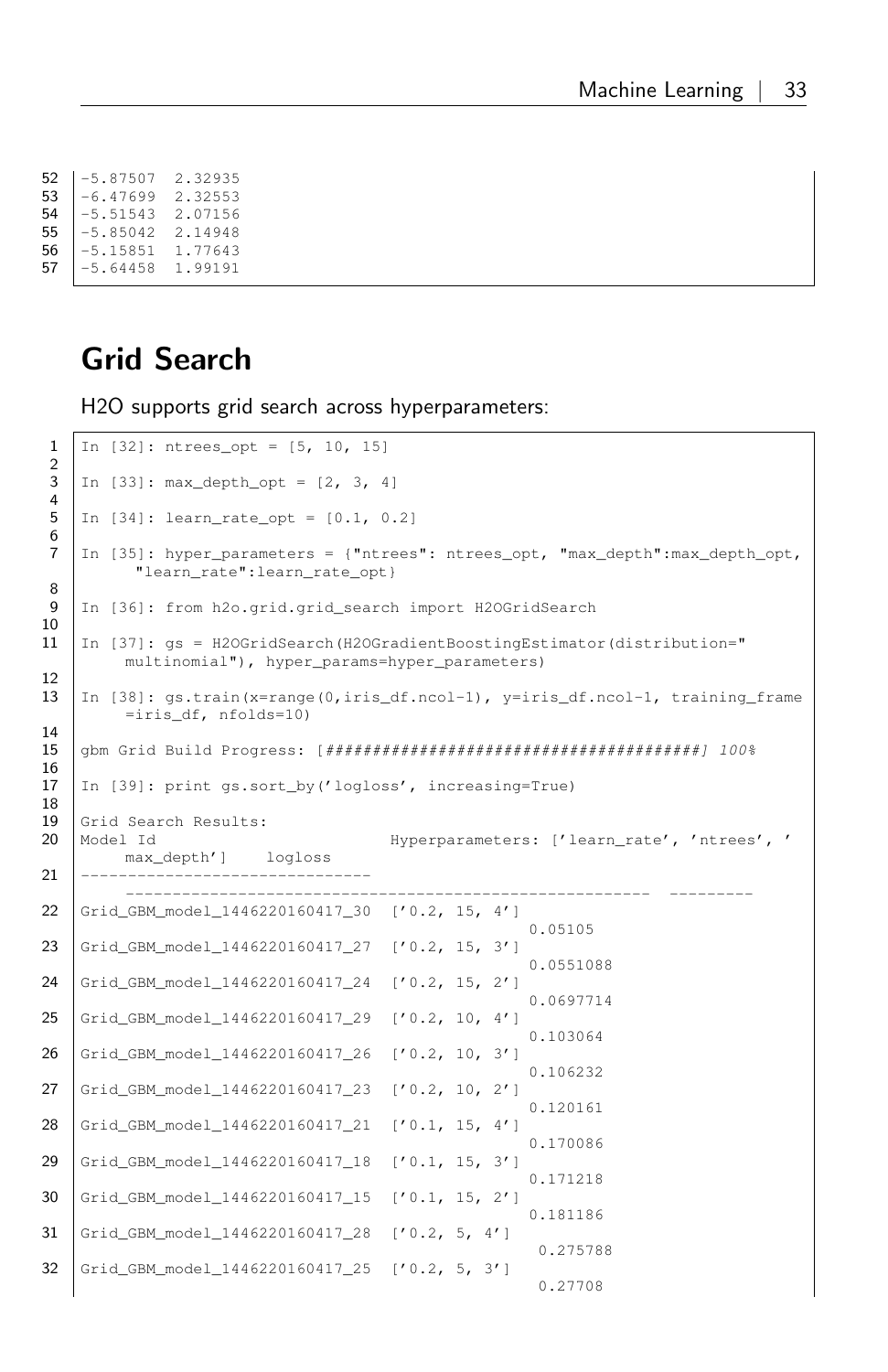| 33 | Grid GBM model 1446220160417 22 ['0.2, 5, 2']  |                     |
|----|------------------------------------------------|---------------------|
| 34 | Grid GBM model 1446220160417 20 ['0.1, 10, 4'] | 0.280413            |
| 35 | Grid GBM model 1446220160417 17 ['0.1, 10, 3'] | 0.28759<br>0.288293 |
| 36 | Grid GBM model 1446220160417 14 ['0.1, 10, 2'] | 0.292993            |
| 37 | Grid GBM model 1446220160417 16 ['0.1, 5, 3']  | 0.520591            |
| 38 | Grid GBM model 1446220160417 19 ['0.1, 5, 4']  | 0.520697            |
| 39 | Grid_GBM_model_1446220160417_13 ['0.1, 5, 2']  | 0.524777            |
|    |                                                |                     |

#### <span id="page-33-0"></span>Integration with scikit-learn

The H2O Python client can be used within scikit-learn pipelines and crossvalidation searches. This extends the capabilities of both H2O and scikit-learn. Note that the sklearn and scipy packages are required to use the H2O Python client with scikit-learn.

#### <span id="page-33-1"></span>Pipelines

To create a scikit-learn style pipeline using H2O transformers and estimators:

```
1 | In [41]: from h2o.transforms.preprocessing import H2OScaler
   In [42]: from sklearn.pipeline import Pipeline
5 In [44]: # Turn off h2o progress bars
   In [45]: h2o.__PROGRESS_BAR__=False
    In [46]: h2o.no_progress()
11 In [47]: # build transformation pipeline using sklearn's Pipeline and H2O
         transforms
13 | In [48]: pipeline = Pipeline([("standardize", H2OScaler())14 ....: ("pca", H2OPrincipalComponentAnalysisEstimator(k=2)
           ),
15 ....: ("gbm", H2OGradientBoostingEstimator(distribution="
            multinomial"))])
    17 In [49]: pipeline.fit(iris_df[:4],iris_df[4])
18 | Out[49]: Model Details
19 ==============<br>20 H2OPCA : Pri
20 | H2OPCA : Principal Component Analysis<br>21 | Model Key: PCA_model_python_144622016
    Model Key: PCA model python 1446220160417_32
   Importance of components:
24 pc1 pc2<br>25 ----------------------- -------- ---
25 ---------------------- -------- ---------
```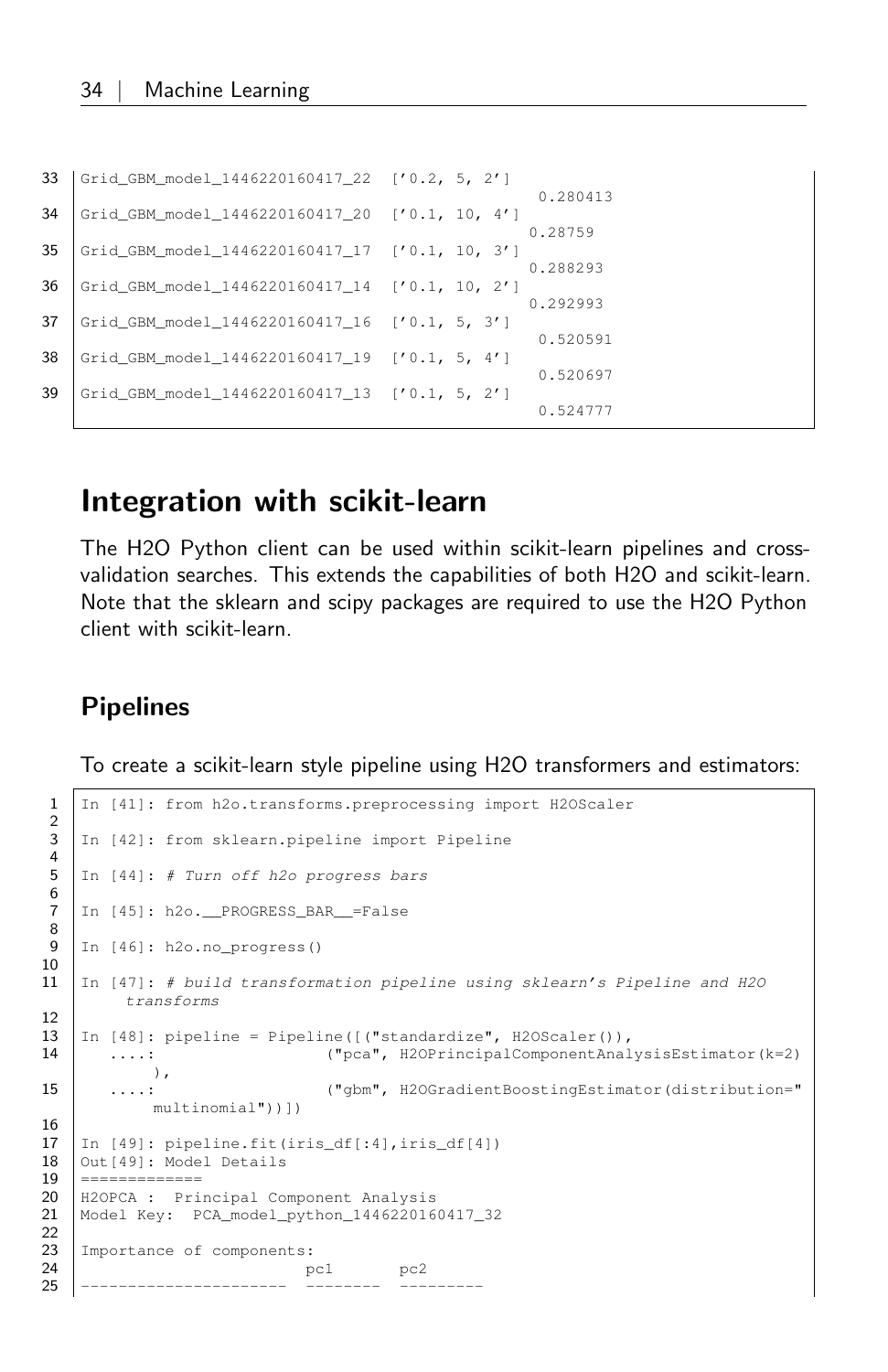```
26 Standard deviation 3.22082 0.34891<br>27 Proportion of Variance 0.984534 0.01155
   Proportion of Variance 0.984534 0.0115538
28 Cumulative Proportion 0.984534 0.996088
29
\frac{30}{31}31 ModelMetricsPCA: pca<br>32 ** Reported on train
   ** Reported on train data. **
33
34 | MSE: NaN<br>35 | RMSE: NaN
    RMSE: NaN
36 Model Details<br>37 ==============
37 ==============<br>38 H2OGradientBo
38 H2OGradientBoostingEstimator : Gradient Boosting Machine<br>39 Model Kev: GBM model python 1446220160417 34
    Model Key: GBM model python 1446220160417_34
40
41 Model Summary:
42 number of trees number of internal trees model size in bytes
            min_depth max_depth mean_depth min_leaves max_leaves
mean_leaves<br>43 -- -----------------
                              43 -- ----------------- ------------------------- ---------------------
         ----------- ----------- ------------ ------------ ------------
          -------------
44 50 150 28170 1<br>5 4.84 2 13
          9.97333
45
46<br>47
47 | ModelMetricsMultinomial: gbm<br>48 | ** Reported on train data. *
   ** Reported on train data. **
49<br>50
50 MSE: 0.00162796447355<br>51 RMSE: 0.0403480417561
   51 RMSE: 0.0403480417561
52 LogLoss: 0.0152718656454<br>53 Mean Per-Class Error: 0.
    Mean Per-Class Error: 0.0
54 Confusion Matrix: vertical: actual; across: predicted
55
    56 Iris-setosa Iris-versicolor Iris-virginica Error Rate
57 ------------- ----------------- ---------------- ------- -------
58 50 0 0 0 0 / 50
59 0 50 0 0 0 / 50
60 0 0 0 0 0 50 0 0 0 0 0 1 50
61 50 50 50 50 0 0 150
62<br>63
63 Top-3 Hit Ratios:<br>64 k hit ratio
64 k hit_ratio<br>65 --- ----------
65 --- -----------
\begin{array}{c|cc}\n 66 & 1 & 1 \\
 67 & 2 & 1\n \end{array}\begin{array}{ccc} 2 & & 1 \\ 3 & & 1 \end{array}68 3
69<br>70
70 Scoring History:
71 timestamp duration number_of_trees training_rmse
             training_logloss training_classification_error
72 --- ------------------- ---------- ----------------- ----------------
                                 ------------------ -------------------------------
73 2016-08-25 13:50:21 0.006 sec 0.0 0.6666666666667
1.09861228867 0.66
74 2016-08-25 13:50:21 0.077 sec 1.0 0.603019288754
0.924249463924 0.04
75 2016-08-25 13:50:21 0.096 sec 2.0 0.545137025745
              0.788619346614 0.04
```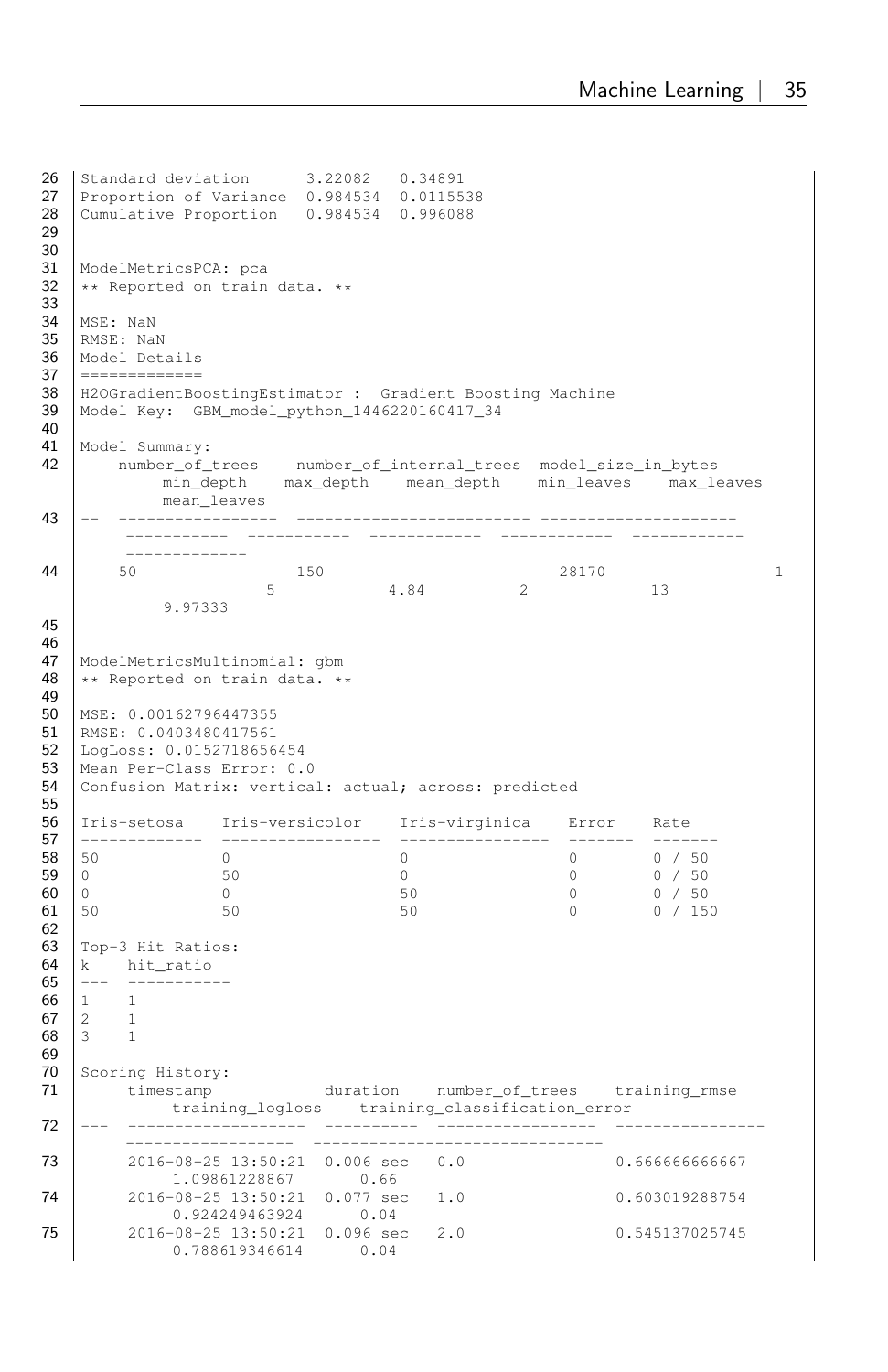| 76       | 2016-08-25 13:50:21 0.110 sec                    | 0.679995476522 0.04 | 3.0            | 0.492902188607                                                                                                                     |  |
|----------|--------------------------------------------------|---------------------|----------------|------------------------------------------------------------------------------------------------------------------------------------|--|
| 77       | 2016-08-25 13:50:21 0.123 sec                    | 0.591313596193 0.04 | 4.0            | 0.446151758168                                                                                                                     |  |
| 78       |                                                  |                     |                |                                                                                                                                    |  |
| 79       | 2016-08-25 13:50:21 0.419 sec<br>0.0192767805328 | 0.0                 | 46.0           | 0.0489303232171                                                                                                                    |  |
| 80       | 2016-08-25 13:50:21 0.424 sec                    | 0.0180720396825 0.0 | 47.0           | 0.0462779490149                                                                                                                    |  |
| 81       | 2016-08-25 13:50:21 0.429 sec<br>0.0171428314531 | 0.0                 | 48.0           | 0.0444689238255                                                                                                                    |  |
| 82       | 2016-08-25 13:50:21 0.434 sec                    | 0.0161938230172 0.0 | 49.0           | 0.0423442541538                                                                                                                    |  |
| 83       | 2016-08-25 13:50:21 0.438 sec<br>0.0152718656454 | 0.0                 | 50.0           | 0.0403480417561                                                                                                                    |  |
| 84<br>85 | Variable Importances:                            |                     |                |                                                                                                                                    |  |
| 86<br>87 | variable relative_importance                     |                     |                | scaled_importance percentage                                                                                                       |  |
| 88<br>89 | 448.958<br>PC1<br>PC2 8.1438                     |                     | 1<br>0.0181393 | 0.982184<br>0.0178162                                                                                                              |  |
| 90       | object at 0x1088c6a50>), ('pca', ), ('gbm', )])  |                     |                | Pipeline(steps=[('standardize', <h2o.transforms.preprocessing.h2oscaler< th=""><th></th></h2o.transforms.preprocessing.h2oscaler<> |  |

#### <span id="page-35-0"></span>Randomized Grid Search

To create a scikit-learn style hyperparameter grid search using k-fold cross validation:

```
1 In [57]: from sklearn.model_selection import RandomizedSearchCV
 \frac{2}{3}In [58]: from h2o.cross validation import H2OKFold
 4
 5 In [59]: from h2o.model.regression import h2o_r2_score
 6<br>7
    In [60]: from sklearn.metrics.scorer import make_scorer
 8
9 | # Parameters to test<br>10 | In [61]: params = {"
   10 In [61]: params = {"standardize__center": [True, False],
11 \begin{bmatrix} \ldots : \ldots : \ldots : \ldots \end{bmatrix} "standardize_scale": [True, False], \begin{bmatrix} 12 & 0.11 \\ 0.11 & 0.11 \\ 0.11 & 0.11 \end{bmatrix}\begin{array}{c|c} 12 & \ldots: & \text{"pca\_k":} \\ 13 & \ldots: & \text{``qbm entries":} \\ \end{array}....: "gbm__ntrees": [10,20],
14 ....: "gbm_max_depth": [1,2,3],<br>15 ....: "gbm_learn_rate": [0.1,0.2
        1...: "gbm_learn_rate": [0.1,0.2]}
\frac{16}{17}17 In [62]: custom_cv = H2OKFold(iris_df, n_folds=5, seed=42)
18
19 | In [63]: pipeline = Pipeline([("standardize", H2OScaler()),<br>20 ....: ("pca", H2OPrincipalComponent")
       20 ....: ("pca", H2OPrincipalComponentAnalysisEstimator(
             k=2)),
21 ....: ("gbm", H2OGradientBoostingEstimator(
             distribution="gaussian"))])
\frac{22}{23}23 In [64]: random_search = RandomizedSearchCV(pipeline, params, 24 ...:
        \ldots: n_iter=5,
25 \ldots: scoring=make_scorer(h2o_r2_score),<br>26 \ldots: cv=custom cv,
        \ldots: cv=custom_cv,
```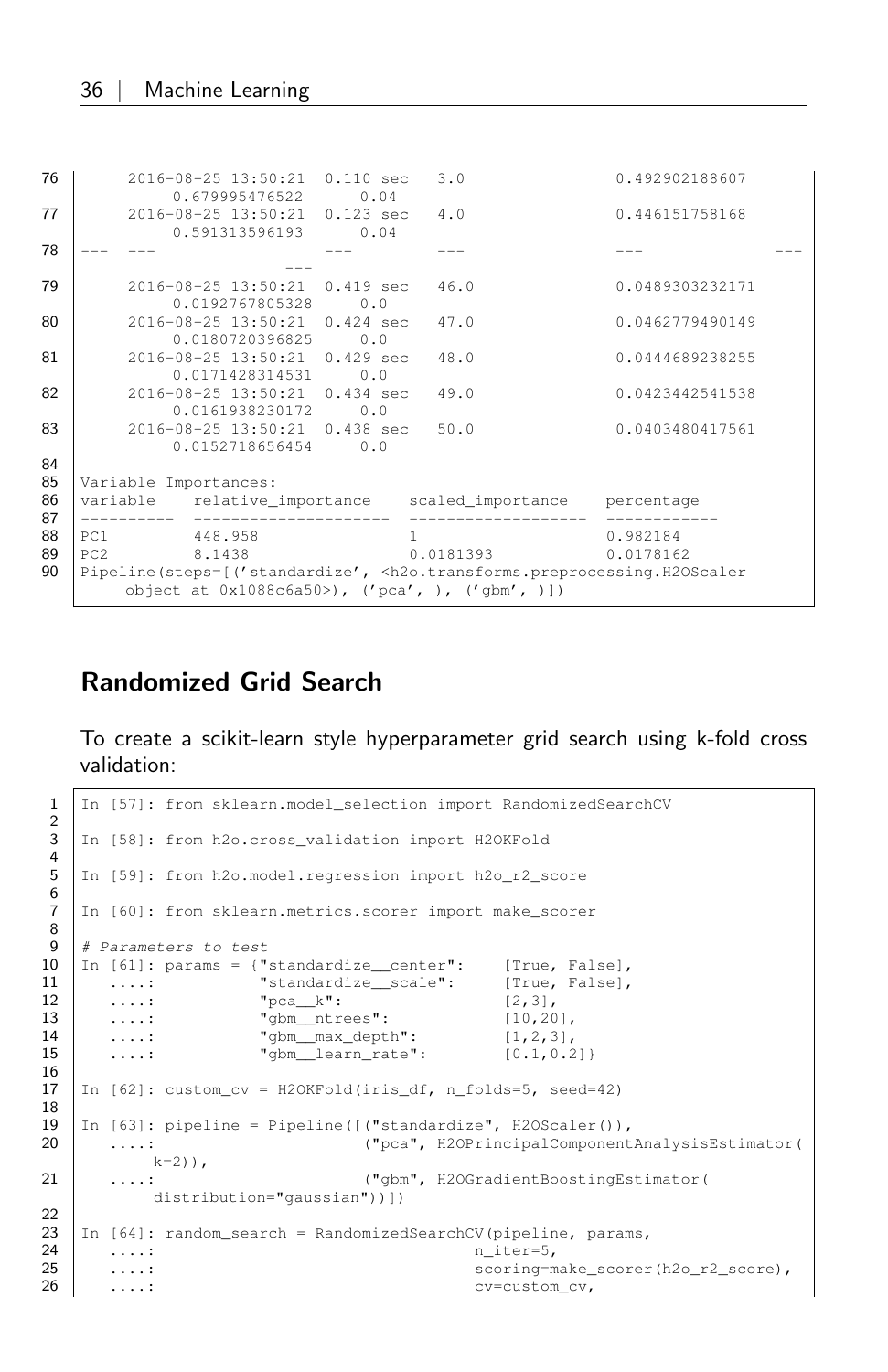```
27 ....: random_state=42,<br>28 ....: n iobs=1)
        \ldots: n_jobs=1)
29 \begin{bmatrix} \text{In} & [65] \text{ :} & \text{random\_search.fit} & \text{if} & \text{diff}[1!] \\ \text{Out} & [65] \text{ :} & \text{Out} & [65] \text{ :} \end{bmatrix}30 Out[65]:<br>31 Randomiz
   31 RandomizedSearchCV(cv=<h2o.cross_validation.H2OKFold instance at 0x10ba413d0
        >,
32 error_score='raise',<br>33 estimator=Pineline(s)
                estimator=Pipeline(steps=[('standardize', <h2o.transforms.
                    preprocessing.H2OScaler object at 0x10c0f18d0>), ('pca', ), ('
                     gbm', )]),
34 fit_params={}, iid=True, n_iter=5, n_jobs=1,<br>35 param distributions={'pca k': [2, 3], 'gbm
                param\_distributions={'pca_k': [2, 3], 'gbm_ntrees': [10, 20], '}standardize__scale': [True, False], 'gbm__max_depth': [1, 2,
3], 'standardize__center': [True, False], 'gbm__learn_rate':
                     [0.1, 0.2],
36 pre_dispatch='2*n_jobs', random_state=42, refit=True,<br>37 scoring=make scorer(h2o r2 score), verbose=0)
                scoring=make_scorer(h2o_r2_score), verbose=0)
38
39 In [66]: print random_search.best_estimator_<br>40 Model Details
40 Model Details<br>41 ==============
    41 =============
42 H2OPCA : Principal Component Analysis
   43 Model Key: PCA_model_python_1446220160417_136
44
45 Importance of components:
46 | pc1 pc2 pc3
47 ---------------------- -------- ---------- ----------
48 Standard deviation 9.6974 0.091905 0.031356
   49 Proportion of Variance 0.9999 8.98098e-05 1.04541e-05
50 Cumulative Proportion 0.9999 0.99999 1
51
52
53 ModelMetricsPCA: pca<br>54 ** Reported on train
    ** Reported on train data. **
55
56 MSE: NaN
57 RMSE: NaN
58 Model Details<br>59 ==============
59 ==============<br>60 H2OGradientBo
   H2OGradientBoostingEstimator : Gradient Boosting Machine
61 Model Key: GBM_model_python_1446220160417_138
62<br>63
   Model Summary:
64 number_of_trees number_of_internal_trees model_size_in_bytes
             min_depth max_depth mean_depth min_leaves max_leaves
             mean_leaves
65 -- ----------------- ------------------------- ---------------------
          ----------- ----------- ------------ ------------ ------------
          -------------
66 20 20 20 2958 3
                          3 3 5 8
             6.85
67
68 ModelMetricsRegression: gbm<br>69 ** Reported on train data.
    ** Reported on train data. **
70
71 RMSE: 0.193906262445<br>72 MAE: 0.155086582663
    MAE: 0.155086582663
73 RMSLE: NaN
74 Mean Residual Deviance: 0.0375996386155<br>75 Scoring History:
   Scoring History:
76
```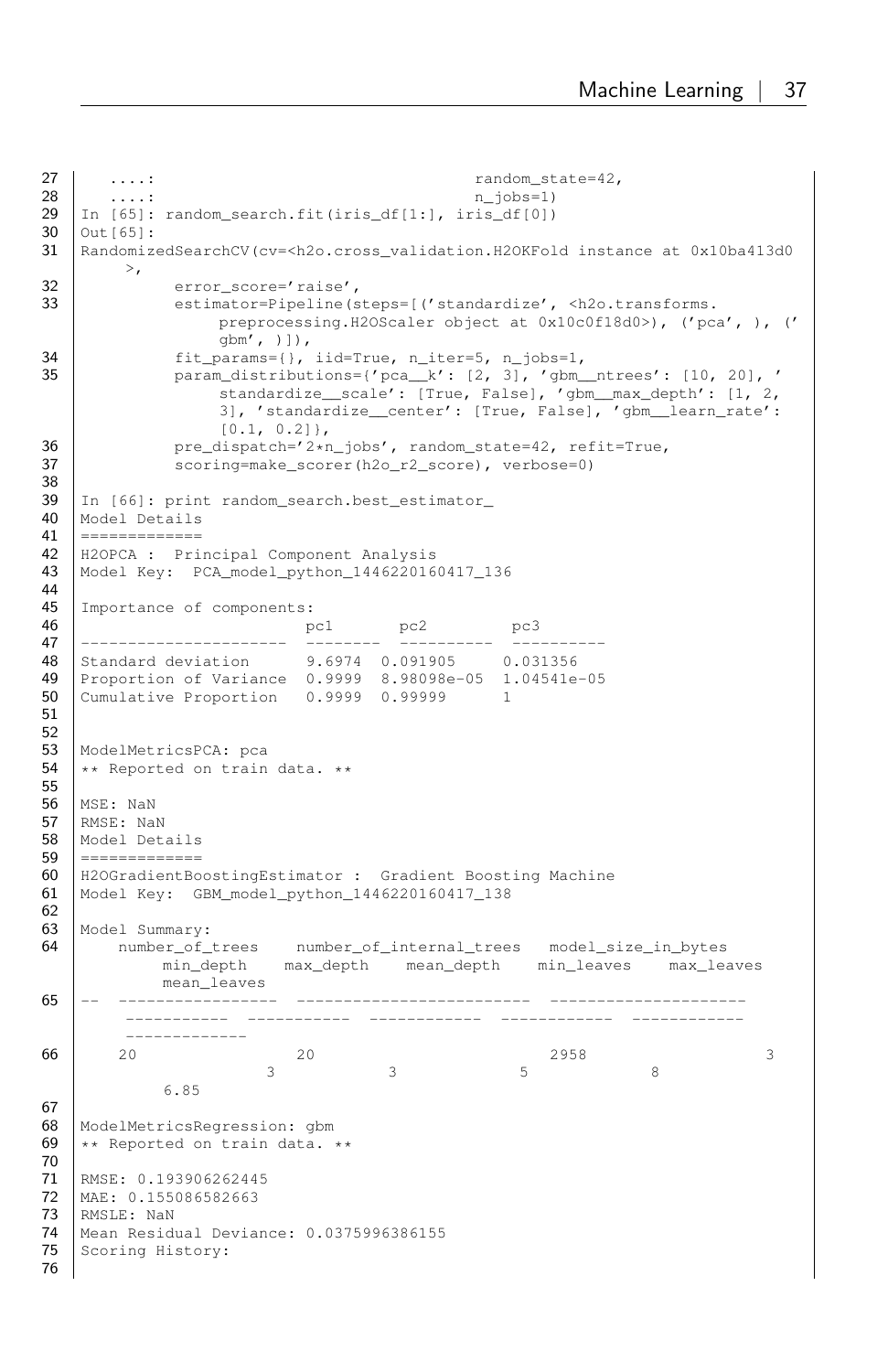| 77                         | timestamp                                                                                                                                                                                                                                                                                                       |                                   | duration number_of_trees training_rmse         |                       |  |
|----------------------------|-----------------------------------------------------------------------------------------------------------------------------------------------------------------------------------------------------------------------------------------------------------------------------------------------------------------|-----------------------------------|------------------------------------------------|-----------------------|--|
| 78                         | training_mse training_deviance<br>--------------- --------- ------                                                                                                                                                                                                                                              |                                   |                                                |                       |  |
| 79                         | 2016-08-25 13:58:15 0.000 sec 0.0<br>0.569341466973 0.467041090512                                                                                                                                                                                                                                              |                                   |                                                | 0.683404046309        |  |
| 80                         | 2016-08-25 13:58:15 0.002 sec 1.0<br>0.469106400643                                                                                                                                                                                                                                                             | 0.326139969011                    |                                                | 0.571086656306        |  |
| 81                         | 2016-08-25 13:58:15 0.003 sec 2.0<br>0.395952082872                                                                                                                                                                                                                                                             | 0.233780567872                    |                                                | 0.483508601652        |  |
| 82                         | 2016-08-25 13:58:15 0.004 sec 3.0<br>0.339981133963                                                                                                                                                                                                                                                             | 0.171850885916                    |                                                | 0.414549015095        |  |
| 83                         | 2016-08-25 13:58:15 0.005 sec 4.0<br>0.298212416346  0.131661942833                                                                                                                                                                                                                                             |                                   |                                                | 0.362852508373        |  |
| 84                         |                                                                                                                                                                                                                                                                                                                 |                                   |                                                |                       |  |
| 85                         | 2016-08-25 13:58:15<br>0.164292158112                                                                                                                                                                                                                                                                           | 0.017 sec 16.0<br>0.0418404945473 |                                                | 0.204549491682        |  |
| 86                         | 2016-08-25 13:58:15 0.018 sec 17.0<br>0.162030458841                                                                                                                                                                                                                                                            | 0.0407080351307                   |                                                | 0.201762323368        |  |
| 87                         | 2016-08-25 13:58:15 0.019 sec 18.0<br>0.160735480674 0.0398839131454                                                                                                                                                                                                                                            |                                   |                                                | 0.199709571992        |  |
| 88                         | 2016-08-25 13:58:15 0.019 sec 19.0<br>0.158067452484 0.0387064662994                                                                                                                                                                                                                                            |                                   |                                                | 0.196739590066        |  |
| 89                         | 2016-08-25 13:58:15 0.020 sec 20.0<br>0.155086582663 0.0375996386155                                                                                                                                                                                                                                            |                                   |                                                | 0.193906262445        |  |
| 90<br>91<br>92             | Variable Importances:<br>variable relative_importance scaled_importance percentage                                                                                                                                                                                                                              |                                   |                                                |                       |  |
| 93<br>94<br>95<br>96<br>97 | 160.092<br>PC1<br>14.8175<br>PC3<br>4.0241<br>PC <sub>2</sub><br>Pipeline(steps=[('standardize', <h2o.transforms.preprocessing.h2oscaler< th=""><th></th><th><math>\mathbf{1}</math><br/>0.0925562 0.08281<br/>0.0251361</th><th>0.894701<br/>0.0224893</th><th></th></h2o.transforms.preprocessing.h2oscaler<> |                                   | $\mathbf{1}$<br>0.0925562 0.08281<br>0.0251361 | 0.894701<br>0.0224893 |  |
|                            | object at 0x10c1679d0>), ('pca', ), ('qbm', )])                                                                                                                                                                                                                                                                 |                                   |                                                |                       |  |

## <span id="page-37-0"></span>Acknowledgments

We would like to acknowledge the following individuals for their contributions to this booklet: Spencer Aiello, Cliff Click, Hank Roark, Ludi Rehak, and Jessica Lanford.

# <span id="page-37-1"></span>References

H2O.ai Team. H2O website, 2021. URL [http://h2o](http://h2o.ai).ai

H2O.ai Team. H2O documentation, 2021. URL [http://docs](http://docs.h2o.ai).h2o.ai

H2O.ai Team. H2O Python Documentation, 2015. URL [http://h2o](http://h2o-release.s3.amazonaws.com/h2o/latest_stable_Pydoc.html)release.s3.amazonaws.[com/h2o/latest\\_stable\\_Pydoc](http://h2o-release.s3.amazonaws.com/h2o/latest_stable_Pydoc.html).html

H2O.ai Team. H2O GitHub Repository, 2021. URL [https://github](https://github.com/h2oai).com/ [h2oai](https://github.com/h2oai)